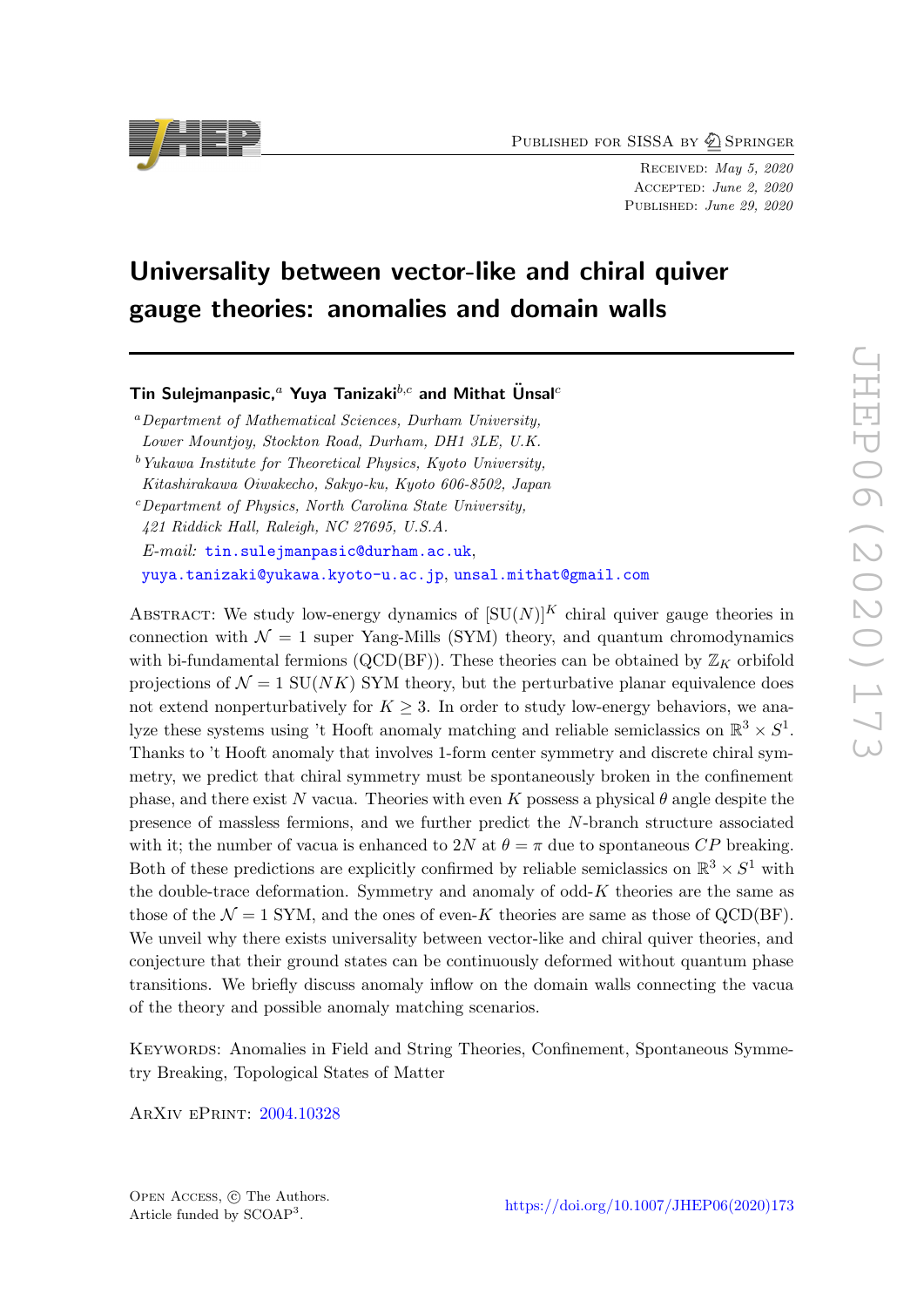# Contents

| $\mathbf 1$ | Introduction and summary                                              | $\mathbf{1}$   |
|-------------|-----------------------------------------------------------------------|----------------|
| $\bf{2}$    | $SU(N)$ chiral quiver gauge theories                                  | $\bf{6}$       |
|             | 2.1 Global chiral symmetry                                            | $\overline{7}$ |
|             | 2.1.1 Odd $K$                                                         | 8              |
|             | 2.1.2 Even $K$                                                        | 9              |
|             | $\mathbb{Z}_K$ permutation symmetry<br>$2.2\,$                        | 11             |
|             | Odd $K$<br>2.2.1                                                      | 11             |
|             | 2.2.2 Even $K$                                                        | 12             |
|             | 3 Vacuum structure of odd-sites quiver theories                       | 13             |
|             | 't Hooft anomaly matching<br>3.1                                      | 13             |
|             | 3.2 Semiclassics on small $\mathbb{R}^3 \times S^1$                   | 14             |
|             | 4 Vacuum structure of even-sites quiver theories                      | 17             |
|             | 't Hooft anomaly matching for chiral symmetry<br>4.1                  | 17             |
|             | Generalized 't Hooft anomaly for $\theta$ periodicity<br>4.2          | 19             |
|             | Semiclassics on small $\mathbb{R}^3 \times S^1$<br>4.3                | 21             |
| $\bf{5}$    | Continuous deformation between quivers and universality of K-even and |                |
|             | $K$ -odd phases                                                       | $\bf{24}$      |
| 6           | Comments on domain walls                                              | 25             |
|             | Odd $K$ theories<br>6.1                                               | 25             |
|             | 6.2<br>Even $K$ theories                                              | 28             |
|             | 7 Discussions                                                         | 29             |

# <span id="page-1-0"></span>1 Introduction and summary

In this paper, we will uncover the low-energy dynamics of chiral quiver gauge theories with  $[SU(N)]^K$  gauge group. These theories turns out to have intriguing relations to vectorlike  $\mathcal{N} = 1$  supersymmetric Yang-Mills (SYM) theory and vector-like  $[SU(N)]^2$  quantum chromodynamics (QCD) with bi-fundamental fermions (QCD(BF)). The matter content of these theories is Weyl fermions,  $\psi_1, \ldots, \psi_K$ , coupled in bifundamental representations of consecutive gauge group factors, forming a quiver graph with  $K$  nodes (See figure [1\)](#page-2-0). When  $K \geq 3$ , a mass term for fermions is forbidden. Therefore, they provide a class of stronglycoupled chiral gauge theories, and studying their low-energy properties is a difficult task.

A useful fact about these vector-like  $(K = 1, 2)$  and chiral  $(K \geq 3)$  theories is the following. They can be obtained from  $\mathcal{N} = 1$  SU(NK) super Yang-Mills (SYM) theory by  $\mathbb{Z}_K$  orbifold projection [\[1\]](#page-30-0), and thus these theories share the same perturbative expansion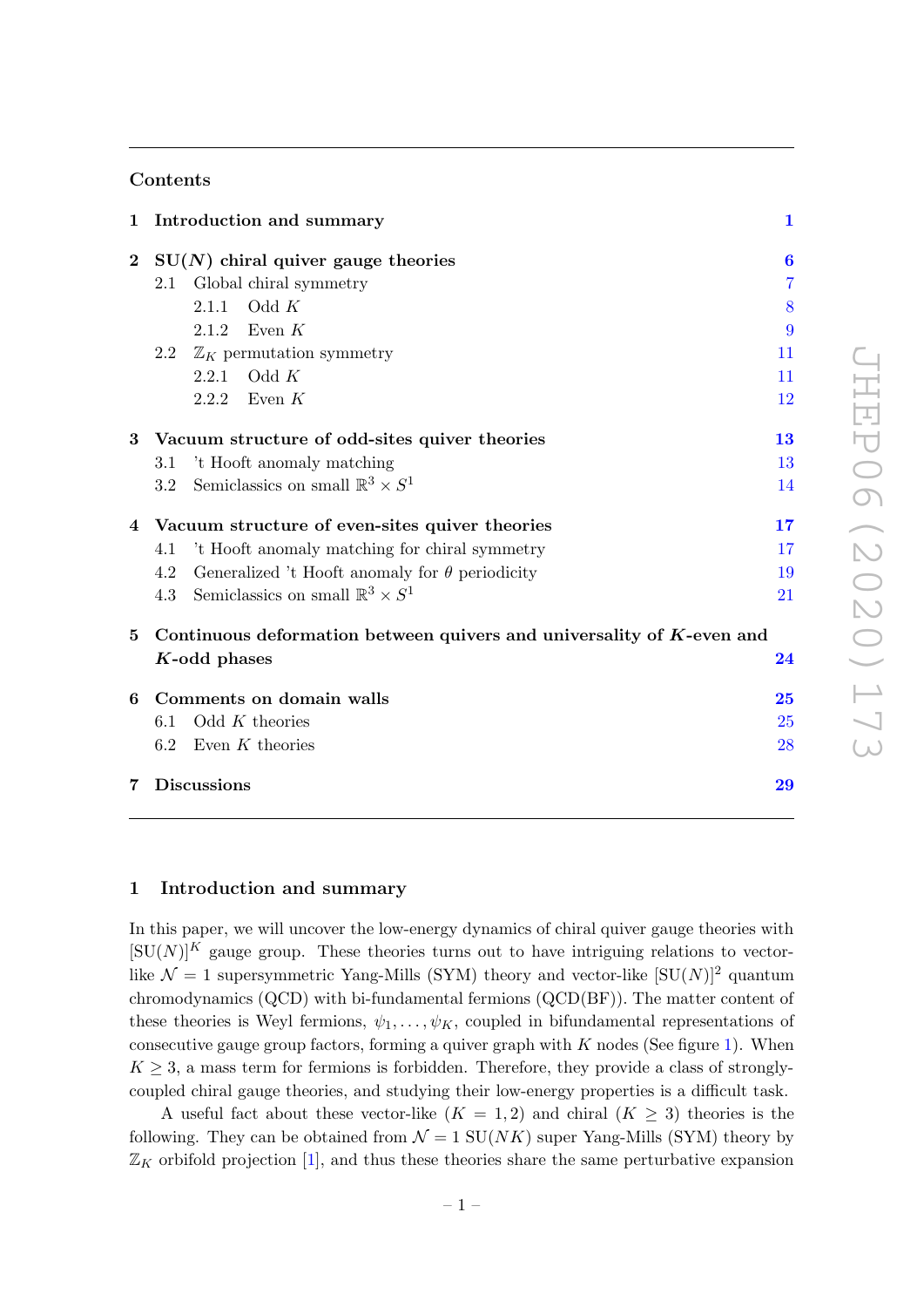

<span id="page-2-0"></span>**Figure 1.** Simplest examples of chiral quiver theories with odd  $(K = 3)$  and even  $(K = 4)$  number of sites. The symmetries, symmetry realizations and anomalies of the  $K$  odd quiver theories are same as vector-like  $\mathcal{N} = 1$  SYM, and the one of the K even theories are same as vector-like QCD with bi-fundamental fermions. K even theories have irremovable  $\theta$  angle despite the existence of massless fermions, which alters the dynamics significantly.

in 't Hooft coupling thanks to the perturbative planar equivalence [\[2,](#page-30-1) [3\]](#page-30-2). The perturbative planar equivalence already implies that  $\beta$  functions and strong scales of these theories are exactly the same at the leading order in large- $N$ , as it can be checked by explicit computation. It is then quite natural to ask if such orbifold equivalence can be true also at the nonperturbative level  $[4, 5]$  $[4, 5]$  $[4, 5]$ . If so, we could have understood the low-energy dynamics of this chiral gauge theory by using the nonperturbative knowledge of  $\mathcal{N} = 1$  SYM. Unfortunately, the nonperturbative orbifold equivalence does not hold for this class of theories if  $K \geq 3$  [\[6](#page-31-1)[–8\]](#page-31-2). The necessary and sufficient condition for the nonperturbative equivalence requires the absence of spontaneous symmetry breaking of certain global symmetries in both parent and daughter theories. In the parent side, the orbifold projection symmetry must be unbroken, and in the daughter side, the cyclic permutation symmetry between gauge groups must be unbroken. In the orbifold projection, we use the subgroup  $\mathbb{Z}_K$  of  $\mathbb{Z}_{2NK}$  discrete chiral symmetry of  $\mathcal{N}=1$  SYM, and this  $\mathbb{Z}_K$  subgroup is spontaneously broken if  $K \geq 3$ .<sup>[1](#page-2-1)</sup> Because of this problem on the parent side, planar equivalence does not give useful information on the low-energy dynamics of the daughter chiral theory.

<span id="page-2-1"></span><sup>&</sup>lt;sup>1</sup>For  $K = 2$ , the parent theory does not have a problem for nonperturbative orbifold equivalence, because  $\mathbb{Z}_2$  is the fermion parity and cannot be spontaneously broken under the assumption of Lorentz-invariant vacuum. So, the validity of nonperturbative equivalence depends on unknown strong dynamics of the daughter side, QCD(BF), which is not completely settled yet [\[7–](#page-31-3)[9\]](#page-31-4). But using center-stabilizing doubletrace deformation at small  $\mathbb{R}^3 \times S^1$ , one can show that the  $\mathbb{Z}_2$  shift symmetry is unbroken in the semi-classical regime, and all neutral sector observables agree between  $\mathcal{N} = 1$  SYM and QCD(BF) [\[10\]](#page-31-5). Throughout this paper, we assume the simplest dynamics for QCD(BF), where the nonperturbative orbifold equivalence works for  $K = 2$ .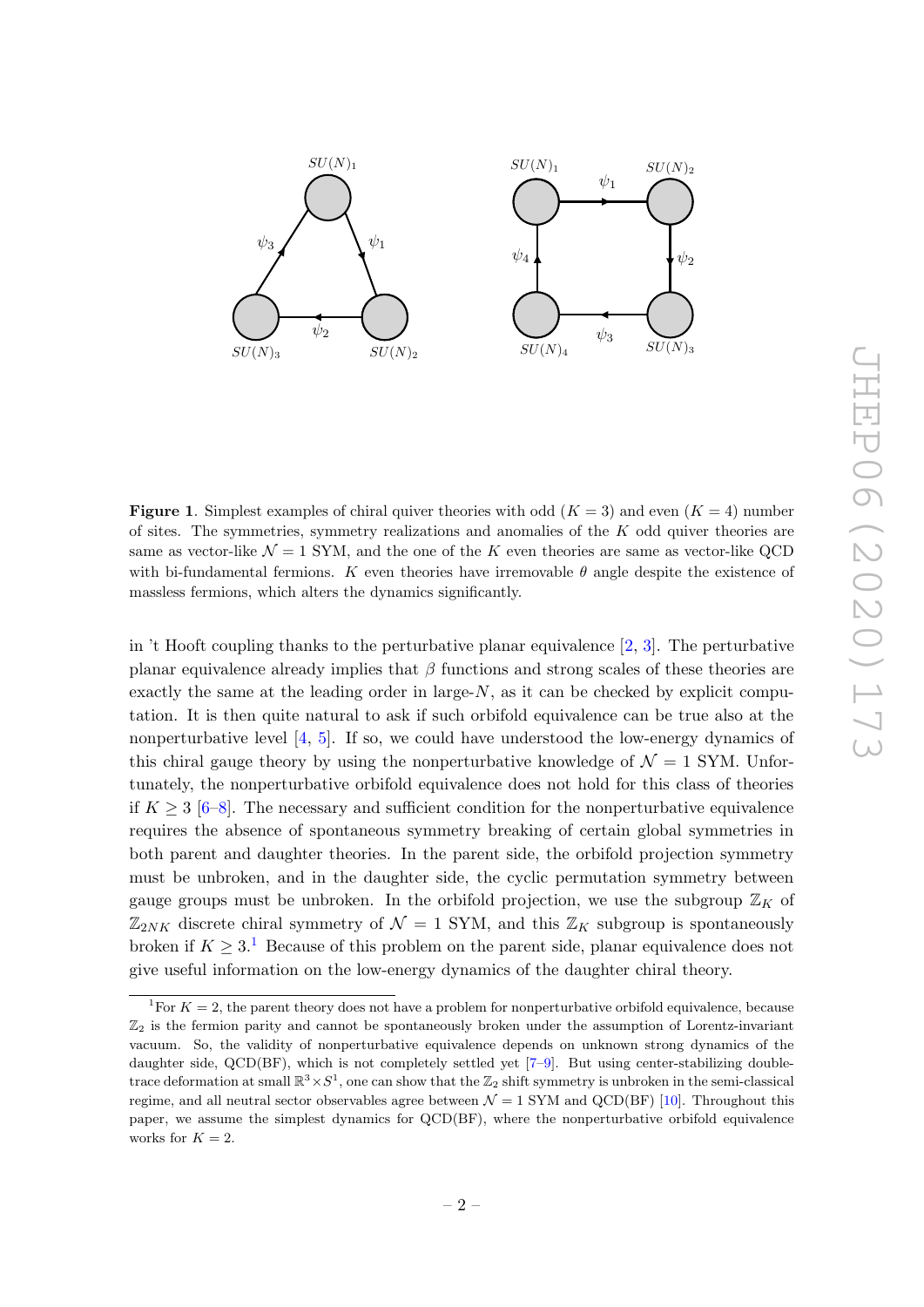This necessitates new techniques to understand such chiral gauge theories. In this paper, we take an approach from two perspectives: one is the recent generalization of 't Hooft anomaly matching, and the another is the reliable semiclassics on  $\mathbb{R}^3 \times S^1$  with double-trace deformation. By combining the results of these analyses, we will argue that the chiral symmetry breaking is spontaneously broken, and that there are N different vacua (except for  $\theta = \pi$  in the K even theory where the vacua doubles as we shall also discuss).

When a global symmetry  $G$  exists in quantum field theory  $(QFT)$ , we can study the partition function,  $\mathcal{Z}[A]$ , under the existence of G-background gauge field A. If such gauged partition function violates the gauge invariance as  $\mathcal{Z}[A + \delta_{\xi}A] = \exp(i\mathcal{A}[\xi, A])\mathcal{Z}[A]$ , this anomalous violation  $A$  is called an  $\prime$ t Hooft anomaly. Anomaly matching claims that the 't Hooft anomaly  $A$  is the renormalization-group invariant (up to local counter terms), and thus the low-energy effective theory must reproduce the same anomaly [\[11,](#page-31-6) [12\]](#page-31-7). Since '80s, the applicability of this technique has been limited to "continuous" chiral symmetry in even-dimensional relativistic fermions. In recent years, it has been recognized that anomaly matching holds for much wider class of symmetries [\[13–](#page-31-8)[15\]](#page-31-9), and many strongly-interacting field theories are now studied in this viewpoint (see, e.g., refs. [\[16–](#page-31-10)[48\]](#page-33-0)).

Constraints by 't Hooft anomalies are an exact statement of QFT and should be viewed as kinematic constraints by symmetry. To match the anomaly, some nontrivial effective theory must appear at low energies, but usually there are several candidates that are compatible with the anomalies. In order to go beyond the constraint by anomaly, we study the reliable semiclassics on  $\mathbb{R}^3 \times S^1$  with the double-trance deformation [\[49](#page-33-1)[–58\]](#page-33-2). In this setup, we can compute the partition function explicitly by dilute gas approximation of monopole-instantons and bions, and this computation is free from infrared divergence if the compactification size L satisfies  $L \ll 1/(N\Lambda)$ , where  $\Lambda$  is the strong scale. Using the idea of Eguchi-Kawai volume independence [\[8,](#page-31-2) [59](#page-33-3)[–62\]](#page-34-0), it is expected that the vacuum expectation values of single-trace operators do not depend on the compactification size  $L$  if  $L \gtrsim 1/\Lambda$ . In the case of pure Yang-Mills theory, this volume independence has been checked for topological susceptibility in the numerical lattice simulation [\[63\]](#page-34-1). Moreover, we expect that the adiabatic continuity works, which is a milder version of volume independence, and the dynamics obtained in the above semiclassics shows qualitatively the same behavior of the strongly-coupled dynamics on  $\mathbb{R}^4$ . Even though this is a very nontrivial conjecture, it provides a very useful information on dynamics, and it turns out that the constraint by anomaly is indeed satisfied [\[48\]](#page-33-0) (For related previous studies, see, e.g., refs. [\[26–](#page-32-0)[28\]](#page-32-1)).

As we will see in this paper, the chiral gauge theory of our interest only has the discrete chiral symmetry and does not have continuous chiral symmetry [\[5\]](#page-31-0). Because of this fact, it is quite essential to use the recent generalization of anomaly matching in order to understand the low-energy physics. In section [2,](#page-6-0) we first carefully analyze the global symmetry of this system. When K is odd, the internal global symmetry consists of the  $\mathbb{Z}_N$ 1-form symmetry, or the center symmetry, and of the discrete chiral symmetry  $\mathbb{Z}_{2N}$  $\mathbb{Z}_{2N}$  $\mathbb{Z}_{2N}$ :

<span id="page-3-1"></span>
$$
(\mathbb{Z}_N^{[1]})_{\text{center}} \times (\mathbb{Z}_{2N})_{\text{chiral}} \quad (K: \text{odd}).
$$
 (1.1)

<span id="page-3-0"></span><sup>&</sup>lt;sup>2</sup>When the gauge couplings of the  $[SU(N)]^K$  gauge groups are the same, there is also a cyclic permutation  $\mathbb{Z}_K$  symmetry. Its implication will be discussed in detail in section [2.2.](#page-11-0)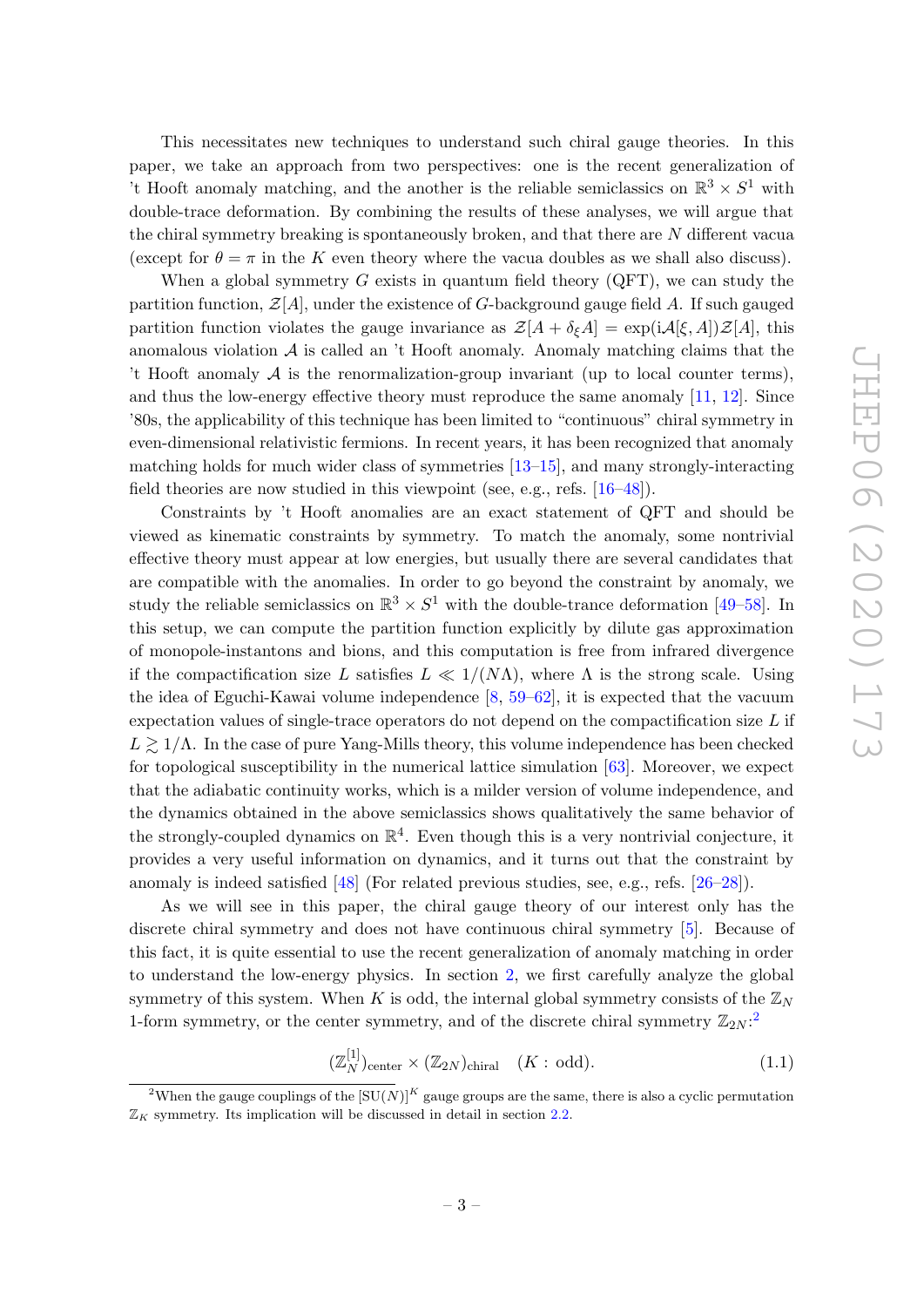When  $K$  is even, the ordinary internal symmetry consists of the discrete chiral symmetry,  $\mathbb{Z}_N$  and the vector-like  $U(1)/\mathbb{Z}_N$  symmetry, which defines the baryon number:

<span id="page-4-0"></span>
$$
(\mathbb{Z}_N^{[1]})_{\text{center}} \times \frac{\mathcal{U}(1)}{\mathbb{Z}_N} \times (\mathbb{Z}_N)_{\text{chiral}} \quad (K : \text{even}).
$$
 (1.2)

This important difference between odd and even  $K$  was already noticed in ref. [\[5\]](#page-31-0). The symmetry [\(1.1\)](#page-3-1) is identical to the global symmetry of the vector-like  $\mathcal{N} = 1$  SYM theory and [\(1.2\)](#page-4-0) is identical to the one of QCD with bi-fundamental fermions.

These theories with even K also present a novel phenomenon about the  $\theta$  angles. When K is even, there exists a *physical*  $\theta$  angle which cannot be removed by chiral rotations. This is true despite the existence of the massless fermions, both in vector-like  $K = 2$  and chiral  $K > 4$  theories. On the other hand, the odd-K theories are extremely rigid. They have no relevant or marginal deformations on  $\mathbb{R}^4$  except the gauge couplings. Therefore, it would be quite interesting to determine exact anomalies (kinematic constraints) and understand their non-perturbative dynamics related to  $\theta$ . We also note that the possible origin of  $CP$ -violation in these models is the topological  $\theta$  angle. Therefore, theories with odd K always have the CP invariance because we can set  $\theta_i = 0$ . On the other hands, theories with even K has CP invariance only at the special values of  $\theta$ :  $\theta = 0, \pi \text{ mod } 2\pi$ .

In section [3,](#page-13-0) we discuss the case K is odd. Introducing the  $\mathbb{Z}_N$  two-form gauge field *B* for  $(\mathbb{Z}_N^{[1]}$  $(X \mid Y)$ <sub>center</sub>, we find that the partition function  $\mathcal{Z}[B]$  transforms under the discrete chiral symmetry as

$$
(\mathbb{Z}_{2N})_{\text{chiral}} : \mathcal{Z}[B] \mapsto \exp\left(-\frac{iN}{4\pi} \int B \wedge B\right) \mathcal{Z}[B]. \tag{1.3}
$$

Assuming that the system shows confinement, this anomaly requires the spontaneous chiral symmetry breaking,

$$
(\mathbb{Z}_{2N})_{\text{chiral}} \to \mathbb{Z}_2,\tag{1.4}
$$

which leads to  $N$  isolated vacua. Both anomaly polynomial and chiral symmetry breaking pattern are identical to theory.

Semiclassics confirms this picture, in a similar construction with the analysis in  $\mathcal{N} = 1$ SYM theory on  $S^1 \times \mathbb{R}^3$  [\[64\]](#page-34-2). One big difference is that the monopole vertex,  $\mathcal{M}_{j,i} \equiv$  $e^{-8\pi^2/(g^2N)}e^{i\bm{\alpha}_i\cdot\bm{\sigma}_j(x)}(\bm{\alpha}_i\cdot\bm{\psi}_{j-1})(\bm{\alpha}_i\cdot\bm{\psi}_j),$  of each gauge group  $\mathrm{SU}(N)_j$  does not show gauge invariance under other gauge groups  $SU(N)_{j'=j\pm 1}$  [\[65\]](#page-34-3). Still, magnetic bions are gauge invariant, and thus, in small  $S^1 \times \mathbb{R}^3$  regime, the magnetic-bion induced potential admits N vacua with confinement. In each one of these vacua, the gauge-invariant product of monopole events  $\mathcal{MR}_i \equiv \prod_{j=1}^K \mathcal{M}_{j,i}(x)$  play a crucial role. These events have the correct number of fermionic zero modes in order to develop the chiral condensate, just like the monopole-instantons in  $\mathcal{N} = 1$  SYM do. In chiral quiver theory, simplest chiral condensate is  $tr(\psi_1 \cdots \psi_K \psi_1 \cdots \psi_K)$  and we find that, in the semi-classical regime, this produce a condensate  $\Lambda^{3K}e^{\frac{2\pi ik}{N}}$ , which is dictated by the strong scale  $\Lambda$  of the theory. Within the leading large- $N$  analysis, the  $L$  dependence of the chiral condensate disappears just like  $\mathcal{N}=1$  SYM theory.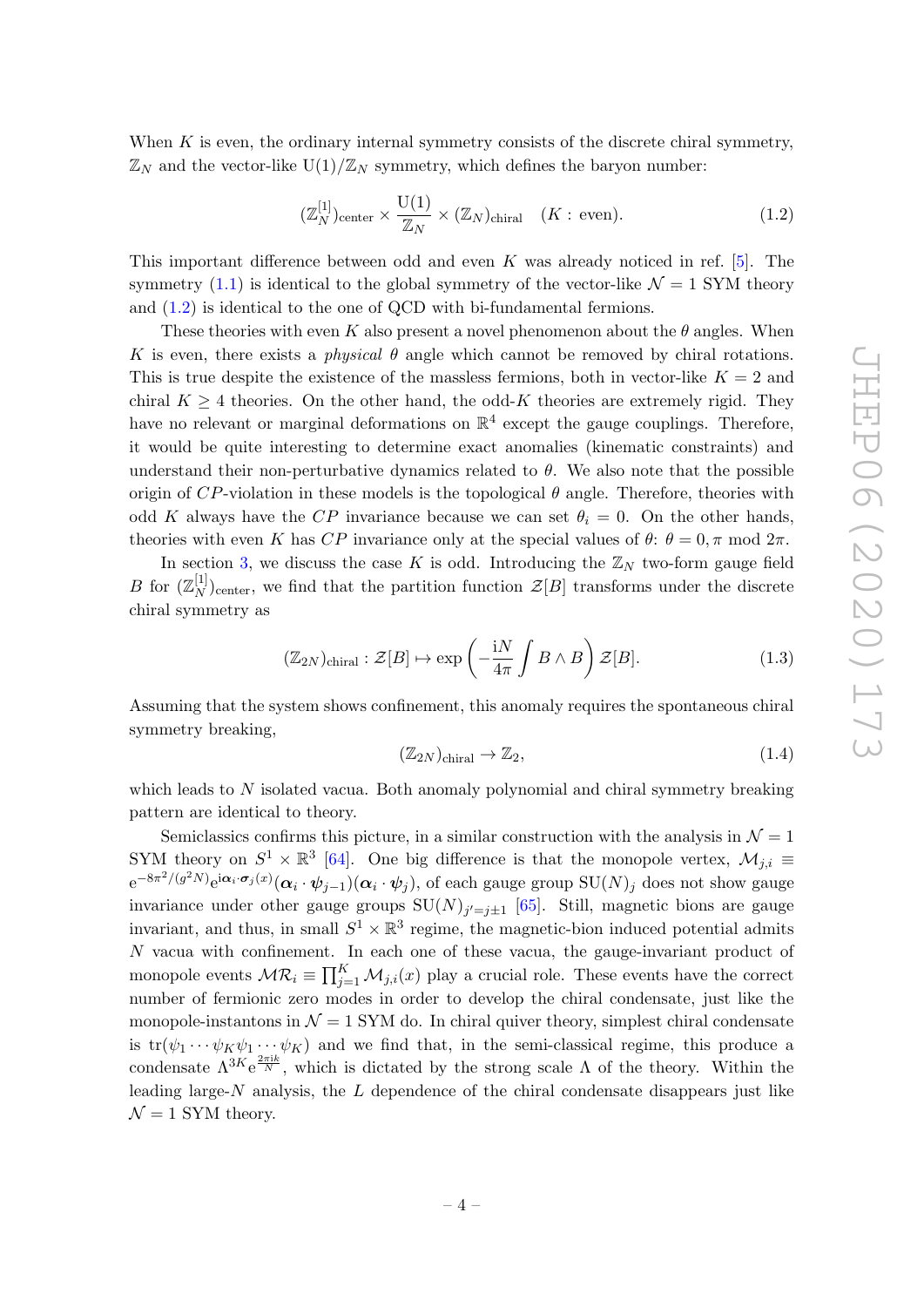In section [4,](#page-17-0) we discuss the case K is even. In this case, we introduce not only the  $\mathbb{Z}_N$ two-form gauge field B for the center symmetry  $(\mathbb{Z}_N^{[1]}$  $_{N}^{[1]}$ )<sub>center</sub> but also the U(1)/ $\mathbb{Z}_N$  gauge field  $A_B$ . We denote the partition function as  $\mathcal{Z}_{\theta}[B, A_B]$ , and  $\theta$  is the physical  $\theta$  parameter. Applying the discrete chiral transformation  $(\mathbb{Z}_N)_{\text{chiral}}$ , we find the following anomaly,

$$
(\mathbb{Z}_N)_{\text{chiral}} : \mathcal{Z}_{\theta}[B, A_{\text{B}}] \mapsto \exp\left(-i\frac{1}{2\pi} \int (NB \wedge B + B \wedge dA_{\text{B}})\right) \mathcal{Z}_{\theta}[B, A_{\text{B}}]. \tag{1.5}
$$

In addition to this mixed anomaly involving discrete chiral symmetry, the partition function also shows the anomalous behavior under the shift  $\theta \to \theta + 2\pi$ :

$$
\mathcal{Z}_{\theta+2\pi}[B, A_{\text{B}}] = \exp\left(\frac{\mathrm{i}N}{4\pi} \int B \wedge B\right) \mathcal{Z}_{\theta}[B, A_{\text{B}}]. \tag{1.6}
$$

Under the assumption of confinement and smooth large- $N$  limit, we predict that these anomalies are matched by two interesting behaviors. First, the discrete chiral symmetry breaking occurs,

$$
(\mathbb{Z}_N)_{\text{chiral}} \to 1,\tag{1.7}
$$

and there are  $N$  isolated vacua. Moreover, each vacuum has the  $N$ -branch structure leading to the 1st order phase transition at  $\theta = \pi$ . So, the vacuum degeneracy is N for generic values of  $\theta$ , but it becomes 2N at  $\theta = \pi$ . All of the above statements concerning anomaly polynomials and symmetry realizations hold verbatim in the vector-like QCD(BF).

Semiclassics reproduces this picture in a rather intriguing way, which involves new nonperturbative effects and saddles. By using magnetic-bion-induced potential, we actually find  $N^2$  gauge-inequivalent minima at the second-order in semi-classical expansion, rather than N. This  $N^2$ -fold degeneracy gets lifted by a fairly high order effect in semi-classics, and we eventually get  $N$  vacua, each of which supports  $N$  branches. The key observation is that, in the small  $S^1 \times \mathbb{R}^3$  domain, there are two gauge-invariant monopole events,  $\mathcal{MR}_{i,odd}$  $\prod_{j\in\text{odd}}\mathcal{M}_{j,i}$  and  $\mathcal{MR}_{i,\text{even}} = \prod_{j\in\text{even}}\mathcal{M}_{j,i}$ , whose fermionic zero-mode structure matches with that of the chiral condensate. One of these events has the  $\theta$ -dependence that cannot be removed by chiral rotation. Correlated events of these two configuration of the form  $[\mathcal{MR}_{i,\text{odd}}\overline{\mathcal{MR}}_{i,\text{even}}]$ , which is 2K-th order in semiclassics, is the leading contribution to produce the  $\theta$  dependence of the ground-state energies. The chiral condensate ends up having a dependence on vacuum label  $\ell$ ,  $\theta$  angle, and branch label  $\tilde{\ell}$ , but is independent of the compactification radius  $L$  in the large- $N$  limit.

In section [5,](#page-24-0) we explain why there exists universality between chiral quiver theories and vector-like theories. We show that  $K$ -site chiral quiver theory can be continuously deformed to  $(K-2)$ -site theory when  $K > 2$  by considering the limit where one gauge group is much more strongly coupled than others. By applying this process iteratively, we can obtain QCD(BF) starting from any even-K theories, and obtain  $\mathcal{N} = 1$  SYM from  $odd-K$  theories. We conjecture that there is no quantum phase transition and they share the same ground-state structures, even without nonperturbative orbifold equivalence.

In section [6,](#page-25-0) we give some brief comments about domain-wall theories. Specifically we focus on the domain wall connecting the two vacua related by the minimal discrete chiral transformation. Because of the presence of anomaly involving the discrete chiral symmetry,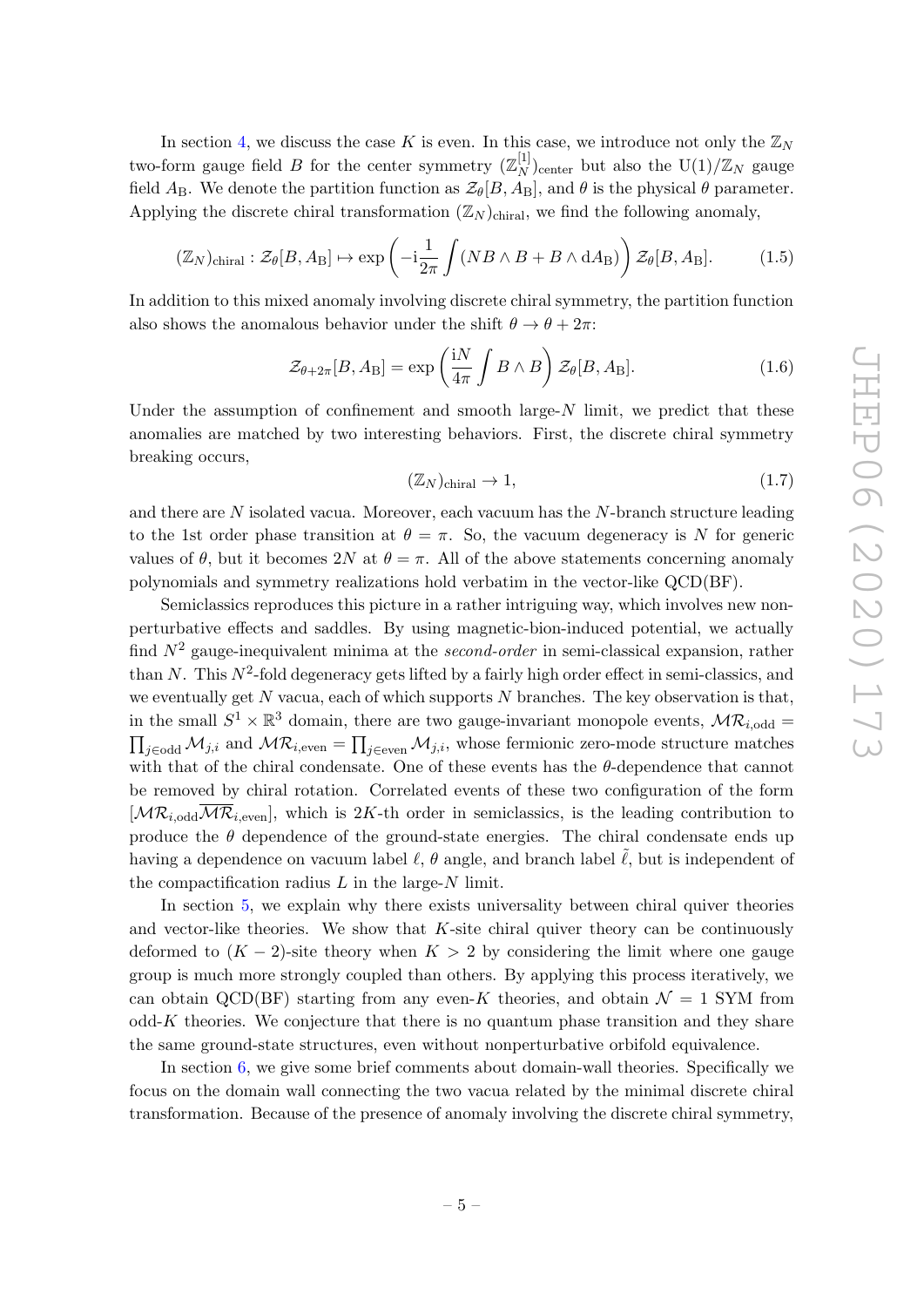such domain walls should support nontrivial dynamics, and we show that one of the minimal scenario, for both odd and even  $K$ , is deconfinement of any nontrivial N-ality Wilson loops. For even K, we also propose another scenario without total deconfinement, and instead there emerges an excitation with a fractional baryon charge.

To summarize, despite the lack of large-N orbifold equivalence between vector-like and chiral quiver theories, we reveal remarkable connections between them, which are valid at arbitrary  $N$ . For all odd  $K$  chiral theories, the global symmetries, their mixed anomalies and symmetry realizations are identical with those of vector-like  $\mathcal{N} = 1$  SYM, and for all even  $K$  chiral theories, these properties are identical with those of vector-like  $QCD(BF)$ . In all cases, the mechanism of confinement in the semi-classical domain on small  $S^1 \times \mathbb{R}^3$  is the magnetic bion mechanism and mass gap for gauge fluctuations are the same. Again, in all cases, the corresponding chiral condensate on small  $S^1 \times \mathbb{R}^3$  is independent of  $S^1$  radius at the leading order of the large- $N$  limit, and is controlled by the strong scale  $\Lambda$ .

# <span id="page-6-0"></span>2  $SU(N)$  chiral quiver gauge theories

We consider a chiral gauge theory with the gauge group

$$
[\text{SU}(N)]^K = \text{SU}(N)_1 \times \text{SU}(N)_2 \times \dots \times \text{SU}(N)_K, \tag{2.1}
$$

and its matter contents are given by Weyl fermions  $\psi_j$   $(j = 1, ..., K)$  in the bifundamental representation of  $SU(N)_i \times SU(N)_{i+1}$ :

$$
\psi_j \sim (1, \dots, 1, \mathbf{N}_j, \overline{\mathbf{N}}_{j+1}, 1, \dots, 1). \tag{2.2}
$$

The Lagrangian of this theory is given by

<span id="page-6-1"></span>
$$
S = \sum_{j=1}^{K} \int \left\{ \frac{1}{g_j^2} \text{tr}(F_j \wedge \star F_j) + \frac{\mathbf{i}\theta_j}{8\pi^2} \text{tr}(F_j \wedge F_j) + \overline{\psi}_j \overline{\sigma}_\mu D_\mu \psi_j \right\}.
$$
 (2.3)

Here,  $F_j = da_j + ia_j \wedge a_j$  is the field strength of j-th SU(N) gauge field  $a_j$ ,  $g_j$  is the Yang-Mills coupling constant and  $\theta_j$  is the vacuum angle. The covariant derivative on  $\psi_j$ is given by

$$
D\psi_j = d\psi_j + i a_j \psi_j - i \psi_j a_{j+1}.
$$
\n(2.4)

Throughout this paper, the label  $j$  for gauge and fermion species is understood to be a cyclic variable mod K.

The  $SU(N)$  gauge transformations are given by

$$
a_j \mapsto g_j^{-1} a_j g_j - ig_j^{-1}(dg_j), \tag{2.5}
$$

and

$$
\psi_j \mapsto g_j^{-1} \psi_j g_{j+1},\tag{2.6}
$$

where  $g_j$  is the SU(N)-valued gauge transformations. The Lagrangian [\(2.3\)](#page-6-1) is invariant under these local transformations. The absence of non-Abelian gauge anomaly can also be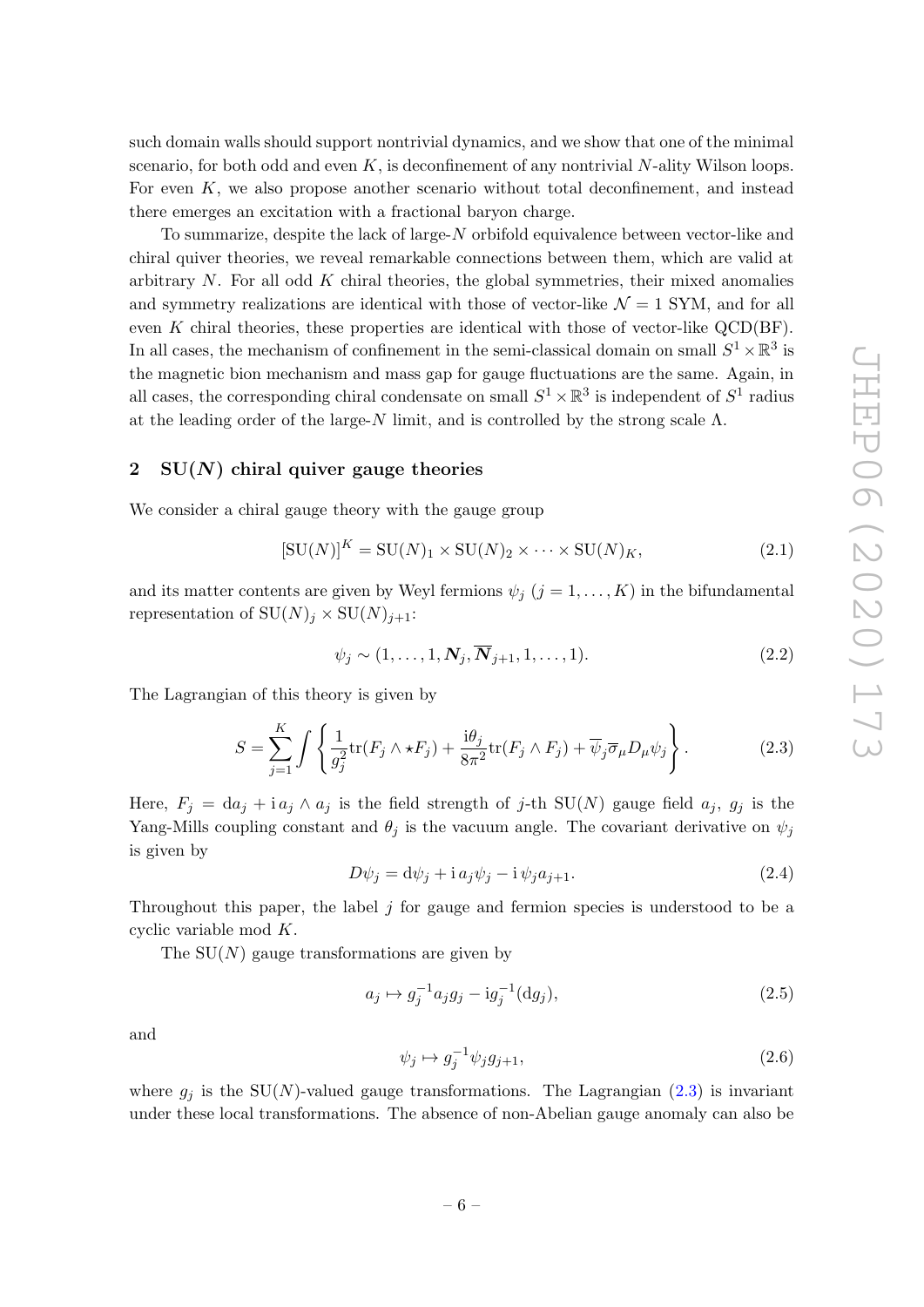checked. 6-dimensional anomaly polynomial for  $\psi_j$  is given by  $\frac{N}{24\pi^2} \text{tr}(F_j^3 - F_{j+1}^3)$ , and thus they cancel completely among fermion species:

$$
\sum_{j=1}^{K} \frac{N}{24\pi^2} \text{tr}(F_j^3 - F_{j+1}^3) = 0.
$$
 (2.7)

This ensures the gauge invariance of the fermion path-integral measure.

For  $K = 1$  and  $K = 2$ , this theory is vector-like, respectively  $\mathcal{N} = 1$  SYM and QCD with bi-fundamental fermions, QCD(BF). For  $K \geq 3$ , this theory provides a set of chiral gauge theories, and hence there is no gauge-invariant fermion mass term.

Finally, concerning the renormalization group  $\beta$ -functions, the one-loop  $\beta$  function coefficient for all  $K \ge 1$  are  $\beta_0 = 3N$  and the strong scale is given by

$$
\Lambda_{1\text{-loop}} = \mu e^{-\frac{8\pi^2}{3g^2 N}}
$$
\n(2.8)

This is the same with that of  $\mathcal{N} = 1$  SYM theory, and also with SU(N) QCD with  $N_f = N$ -flavor fundamental quarks at the 1-loop level. Therefore, the one-loop definition of the strong scale in these theories are the same. This means that chiral quiver theories are the strongly-coupled theories, and thus it is natural to assume confinement. When we discuss dynamics of these theories, we assume confinement throughout this paper.

### <span id="page-7-0"></span>2.1 Global chiral symmetry

The classical symmetry of the Lagrangian  $(2.3)$  is given by [3](#page-7-1)

$$
Gclassical = \frac{U(1)^K}{(\mathbb{Z}_N)^{K-1}}.
$$
\n(2.9)

Each  $U(1)$  symmetry is defined by

$$
\psi_j \mapsto e^{i\alpha_j} \psi_j,\tag{2.10}
$$

with  $\alpha_j \sim \alpha_j + 2\pi$ . Division by  $(\mathbb{Z}_N)^{K-1}$  comes from the fact that the above transformation overlaps with the center element of gauge symmetry. Indeed,  $\mathbb{Z}_N \subset \text{SU}(N)_j$  acts on fermions as

$$
\psi_j \mapsto e^{-\frac{2\pi i}{N}} \psi_j, \quad \psi_{j+1} \mapsto e^{+\frac{2\pi i}{N}} \psi_{j+1}, \tag{2.11}
$$

and thus this is the same transformation with  $\alpha_{j+1} = -\alpha_j = \frac{2\pi}{N}$  $\frac{2\pi}{N}$ . This part should be eliminated from the global symmetry.

It is important to note that the diagonal center,

$$
(\mathbb{Z}_N)_{\text{diagonal}} \subset \text{SU}(N)_1 \times \text{SU}(N)_2 \times \cdots \times \text{SU}(N)_K, \tag{2.12}
$$

<span id="page-7-1"></span><sup>&</sup>lt;sup>3</sup>Dynamics of this class of chiral gauge theories was examined first in [\[65\]](#page-34-3). In there, global symmetry has not been fully identified correctly. As a result, despite the fact that all monopole-instanton, bion and 4d instanton amplitudes are expressed correctly and long distance effective Lagrangian on small  $S^1 \times \mathbb{R}^3$ are correct, the symmetries and their breaking patterns are not generally correct. Here, we identify global symmetries carefully and determine the mixed anomalies involving higher form symmetries. As a result, all implications of the mixed anomalies agree with semi-classical analysis.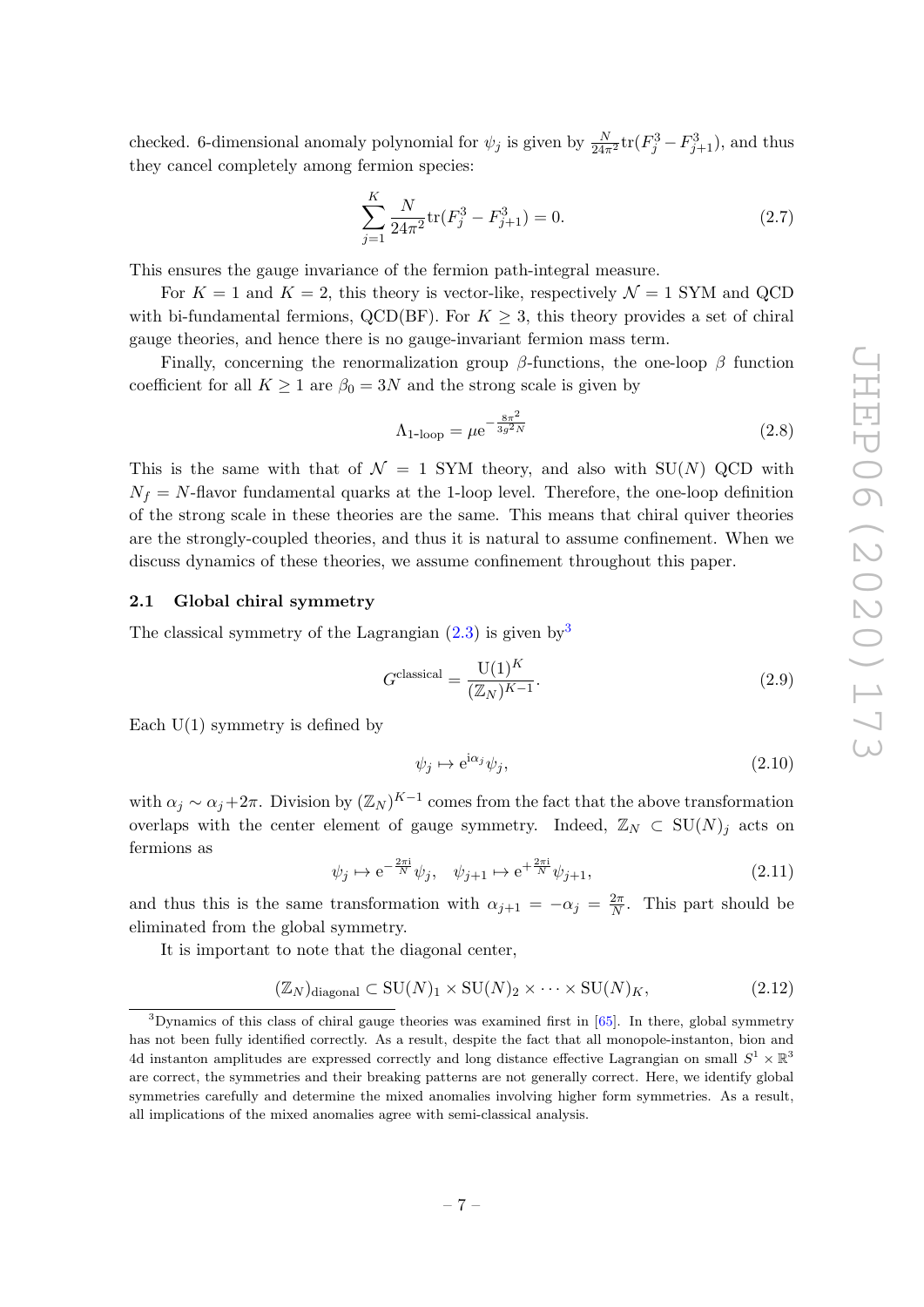does not act on the fermions at all. This is why the symmetry group is divided by  $(\mathbb{Z}_N)^{K-1}$ instead of  $(\mathbb{Z}_N)^K$ . More importantly, as a consequence, the theory has the 1-form symmetry,

$$
\mathbb{Z}_N^{[1]},\tag{2.13}
$$

which acts on the Wilson loops,  $W_j \mapsto e^{\frac{2\pi i}{N}} W_j$ .

Because of the Adler-Bell-Jackiw anomaly, the classical symmetry is explicitly broken to a smaller subgroup. We will show that the actual symmetry [\[5\]](#page-31-0) is given by

$$
G = \mathbb{Z}_{2N}, \quad (K = \text{odd}), \tag{2.14}
$$

and

$$
G = \mathbb{Z}_N \times \frac{\mathcal{U}(1)}{\mathbb{Z}_N}, \quad (K = \text{even}).
$$
\n(2.15)

Accordingly, most of the  $\theta$  parameters are unphysical in this theory. When K is odd, all the  $\theta$  angles can be eliminated by the anomalously-broken chiral transformation, so we can set  $\theta_1 = \cdots = \theta_K = 0$ . When K is even, only the one combination,  $\theta_1 - \theta_2 + \cdots - \theta_K$ , is physically meaningful, and it turns out that we can set  $\theta_2 = \theta_3 = \cdots = \theta_K = 0$  without loss of generality.

So far, we only pay attention to the internal symmetry. We point out that these theories can have the CP invariance:

$$
\psi(x) \mapsto (i\sigma_2)\overline{\psi}^T(x_P), \ a_\mu(x)dx^\mu \mapsto -a_\mu(x_P)dx_P^\mu,
$$
\n(2.16)

where  $x_P := \mathcal{P} \cdot x = (x^0, -x^1, -x^2, -x^3)$ . The only possible origin of CP-violation in these models is the topological  $\theta$  terms. Therefore, accepting the fact in the previous paragraph, theories with odd K are CP-symmetric as we can set  $\theta_i = 0$  without loss of generality. On the other hand, theories with even K have a physical  $\theta$  parameter. Taking into account the  $2\pi$  periodicity, they are CP symmetric only at  $\theta = 0$  and  $\theta = \pi$ .

When the gauge couplings are the same,  $q_1 = \cdots = q_K$ , the cyclic permutation  $\mathbb{Z}_K$  is also a good symmetry for odd K. When K is even, its structure depends on the  $\theta$  angle, and we shall discuss its details in section [2.2.](#page-11-0)

#### <span id="page-8-0"></span>2.1.1 Odd  $K$

When  $K$  is odd, we have the following gauge-invariant fermionic operator,

$$
\mathcal{O}_F^{\text{odd}} = \text{tr}(\psi_1 \cdots \psi_K). \tag{2.17}
$$

We will show that the actual symmetry is  $G = \mathbb{Z}_{2N}$ . The  $\mathbb{Z}_{2N}$  symmetry acts on this operator as

$$
\mathcal{O}_F^{\text{odd}} \mapsto e^{\frac{2\pi i}{2N}} \mathcal{O}_F^{\text{odd}},\tag{2.18}
$$

and its  $\mathbb{Z}_2$  subgroup is identified with the fermion parity  $(-1)^F$ . One of the explicit realization of this symmetry generator is given by [\[5\]](#page-31-0)

<span id="page-8-1"></span>
$$
\mathbb{Z}_{2N} : \psi_1 \mapsto e^{\frac{2\pi i}{2N}} \psi_1, \quad \psi_j \mapsto e^{\frac{2\pi i}{2N}(-1)^j} \psi_j \ (j = 2, \dots, K). \tag{2.19}
$$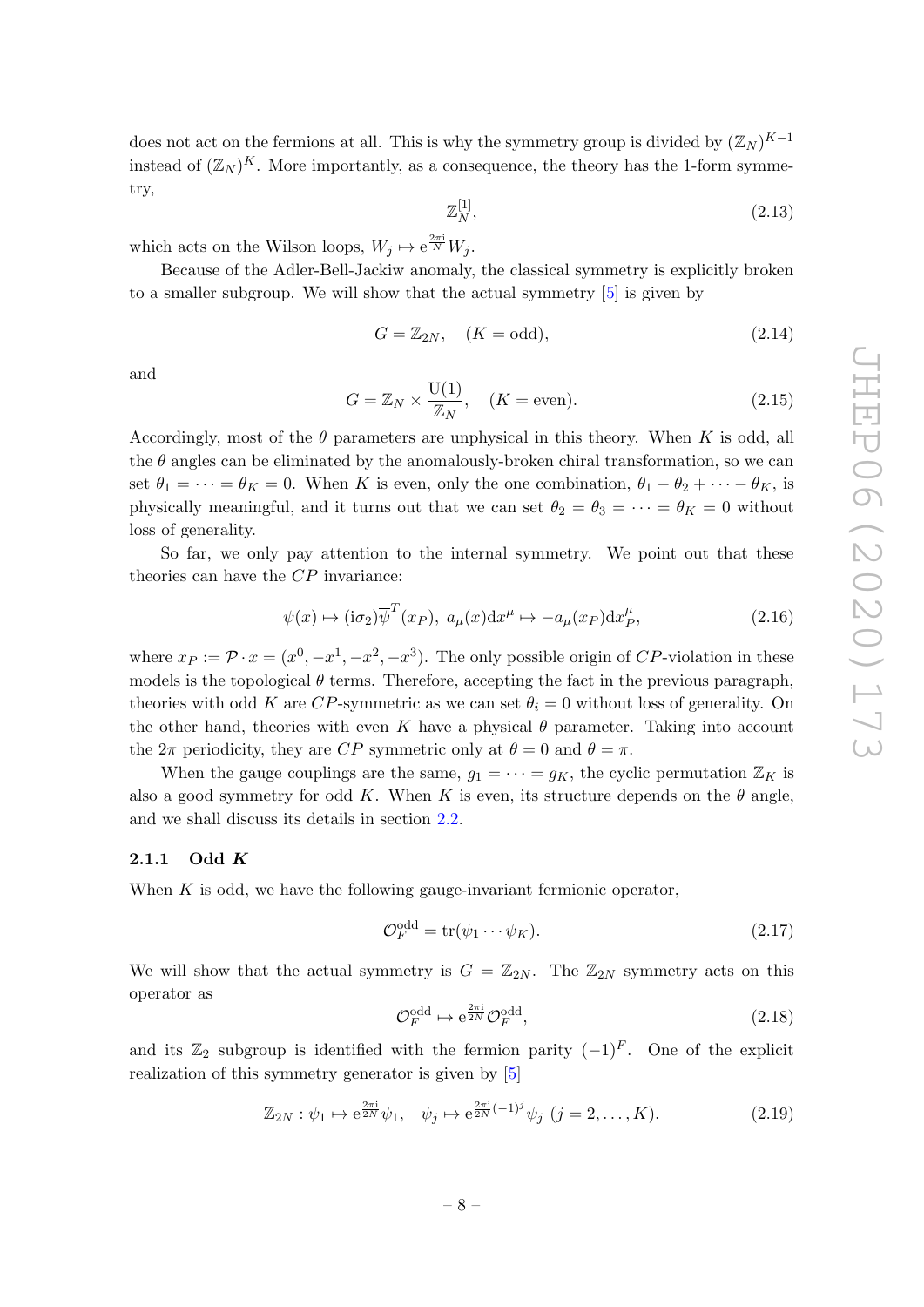In the following of this subsection, we give a detailed derivation of this result for  $K = 3$ . The generalization to larger odd  $K$  is straightforward.

Under the U(1)<sup>K=3</sup> transformation,  $\psi_j \leftrightarrow e^{i\alpha_j}\psi_j$ , the fermion measure  $\mathcal{D}\overline{\psi}\mathcal{D}\psi$  is changed as

<span id="page-9-1"></span>
$$
\mathcal{D}\overline{\psi}\mathcal{D}\psi \mapsto \mathcal{D}\overline{\psi}\mathcal{D}\psi \exp\left(i\sum_{j=1}^{K} \frac{N\alpha_j}{8\pi^2} \int (\text{tr}F_j^2 + \text{tr}F_{j+1}^2)\right).
$$
 (2.20)

In order for this to be a good symmetry, this extra phase must be quantized in the unit of  $2\pi$ . Therefore, when  $K = 3$ , we get the condition

$$
N\begin{pmatrix}1&1&0\\0&1&1\\1&0&1\end{pmatrix}\begin{pmatrix}\alpha_1\\ \alpha_2\\ \alpha_3\end{pmatrix} = 2\pi\begin{pmatrix}k_1\\k_2\\k_3\end{pmatrix},
$$
\n(2.21)

with some  $k_1, k_2, k_3 \in \mathbb{Z}$ . We can solve this equation as

$$
\begin{pmatrix} \alpha_1 \\ \alpha_2 \\ \alpha_3 \end{pmatrix} = \frac{2\pi}{2N} \begin{pmatrix} 1 & -1 & 1 \\ 1 & 1 & -1 \\ -1 & 1 & 1 \end{pmatrix} \begin{pmatrix} k_1 \\ k_2 \\ k_3 \end{pmatrix} . \tag{2.22}
$$

At this moment, we may think that there are three independent  $\mathbb{Z}_{2N}$  symmetries:  $U(1)^3 \rightarrow$  $(\mathbb{Z}_{2N})^3$ . Now, we must take into account the effect of divisions by gauge symmetry. In order to do it, it is useful to rewrite  $k_1 = k - k_2 - k_3$  by introducing another integer k. We then find that

$$
\begin{pmatrix} \alpha_1 \\ \alpha_2 \\ \alpha_3 \end{pmatrix} = \frac{2\pi}{2N} k \begin{pmatrix} 1 \\ 1 \\ -1 \end{pmatrix} + \frac{2\pi}{N} \begin{Bmatrix} k_2 \begin{pmatrix} -1 \\ 0 \\ 1 \end{pmatrix} + k_3 \begin{pmatrix} 0 \\ -1 \\ 1 \end{pmatrix} \end{Bmatrix}.
$$
 (2.23)

Two  $\mathbb{Z}_N$  transformations given by  $k_2$  and  $k_3$  are nothing but the center elements of  $SU(N)$ gauge symmetries, so they should be eliminated from the global symmetry. The  $\mathbb{Z}_{2N}$  transformation given by k acts faithfully on the gauge-invariant fermionic operator  $tr(\psi_1\psi_2\psi_3)$ , so we find that the actual symmetry group is  $G = \mathbb{Z}_{2N}$ . Also note that the lowest dimensional bosonic operator charged under chiral symmetry is

<span id="page-9-2"></span>
$$
\mathcal{O}_B^{\text{odd}} = \text{tr}(\psi_1 \cdots \psi_K \psi_1 \cdots \psi_K). \tag{2.24}
$$

We would expect this operator to get a vacuum expectation values and break the chiral symmetry down to  $\mathbb{Z}_2$ .

## <span id="page-9-0"></span>2.1.2 Even K

For even  $K$ , the operator

<span id="page-9-3"></span>
$$
\mathcal{O}^{\text{even}} = \text{tr}(\psi_1 \cdots \psi_K). \tag{2.25}
$$

is bosonic, and this is a candidate for the chiral condensate operator. In order to identify the symmetry, we also pay attention to the baryonic operators,

$$
\mathcal{B}_j \sim \psi_j^N. \tag{2.26}
$$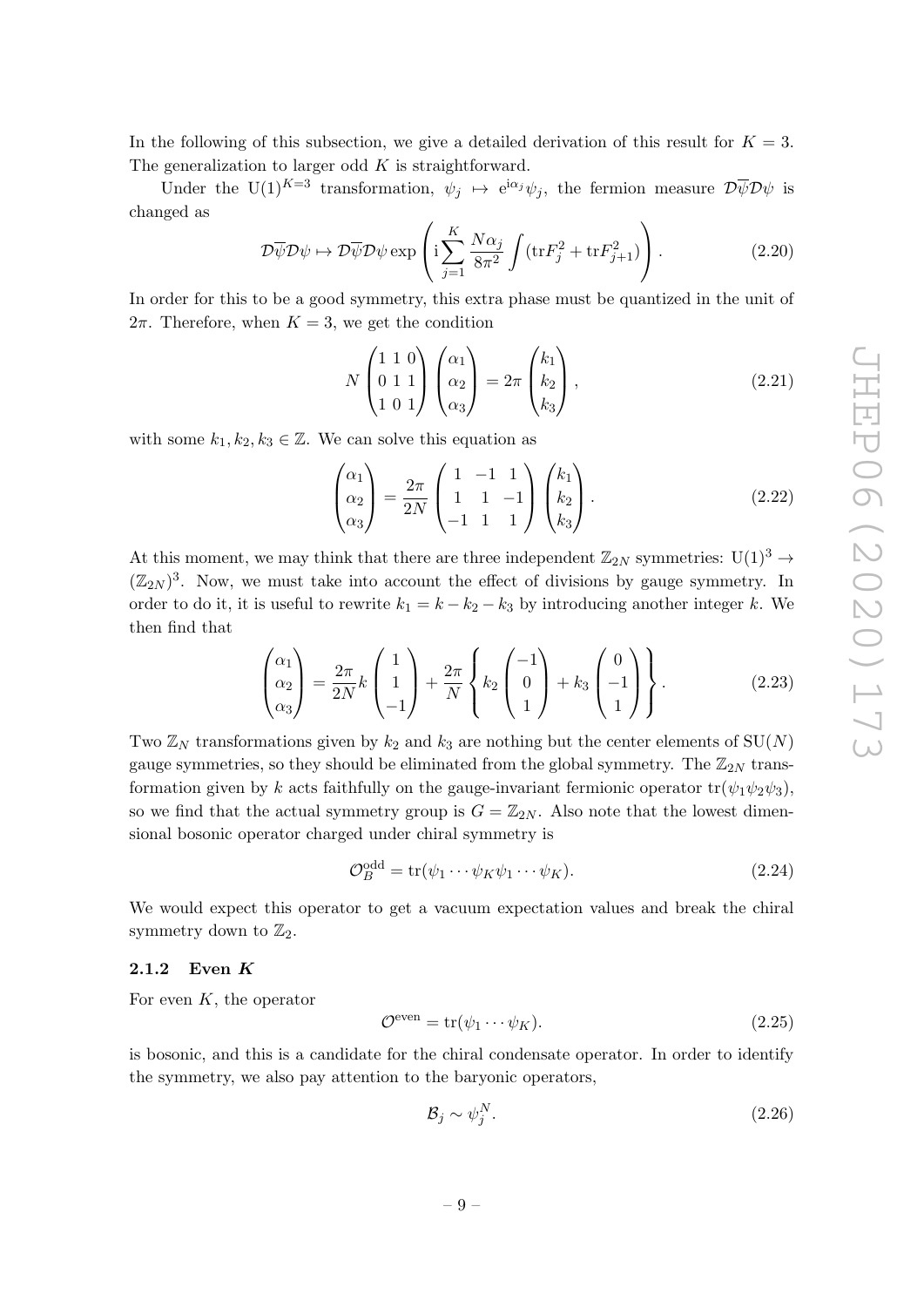We will show that the actual symmetry is  $G = \mathbb{Z}_N \times [U(1)/\mathbb{Z}_N]$ . The  $\mathbb{Z}_N$  symmetry acts as

$$
\mathcal{O}^{\text{even}} \mapsto e^{\frac{2\pi i}{N}} \mathcal{O}^{\text{even}},\tag{2.27}
$$

while the  $U(1)/\mathbb{Z}_N$  symmetry acts on baryons as

$$
\mathcal{B}_j \mapsto e^{i(-1)^j \alpha} \mathcal{B}_j. \tag{2.28}
$$

We can realize these symmetry in the UV description as [\[5\]](#page-31-0)

<span id="page-10-1"></span>
$$
\mathbb{Z}_N: \psi_1 \mapsto e^{\frac{2\pi i}{N}} \psi_1, \ \psi_j \mapsto \psi_j \ (j=2,\dots,K), \tag{2.29}
$$

and

<span id="page-10-0"></span>
$$
U(1)/\mathbb{Z}_N: \psi_j \mapsto e^{i(-1)^j \alpha/N} \psi_j.
$$
\n(2.30)

In the following, we explicitly show these facts when  $K = 4$ . Again, it is straightforward to extend the proof to the case with larger even K.

In order for the chiral  $U(1)^{K=4}$  transformation being a good symmetry, fermion measure  $(2.20)$  must remain invariant. Therefore,  $\alpha_i$  must satisfy

$$
N\begin{pmatrix} 1 & 1 & 0 & 0 \\ 0 & 1 & 1 & 0 \\ 0 & 0 & 1 & 1 \\ 1 & 0 & 0 & 1 \end{pmatrix} \begin{pmatrix} \alpha_1 \\ \alpha_2 \\ \alpha_3 \\ \alpha_4 \end{pmatrix} = 2\pi \begin{pmatrix} k_1 \\ k_2 \\ k_3 \\ k_4 \end{pmatrix},
$$
(2.31)

This equation can be solved if and only if  $k_1 + k_3 = k_2 + k_4$ , because both sides are equal to  $\sum_{j=1}^{4} \alpha_j$ . General solutions can be given using Moore-Penrose inverse,

$$
\begin{pmatrix} \alpha_1 \\ \alpha_2 \\ \alpha_3 \\ \alpha_4 \end{pmatrix} = \frac{\alpha}{N} \begin{pmatrix} -1 \\ 1 \\ -1 \\ 1 \end{pmatrix} + \frac{2\pi}{8N} \begin{pmatrix} 3 & -1 & -1 & 3 \\ 3 & 3 & -1 & -1 \\ -1 & 3 & 3 & -1 \\ -1 & -1 & 3 & 3 \end{pmatrix} \begin{pmatrix} k_1 \\ k_2 \\ k_3 \\ k_4 \end{pmatrix},
$$
(2.32)

where  $\alpha \in \mathbb{R}$ . Substituting  $k_4 = k_1 - k_2 + k_3$  and redefining  $\alpha \to \alpha + \frac{2\pi}{8}$  $\frac{2\pi}{8}(-2k_1+4k_2+2k_3),$ we find that

$$
\begin{pmatrix}\n\alpha_1 \\
\alpha_2 \\
\alpha_3 \\
\alpha_4\n\end{pmatrix} = \frac{\alpha}{N} \begin{pmatrix}\n-1 \\
1 \\
-1 \\
1\n\end{pmatrix} + \frac{2\pi}{N} \begin{pmatrix}\nk_1 - k_2 \\
k_2 \\
0 \\
k_3\n\end{pmatrix}.
$$
\n(2.33)

Here, the center gauge transformation of  $SU(N)_1$  gives the identification,  $k_2 \sim k_2 + 1$ , so  $k_2$  can be gauged away. Two discrete transformations  $k_1$ ,  $k_3$  are identified by the center elements of SU(N)<sub>4</sub> gauge transformations, i.e,  $(k_1, k_3) \sim (k_1, k_3) + (1, -1)$ , so the global symmetry can be faithfully generated only by  $k_1$ . As a result, the actual symmetry is  $(k_1, \alpha/N) \in \mathbb{Z}_N \times [U(1)/\mathbb{Z}_N]$ . Unlike the case of odd K, the discrete chiral symmetry does not include the fermion parity as its subgroup.

We note that the  $U(1)/\mathbb{Z}_N$  symmetry is a vector-like symmetry. It is easy to check that both the cubic anomaly,  $U(1)^3$ , and the mixed gravitational anomaly,  $U(1)$ -gravity-gravity, vanish. As a consequence, 't Hooft anomaly matching in '80's does not apply, and does not prohibit the system to be matched by a trivial ground state.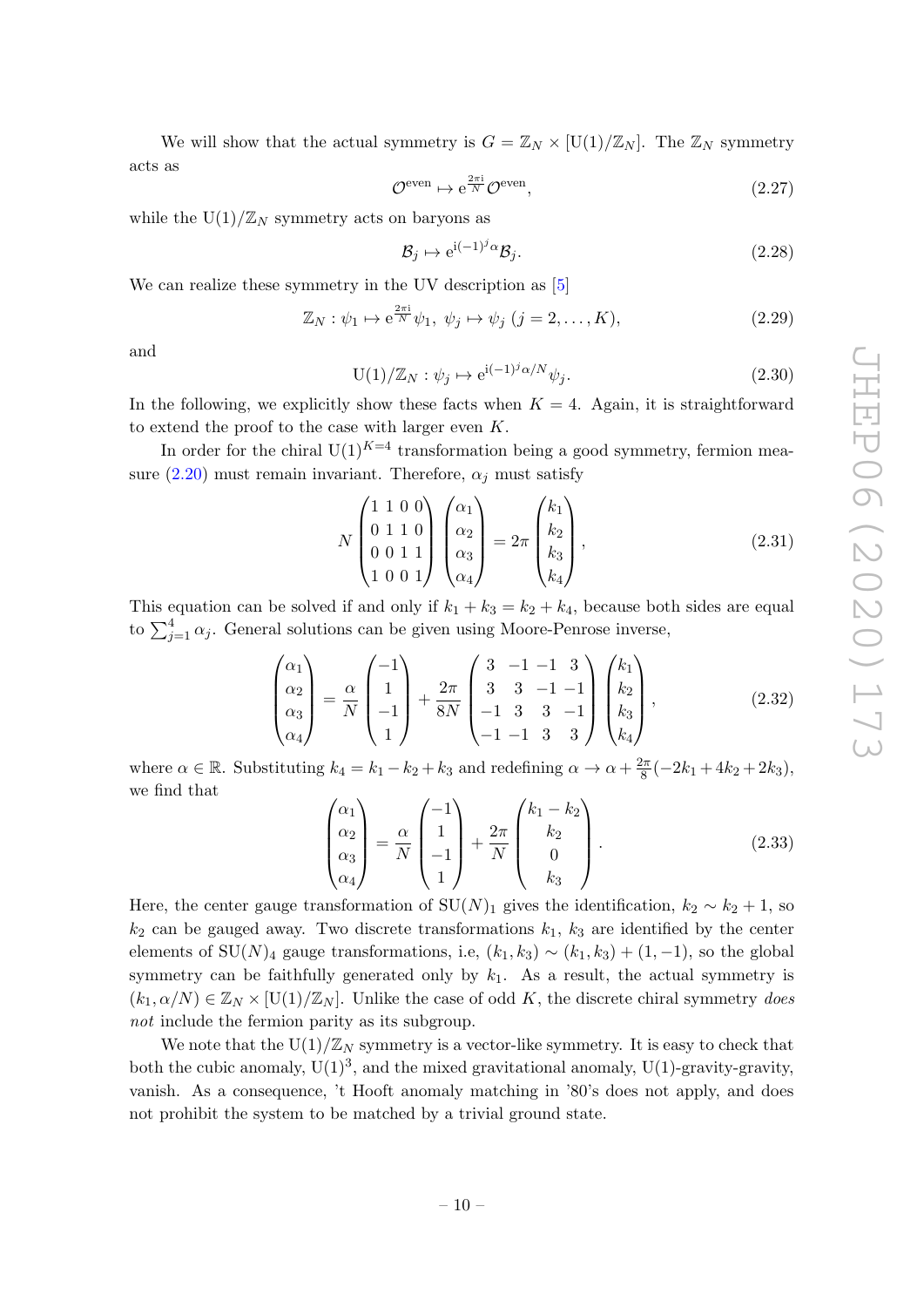#### <span id="page-11-0"></span>2.2  $\mathbb{Z}_K$  permutation symmetry

When the gauge couplings are the same,  $g_1 = g_2 = \cdots = g_K$ , theories enjoy the extra  $\mathbb{Z}_K$ symmetry, which cyclically permutes the  $SU(N)$  gauge groups and fermion labels. For odd K, there is no physical  $\theta$  angle, so this symmetry is manifest. For even K, the generator of  $\mathbb{Z}_K$  acts on the physical  $\theta$  angle as  $\theta \to -\theta$ , so the  $\mathbb{Z}_K$  symmetry is broken explicitly by the generic  $\theta$  angle to  $\mathbb{Z}_{K/2}$ , while a combination of  $CP$  and  $\mathbb{Z}_K$ ,  $\mathbb{Z}_K^{(CP)}$ , is preserved at all  $\theta$ values. In this subsection, we shall discuss its consequences for odd and even  $K$  separately.

#### <span id="page-11-1"></span>2.2.1 Odd  $K$

For odd K, we can set  $\theta_i = 0$ , so it is evident that we have the following  $\mathbb{Z}_K$  symmetry,

$$
a_n \mapsto a_{n+1}, \ \psi_n \mapsto \psi_{n+1}, \tag{2.34}
$$

when  $g_1 = g_2 = \cdots = g_K$ . We note that this  $\mathbb{Z}_K$  permutation commutes with the  $\mathbb{Z}_{2N}$ discrete chiral symmetry up to gauge redundancy. Let us demonstrate it for  $K = 3$ . We first apply  $(\mathbb{Z}_{2N})_{\text{chiral}}$  and then perform  $\mathbb{Z}_{K=3}$  permutation, which gives

$$
\begin{pmatrix} \psi_1 \\ \psi_2 \\ \psi_3 \end{pmatrix} \xrightarrow{\mathbb{Z}_{2N}} \begin{pmatrix} e^{2\pi i/N} \psi_1 \\ e^{2\pi i/N} \psi_2 \\ e^{-2\pi i/N} \psi_3 \end{pmatrix} \xrightarrow{\mathbb{Z}_{K=3}} \begin{pmatrix} e^{2\pi i/N} \psi_2 \\ e^{2\pi i/N} \psi_3 \\ e^{-2\pi i/N} \psi_1 \end{pmatrix} . \tag{2.35}
$$

Applying these operations in the opposite order, we find that

$$
\begin{pmatrix} \psi_1 \\ \psi_2 \\ \psi_3 \end{pmatrix} \xrightarrow{\mathbb{Z}_{K=3}} \begin{pmatrix} \psi_2 \\ \psi_3 \\ \psi_1 \end{pmatrix} \xrightarrow{\mathbb{Z}_{2N}} \begin{pmatrix} e^{2\pi i/N} \psi_2 \\ e^{-2\pi i/N} \psi_3 \\ e^{2\pi i/N} \psi_1 \end{pmatrix} \sim \begin{pmatrix} e^{2\pi i/N} \psi_2 \\ e^{2\pi i/N} \psi_3 \\ e^{-2\pi i/N} \psi_1 \end{pmatrix} . \tag{2.36}
$$

At the last step, we use the identification by the center gauge transformation  $\mathbb{Z}_N \subset \mathrm{SU}(N)_1$ , so these two symmetry transformations commute on gauge-invariant local operators. This permutation symmetry does not have an anomaly, so it is consistent to assume that the ground states respect the  $\mathbb{Z}_K$  symmetry.<sup>[4](#page-11-2)</sup>

Especially, we would like to note that the chiral order parameter  $(2.24)$  can be made  $\mathbb{Z}_K$ -singlet. In order to show it, we must be careful about the spinor indices, so we introduce the following notation:

$$
[\xi \eta] \equiv \varepsilon_{\alpha\beta} \xi_{\alpha} \eta_{\beta},\tag{2.37}
$$

where  $\xi_{\alpha}$ ,  $\eta_{\beta}$  are undotted spinors. Using this, we take the following contraction of spinor indices for the chiral order parameter,<sup>[5](#page-11-3)</sup>

$$
\mathcal{O}_B^{\text{odd}} = \text{tr}([\psi_1 \psi_2] \cdots [\psi_K \psi_1] \cdots [\psi_{K-1} \psi_K]). \tag{2.38}
$$

<span id="page-11-2"></span><sup>&</sup>lt;sup>4</sup>An example for the order parameter of  $\mathbb{Z}_K$  is  $\sum_{\ell} e^{\frac{2\pi i}{K} \ell} \text{tr}(F_{\ell,\mu\nu}^2)$ . This operator is singlet under other symmetries,  $CP$  and  $\mathbb{Z}_{2N}$  chiral, so it is a good order parameter for spontaneous breakdown of  $\mathbb{Z}_K$ .

<span id="page-11-3"></span><sup>5</sup>There are many other possibilities for spinor contractions, but we here take the simplest one in terms of the notational issue.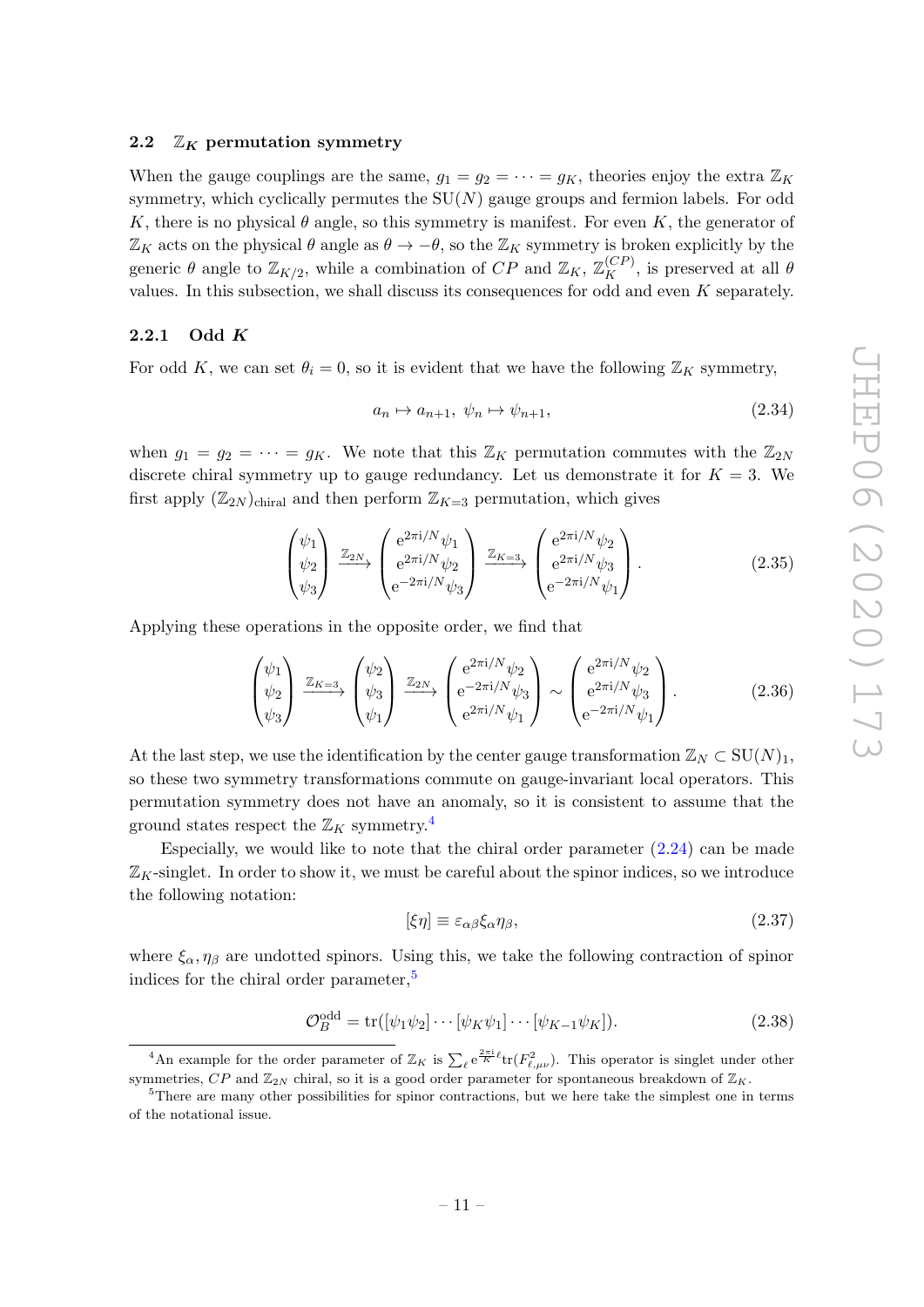This is an example of  $\mathbb{Z}_K$ -singlet chiral order parameter:

$$
\mathcal{O}_B^{\text{odd}} \xrightarrow{\mathbb{Z}_K} \text{tr}([\psi_2 \psi_3] \cdots [\psi_1 \psi_2] \cdots [\psi_K \psi_1]) = \text{tr}([\psi_1 \psi_2] \cdots [\psi_K \psi_1] \cdots [\psi_{K-1} \psi_K]) = \mathcal{O}_B^{\text{odd}}.
$$
\n(2.39)

Here, we use the cyclic property of the trace operation. As a result,  $\mathcal{O}_B^{\text{odd}}$  is a good order parameter of chiral symmetry breaking, since it can develop the nonzero expectation value with unbroken  $\mathbb{Z}_K$  symmetry.

#### <span id="page-12-0"></span>2.2.2 Even K

For a moment, let us assume the case  $\theta = 0$ . In this case, the analysis becomes quite similar to that of the odd-K case. We can readily find that  $\mathbb{Z}_K$  permutation symmetry commutes with the  $\mathbb{Z}_N$  discrete chiral symmetry but has the structure of semidirect product with  $U(1)/\mathbb{Z}_N$ . At  $\theta = 0$ , this symmetry does not enter the 't Hooft anomaly, so we will assume that  $\mathbb{Z}_K$  is unbroken.

To find the consequence of unbroken  $\mathbb{Z}_K$  symmetry, we again need to specify the spinor contractions of chiral operators  $(2.25)$ . Interestingly, for the case of even K, we can have two different contractions even if we restrict ourselves to contractions of neighboring spinors in [\(2.25\)](#page-9-3):

$$
\mathcal{O}_{(1)}^{\text{even}} = \text{tr}([\psi_1 \psi_2] \cdots [\psi_{K-1} \psi_K]),\tag{2.40}
$$

$$
\mathcal{O}_{(2)}^{\text{even}} = \text{tr}([\psi_2 \psi_3] \cdots [\psi_K \psi_1]). \tag{2.41}
$$

Under the  $\mathbb{Z}_K$  permutation, these two operators are exchanged,

$$
\mathcal{O}_{(1)}^{\text{even}} \stackrel{\mathbb{Z}_K}{\longleftrightarrow} \mathcal{O}_{(2)}^{\text{even}}.
$$
\n(2.42)

Therefore, under the assumption of unbroken  $\mathbb{Z}_K$ , these two operators should have the same expectation value at  $\theta = 0$ :

$$
\langle \mathcal{O}_{(1)}^{\text{even}} \rangle \Big|_{\theta=0} = \langle \mathcal{O}_{(2)}^{\text{even}} \rangle \Big|_{\theta=0} . \tag{2.43}
$$

From now on, let us turn on the  $\theta$  angle. In our convention, we take  $\theta_1 = \theta$ , and  $\theta_{i\neq 1} = 0$ . When we apply the  $\mathbb{Z}_K$  permutation, this is mapped to  $\theta_2 = \theta$  and  $\theta_{i\neq 2} = 0$ . We can change the location of this non-zero  $\theta$  angle to  $\theta_1$  by using the anomalous U(1) chiral rotation on  $\psi_1$ , and we get  $\theta_1 = -\theta$  and  $\theta_{i \neq 1} = 0$ . As a result, as in the case of CP transformation, the physical  $\theta$  angle flips its sign under  $\mathbb{Z}_K$ , so it is a good symmetry only at  $\theta = 0$  or  $\theta = \pi$ .

This argument also shows that the combination of  $\mathbb{Z}_K$  permutation and CP transformation is a good symmetry at any values of  $\theta$ . We denote this operation as  $\mathbb{Z}_K^{(CP)}$ , and it is consistent to assume that  $\mathbb{Z}_K^{(CP)}$  is unbroken at any  $\theta$  angle. As the CP transformation do not commute with the discrete chiral symmetry, the rigorous statement is that, when the discrete chiral symmetry is spontaneously broken, each vacuum respects  $\mathbb{Z}_K^{(CP)}$  after appropriate rotation of broken chiral symmetry.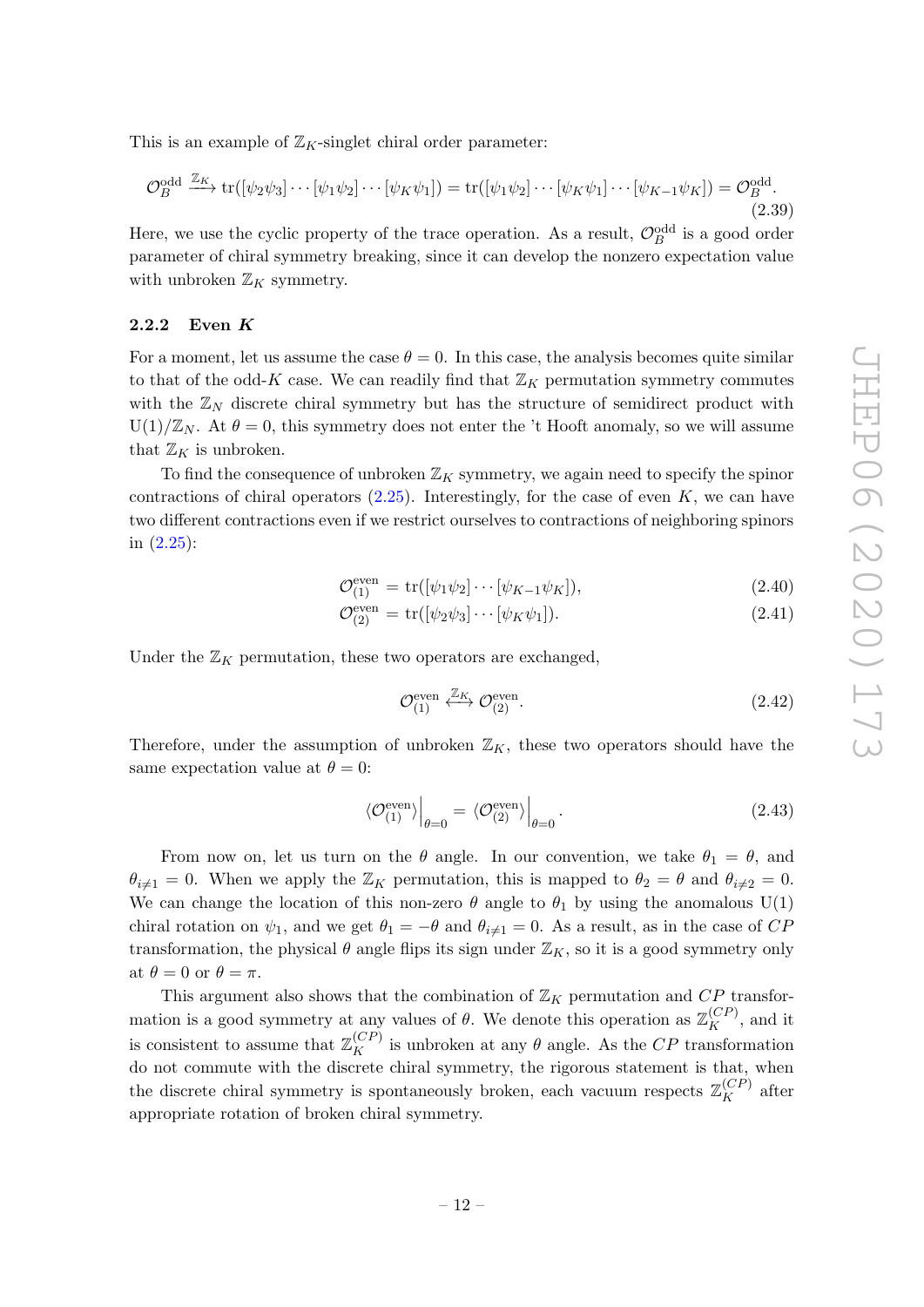#### <span id="page-13-0"></span>3 Vacuum structure of odd-sites quiver theories

In this section, we study the possible low-energy behavior of chiral quiver theory when  $K$ is odd. We first derive the mixed 't Hooft anomaly between the center symmetry,  $\mathbb{Z}_N^{[1]}$  $\frac{[1]}{N},$ and the chiral symmetry  $\mathbb{Z}_{2N}$ . As a consequence of anomaly matching condition, chiral symmetry must be spontaneously broken when Wilson loops are confined. Considering the double-trance deformation on  $\mathbb{R}^3 \times S^1$ , we confirm this prediction by reliable semiclassics, and we find  $N$  distinct vacua by spontaneous chiral symmetry breaking.

#### <span id="page-13-1"></span>3.1 't Hooft anomaly matching

Let us show that there is an 't Hooft anomaly between the center and discrete chiral symmetries:

$$
(\mathbb{Z}_N^{[1]})_{\text{center}} \times (\mathbb{Z}_{2N})_{\text{chiral}}.\tag{3.1}
$$

In order to see it, we introduce the background  $\mathbb{Z}_N$  two-form gauge field B. Following the convention in ref.  $[66]$ , we realize such a discrete 2-form gauge field by a pair of U(1) 2-form and 1-form gauge fields  $(B, C)$  satisfying

$$
NB = dC.\t\t(3.2)
$$

We embed the SU(N) gauge fields  $a_j$  into U(N) gauge fields  $\tilde{a}_j$ , which locally satisfies

$$
\widetilde{a}_j = a_j + \frac{1}{N}C\mathbf{1}.\tag{3.3}
$$

In order for the structure group being  $[\text{SU}(N)_1 \times \cdots \times \text{SU}(N)_K]/(\mathbb{Z}_N)_{\text{diag}}$ , we need to postulate the invariance under the 1-form gauge transformation,

$$
B \mapsto B + d\lambda, \ \widetilde{a}_j \mapsto \widetilde{a}_j + \lambda \mathbf{1}.\tag{3.4}
$$

We note that the covariant derivative,

$$
D\psi_j = d\psi_j + i\tilde{a}_j \psi_j - i\psi_j \tilde{a}_{j+1},\tag{3.5}
$$

manifestly satisfies the invariance under the 1-form transformation. In order to maintain the invariance of the gauge kinetic term, we replace the field strength by

$$
\widetilde{F}_j - B\mathbf{1} := (d\widetilde{a}_j + i\widetilde{a}_j \wedge \widetilde{a}_j) - B\mathbf{1}.
$$
\n(3.6)

With this setup, we can compute the partition function by integrating over fermonic fields and gauge fields, and we denote it by  $\mathcal{Z}[B]$ .

In order to see the 't Hooft anomaly, we perform the discrete chiral transforma-tion [\(2.19\)](#page-8-1) on  $\mathcal{Z}[B]$ . This transformation is given by  $\alpha_1 = \frac{2\pi}{2\lambda}$  $\frac{2\pi}{2N}$  and  $\alpha_j = \frac{2\pi}{2N}$  $\frac{2\pi}{2N}(-1)^j$  for  $j = 2, \ldots, K$ , so the fermion measure gets the phase

$$
\frac{2\pi i}{2N} \frac{N}{8\pi^2} \int \left\{ (\text{tr}(\widetilde{F}_1 - B)^2 + \text{tr}(\widetilde{F}_2 - B)^2) + \sum_{j=2}^K (-1)^j (\text{tr}(\widetilde{F}_j - B)^2 + \text{tr}(\widetilde{F}_{j+1} - B)^2) \right\}
$$
  
=  $\frac{i}{4\pi} \int \text{tr}(\widetilde{F}_2 - B)^2.$  (3.7)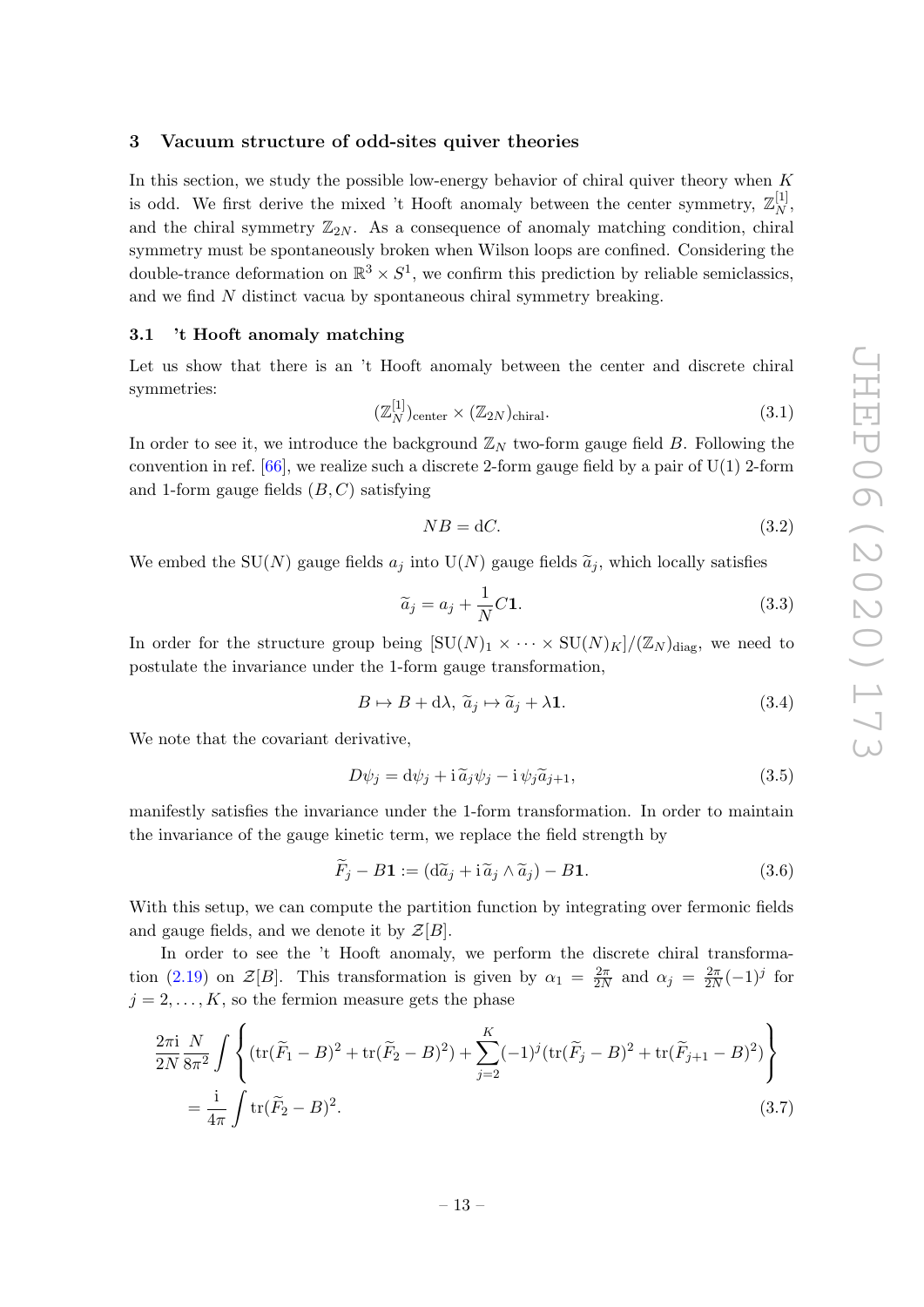Using the U(N) index theorem on spin manifolds, we find that the partition function  $\mathcal{Z}[B]$ acquires the overall phase under the chiral symmetry as

<span id="page-14-1"></span>
$$
(\mathbb{Z}_{2N})_{\text{chiral}} : \mathcal{Z}[B] \mapsto \exp\left(-\frac{\mathrm{i}N}{4\pi} \int B \wedge B\right) \mathcal{Z}[B]. \tag{3.8}
$$

As a consequence, when we also introduce the discrete chiral gauge field  $A_{\chi}^{\rm odd}$ , satisfying

$$
2NA_{\chi}^{\text{odd}} = \text{d}\phi,\tag{3.9}
$$

with  $2\pi$ -periodic scalar  $\phi$ , the partition function has the gauge ambiguity canceled by anomaly inflow. The corresponding 5-dimensional topological action is

$$
S_{\text{5d}} = \frac{2\pi \mathbf{i}}{N} \int \frac{2N}{2\pi} A_{\chi}^{\text{odd}} \wedge \frac{N^2}{8\pi^2} (B \wedge B). \tag{3.10}
$$

This topological action defines a 5-dimensional symmetry-protected topological (SPT) phase of the class  $\mathbb{Z}_N$ , so that the  $\mathbb{Z}_2$  part of  $\mathbb{Z}_{2N}$  chiral symmetry is not anomalous. In order to match the anomaly, we need to require a nontrivial low-energy dynamics, such as

- massless excitations, e.g. in Coulomb phase,
- N vacua by discrete chiral symmetry breaking,  $(\mathbb{Z}_{2N})$ <sub>chiral</sub>  $\rightarrow \mathbb{Z}_2$ , or
- $\mathbb{Z}_N$  topological order by deconfinement,  $(\mathbb{Z}_N^{[1]}$  $\binom{[1]}{N}$ center  $\rightarrow 1$ .

Since the beta function of this gauge theory is the same with that of  $\mathcal{N} = 1$  SU(N) super Yang-Mills theory, we can expect confinement with non-zero mass gap. Under this reasonable assumption, anomaly matching requires the chiral symmetry breaking,

$$
(\mathbb{Z}_{2N})_{\text{chiral}} \to \mathbb{Z}_2. \tag{3.11}
$$

We emphasize that both symmetry and anomaly are the same with those of  $\mathcal{N} = 1$  SU(N) SYM theory given in refs. [\[22,](#page-31-11) [23\]](#page-32-2). Although the nonperturbative orbifold conjecture [\[4,](#page-30-3) [5\]](#page-31-0) itself does not work  $[6–8]$  $[6–8]$ , these theories share the surprisingly similar structure. Indeed, as we shall see in section [5,](#page-24-0) all odd site quiver theories can be deformed to SYM.

# <span id="page-14-0"></span> $3.2 \quad \text{Semiclassics on small } \mathbb{R}^3 \times S^1$

We consider the double-trace deformation of the  $[SU(N)]^K$  chiral quiver theory, so that the zero-form part of the center-symmetry acting on gauge holonomy around the  $S^1$  circle is unbroken. Most part of this section has been done in ref. [\[65\]](#page-34-3), but the global nature of theories is not correctly captured there. We carefully perform their analysis again in order to give correct identifications of vacuum structures.

Because of the double-trace deformation, the gauge invariance reduces to the maximal abelian subgroup and Weyl permutations,  $[U(1)^{N-1} \rtimes W_{\mathfrak{su}(N)}]^K$ . The double-trace term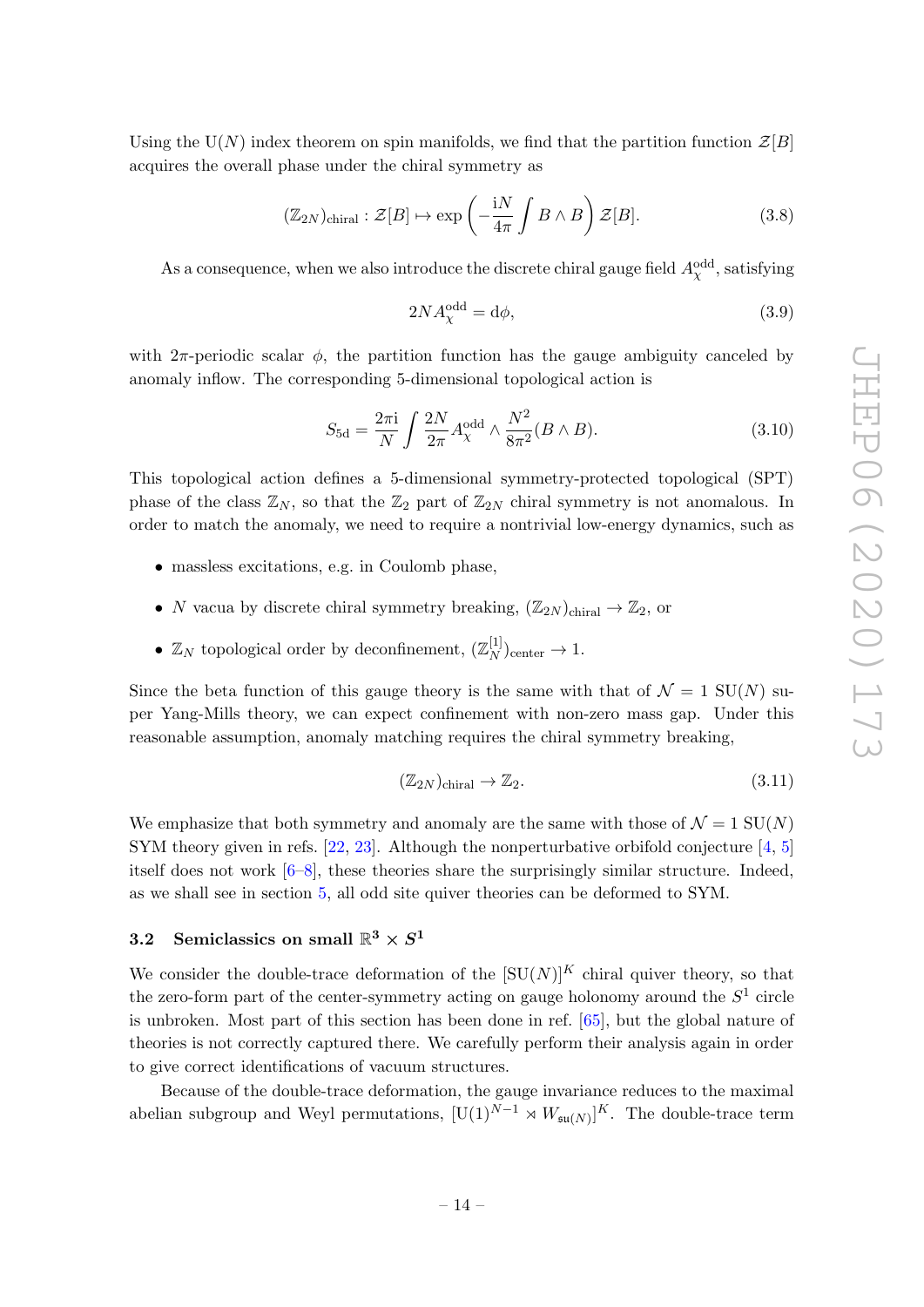forces the center-symmetric vacuum, so that the Polyakov-loop phase  $\phi$  takes the vacuumexpectation value,  $\phi \sim \frac{2\pi}{N}$  $\frac{2\pi}{N}(1, 2, \ldots, N)$ , and this fixes the gauge for  $W_{\mathfrak{su}(N)}$ . The dual photon part of the action (ignoring the non-perturbative effects) is given by  $6\%$  $6\%$ 

$$
S = \sum_{j=1}^{K} \frac{1}{L} \int_{M_3} \left( \frac{g^2}{16\pi^2} |d\sigma_j|^2 \right).
$$
 (3.12)

where  $\sigma_j$  is the dual photon field associated with the  $j^{\text{th}}$  gauge group factor. The  $\sigma_j$  field lives in

$$
\sigma_j \in \frac{\mathbb{R}^{N-1}}{(2\pi\Lambda_w)},\tag{3.13}
$$

where  $\Lambda_w$  is the weight lattice, but further gauge identification for  $(\sigma_1, \ldots, \sigma_K)$ -tuple is described below.

The monopole-instanton operators associated with the  $j$ -th gauge group factor are given by

<span id="page-15-1"></span>
$$
\mathcal{M}_{j,i}(x) = e^{-S_I/N} e^{i\alpha_i \cdot \boldsymbol{\sigma}_j(x)} (\alpha_i \cdot \boldsymbol{\psi}_{j-1}) (\alpha_i \cdot \boldsymbol{\psi}_j), \quad (i = 1, \dots, N, \ j = 1, \dots K)
$$
 (3.14)

Here,  $S_I = 8\pi^2/g^2$  is the instanton action. The fermion zero mode structure is dictated by the index theorem for the Dirac operator on  $\mathbb{R}^3 \times S^1$  [\[67,](#page-34-5) [68\]](#page-34-6). The zero modes are associated with the incoming/outgoing fermion link field on the quiver.

It is worth noting that the monopole operator is invariant under a gauge transformation associated with the j-th gauge group factor, but not with  $(j-1)$ -th and  $(j+1)$ -th gauge groups. As a consequence, these events themselves cannot contribute to the effective Lagrangian, and this point is an important difference from semiclassics for  $\mathcal{N} = 1$  SYM on  $\mathbb{R}^3 \times S^1$ . However, they are useful as building block of gauge-invariant nonperturbative contributions to the dynamics.

At second order in semi-classics, we have magnetic bion contributions, corresponding to the correlated events  $\mathcal{B}_{j,i} = [\mathcal{M}_{j,i}(x) \overline{\mathcal{M}}_{j,i+1}(x)]$  where the zero modes of the monopole are soaked up by the zero modes of the anti-monopole. The dilute gas of the magnetic bions induce a potential:

<span id="page-15-2"></span>
$$
V^{(2)} = -e^{-2S_I/N} \sum_{i=1}^{N} \sum_{j=1}^{K} \cos ((\alpha_i - \alpha_{i+1}) \cdot \sigma_j(x))
$$
 (3.15)

The minima of the potential are located at

<span id="page-15-3"></span>
$$
(\boldsymbol{\sigma}_1, \dots, \boldsymbol{\sigma}_K) = \frac{2\pi}{N} \boldsymbol{\rho} \left( k_1, \dots, k_K \right) \qquad k_j = 1, \dots, N \tag{3.16}
$$

where  $\rho = \sum_{n=1}^{N-1} \mu_n$  is the Weyl vector. There are  $N^K$  minima of this potential, but below we show that they fall into  $N$  gauge inequivalent orbits, hence there are only  $N$  vacua in

<span id="page-15-0"></span><sup>&</sup>lt;sup>6</sup>In order to introduce dual photons by 3d Abelian duality to Cartan part of gluons, all the electrically charged excitations under  $U(1)^{N-1}$  must be gapped. In the chiral quiver theory, the diagonal components of bifundamental fermions do not acquire mass from the center-symmetric Polyakov loop, so we need to introduce the real mass by taking the twisted boundary condition using  $(2.19)$  and  $(2.30)$ , for K odd and even, respectively.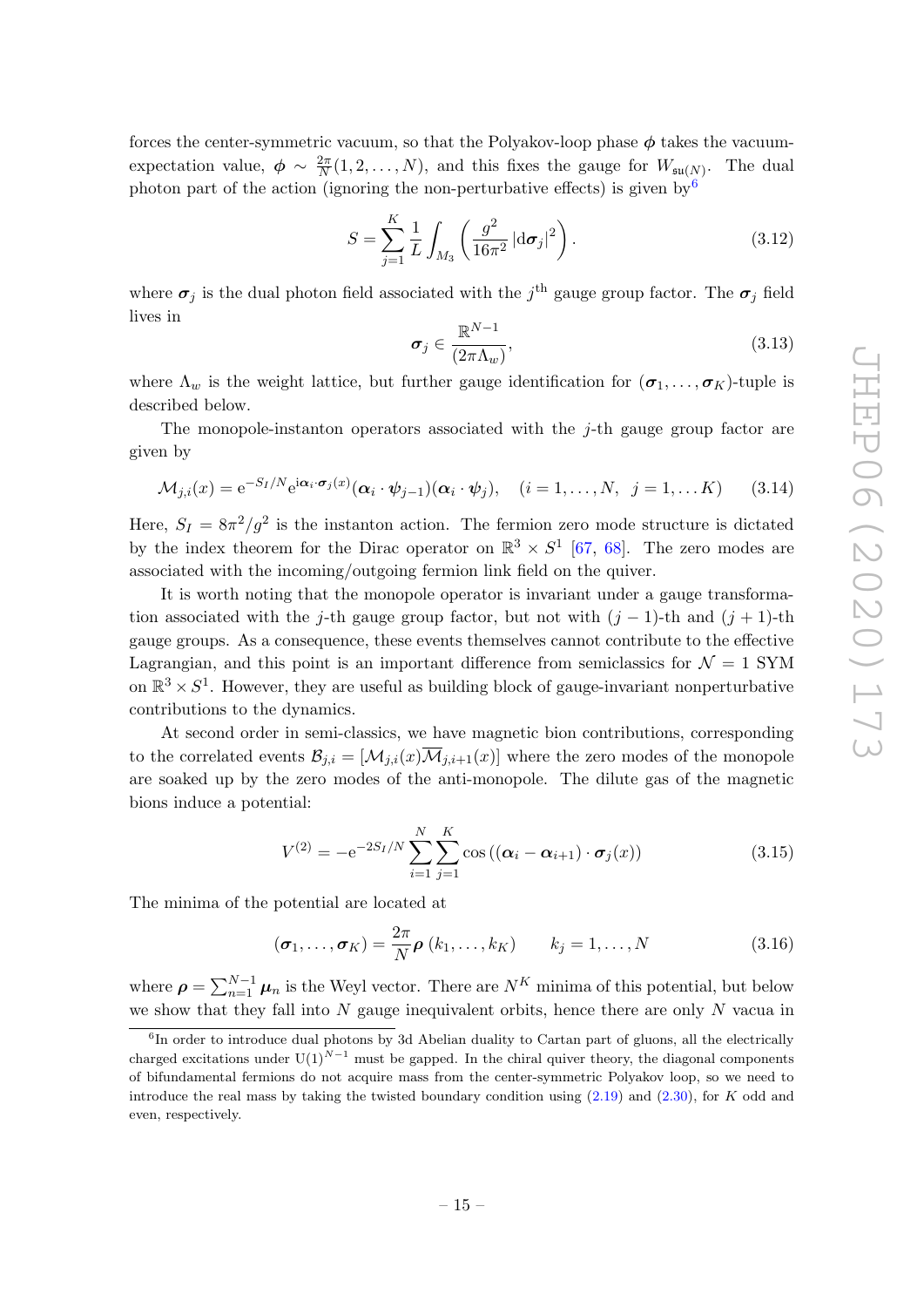the quantum theory. The  $(\mathbb{Z}_N)^{K-1}$  part of the gauge redundancy provides the following extra identifications on the  $(\sigma_1, \ldots, \sigma_K)$ -tuple. The  $(\mathbb{Z}_N)^{K-1}$  gauge identifications are

$$
(\boldsymbol{\sigma}_1, \ldots, \boldsymbol{\sigma}_K) \sim (\boldsymbol{\sigma}_1, \ldots, \boldsymbol{\sigma}_K) + \frac{2\pi}{N} \boldsymbol{\rho} \Big[ (1, -1, \ldots, 0) l_1 + \ldots + (0, \ldots, 0, 1, -1) l_{K-1} \Big], (3.17)
$$

with  $l_i \in \mathbb{Z}$ . After these identifications, we observe that there are N true vacua in the  $[SU(N)]^K$  theory (and in the gauge orbit of each true vacuum, there are  $N^{K-1}$  gauge equivalent copies). In order to take into account these facts, it is useful to consider the gauge-invariant combination

<span id="page-16-0"></span>
$$
\sum_{j=1}^{K} \sigma_j = \frac{2\pi}{N} \rho k, \qquad k \equiv \left(\sum_{j=1}^{K} k_j\right) \bmod N. \tag{3.18}
$$

A quicker way to reach to the same conclusion is as follows. All monopole events  $\mathcal{M}_{j,i}(x)$  are gauge covariant but not invariant, so their product  $\prod_{j=1}^K \mathcal{M}_{j,i}(x)$  is the leading gauge-invariant nonperturbative event with fermionic zero modes. This combination is given by

<span id="page-16-1"></span>
$$
\mathcal{MR}_i \equiv \prod_{j=1}^K \mathcal{M}_{j,i} \sim e^{-KS_I/N} e^{i\alpha_i \cdot (\sum_{j=1}^K \sigma_j(x))} \left( (\alpha_i \cdot \psi_1) \cdots (\alpha_i \cdot \psi_K) \right)^2 \tag{3.19}
$$

The  $\mathbb{Z}_{2N}$  chiral transformation [\(2.19\)](#page-8-1) acts on the multi-fermion operators as  $\text{tr}(\psi_1 \dots \psi_K)^2 \to e^{\frac{2\pi i}{N}} \text{tr}(\psi_1 \dots \psi_K)^2$ . Since  $\mathbb{Z}_{2N}$  is a genuine symmetry of the theory, it must be respected by the monopole operators. This demands that under a chiral rotation, the pure flux part of the monopole operator transform by a  $\mathbb{Z}_N$  phase.

$$
e^{i\alpha_i \cdot \left(\sum_{j=1}^K \sigma_j(x)\right)} \to e^{-\frac{2\pi i}{N}} e^{i\alpha_i \cdot \left(\sum_{j=1}^K \sigma_j(x)\right)}
$$
(3.20)

The exponent is noting but the gauge invariant combination [\(3.18\)](#page-16-0). The bion induced potential provides a vacuum expectation value for the chiral order parameter, giving the N-vacua:

<span id="page-16-2"></span>
$$
\left\langle e^{i\boldsymbol{\alpha}_i \cdot (\sum_{j=1}^K \boldsymbol{\sigma}_j(x))} \right\rangle = e^{\frac{2\pi i k}{N}}, \qquad k = 1, ..., N.
$$
\n(3.21)

On  $\mathbb{R}^4$ , a natural order parameter for the chiral symmetry breaking is the doublepolygon operator, which is a bosonic gauge invariant operator with  $2K$  fermion insertions:

$$
\mathcal{O}_B^{\text{odd}} = \text{tr}([\psi_1 \psi_2] \cdots [\psi_K \psi_1] \cdots [\psi_{K-1} \psi_K]). \tag{3.22}
$$

Under the chiral transformation [\(2.19\)](#page-8-1), this operator transform as  $\mathcal{O}_B^{\text{odd}} \to e^{\frac{2\pi i}{N}} \mathcal{O}_B^{\text{odd}}$  and its condensation lead to the spontaneous discrete chiral symmetry breaking  $\mathbb{Z}_{2N} \to \mathbb{Z}_2$ . On small  $\mathbb{R}^3 \times S^1$ , the fermion zero mode structure of the double-polygon operator [\(3.19\)](#page-16-1) is exactly right to contribute to this condensate. We showed that in the vacuum, it is the flux part of the double-polygon operator [\(3.21\)](#page-16-2) that acquires an expectation value and breaks chiral symmetry. In this k-th vacuum, call it  $|\Omega_k\rangle$ , we can calculate the expectation value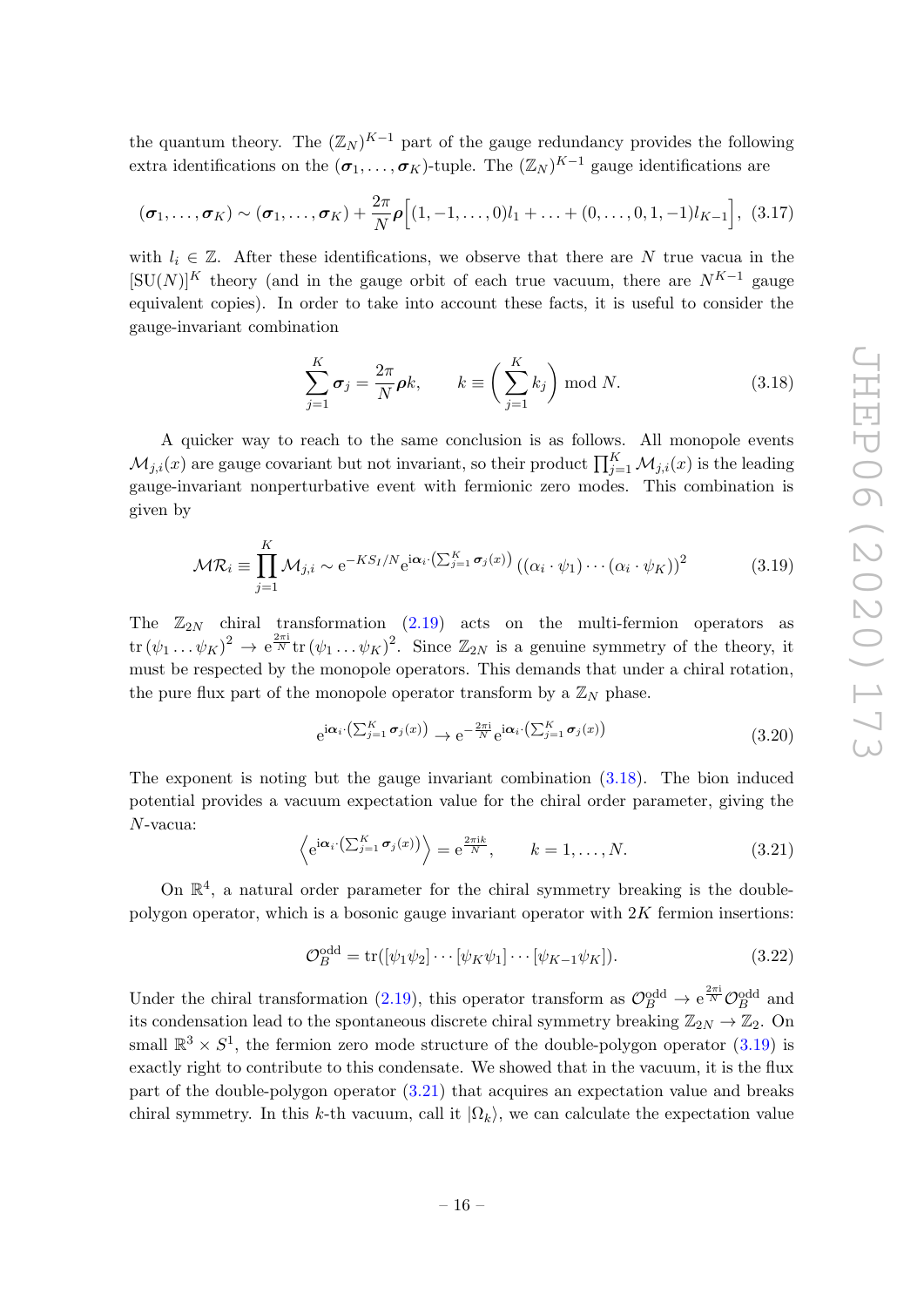of  $\mathcal{O}_B^{\text{odd}}$  as well. We find that  $\prod_{j=1}^K \mathcal{M}_{j,i}(x)$  for all  $i = 1, \ldots, N$  contributes to it. We find, up to inessential numerical factors,

$$
\langle \Omega_k | \mathcal{O}_B^{\text{odd}} | \Omega_k \rangle = N L^{-3K} e^{-K \frac{8\pi^2}{g^2 N}} e^{\frac{2\pi i k}{N}}.
$$
\n(3.23)

The β function of the chiral quiver theory is the same as  $\mathcal{N} = 1$  SYM in the large-N limit. Using the one-loop expression, with the renormalization scale  $\mu \sim L^{-1}$ , we find that

$$
\langle \Omega_k | \mathcal{O}_B^{\text{odd}} | \Omega_k \rangle = N \Lambda^{3K} e^{\frac{2\pi ik}{N}}, \tag{3.24}
$$

Despite the fact that our analysis is in the weakly coupled domain, it produces a chiral condensate which is dictated by the strong scale  $\Lambda$  of the theory. At the leading order, just like  $\mathcal{N} = 1$  SYM theory, the L dependence of the chiral condensate disappears.

#### <span id="page-17-0"></span>4 Vacuum structure of even-sites quiver theories

In this section, we study the low-energy dynamics for the case  $K$  is even. We first derive mixed 't Hooft anomaly between  $\mathbb{Z}_N^{[1]}$  $\mathbb{Z}_N^{\{1\}}$  and  $\mathbb{Z}_N \times [\mathrm{U}(1)/\mathbb{Z}_N]$ , and hence anomaly matching suggests the N isolated vacua by chiral symmetry breaking when assuming confinement. We next derive the generalized anomaly, or global inconsistency, related to the  $\theta$  angle periodicity. As a consequence, not only are there  $N$  vacua due to the chiral symmetry breaking, the system also has an N-branch structure, and those branches are exchanged as we dial the  $\theta$  angle. Both of these observations are confirmed by reliable semiclassics on  $\mathbb{R}^3 \times S^1$ .

#### <span id="page-17-1"></span>4.1 't Hooft anomaly matching for chiral symmetry

We introduce the background gauge field for the vector-like symmetry,

$$
\mathbb{Z}_N^{[1]} \times \frac{\mathcal{U}(1)}{\mathbb{Z}_N}.\tag{4.1}
$$

The contents of the background gauge field are given by

- $\mathbb{Z}_N$  2-form gauge field,  $(B, C)$  with  $NB = dC$ , for  $\mathbb{Z}_N^{[1]}$  $\frac{1}{N}$
- $U(1)$  gauge field A,
- $\mathbb{Z}_N$  2-form gauge field,  $(B', C')$  with  $NB' = dC'$ , to take the quotient  $U(1)/\mathbb{Z}_N$ .

Dynamical SU(N) gauge fields  $a_i$  are embedded into U(N) gauge fields, locally written as

$$
\widetilde{a}_{2n-1} = a_{2n-1} + \frac{1}{N}C\mathbf{1}, \quad \widetilde{a}_{2n} = a_{2n} + \frac{1}{N}C\mathbf{1} + \frac{1}{N}C'\mathbf{1},\tag{4.2}
$$

for  $n = 1, \ldots, K/2$ . We postulate the invariance under 1-form gauge transformations,

$$
B \mapsto B + d\lambda, \quad B' \mapsto B' + d\lambda', \tag{4.3}
$$

and

$$
\widetilde{a}_{2n-1} \mapsto \widetilde{a}_{2n-1} + \lambda \mathbf{1}, \quad \widetilde{a}_{2n} \mapsto \widetilde{a}_{2n} + \lambda \mathbf{1} + \lambda' \mathbf{1}, \quad A \mapsto A - \lambda'.
$$
 (4.4)

$$
-17-
$$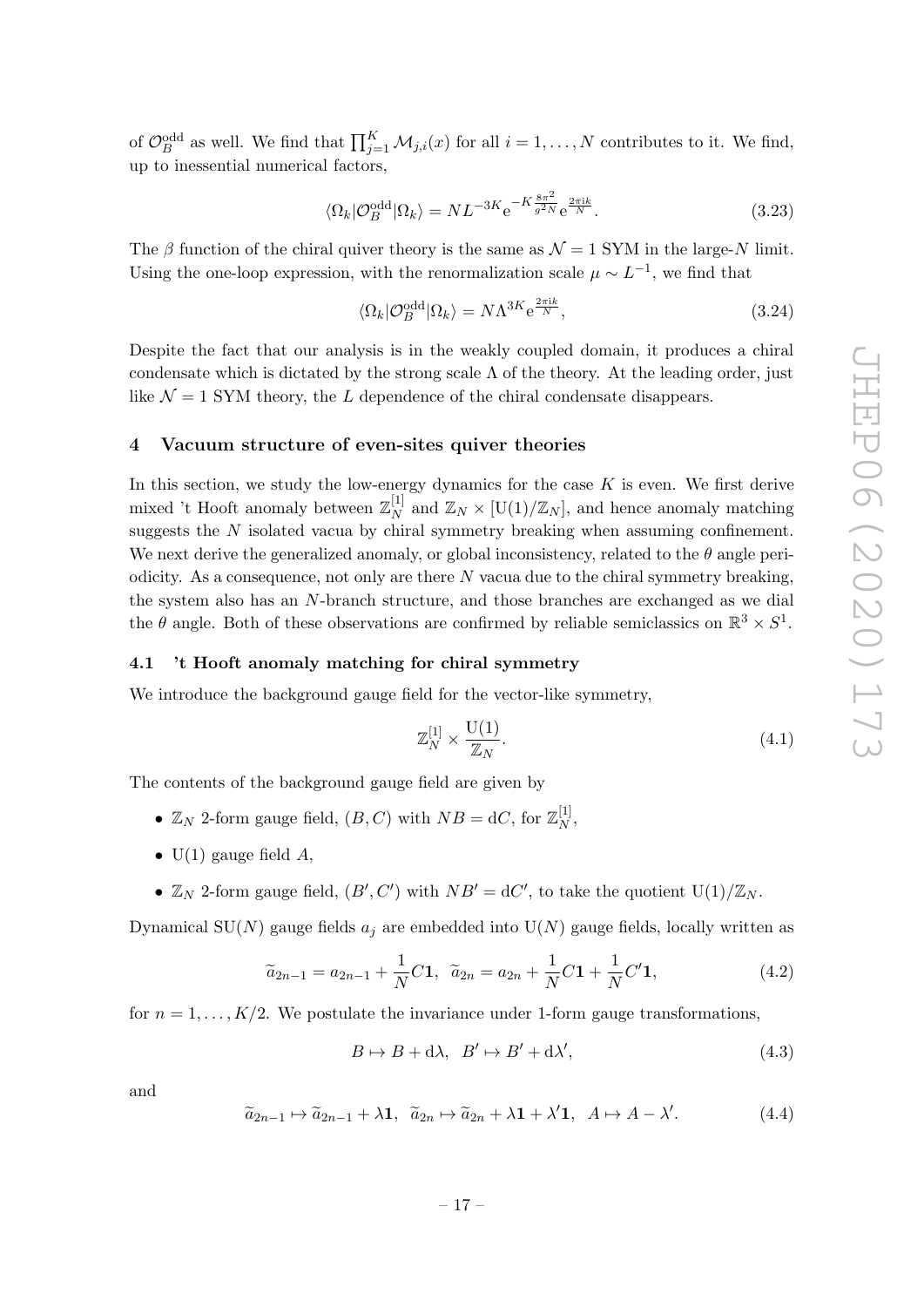Since the covariant derivatives on fermionic fields are now given as

$$
D\psi_j = d\psi_j + i\tilde{a}_j \psi_j - i\psi_j \tilde{a}_{j+1} + i(-1)^j A \psi_j,
$$
\n(4.5)

the manifest 1-form gauge invariance holds.  $SU(N)$  field strengths should be replaced by the  $U(N)$  field strengths as

$$
F_{2n-1} \to \widetilde{F}_{2n-1} - B_1, \quad F_{2n} \to \widetilde{F}_{2n} - B_1 - B_1'. \tag{4.6}
$$

We also note that  $N(dA + B')$  is the field strength for  $U(1)/\mathbb{Z}_N$ . This can be identified as the gauge field for the baryon number symmetry in the correct canonical normalization, and we denote that

$$
dA_B := N(dA + B'). \tag{4.7}
$$

This identification of the baryon-number gauge field has been also used in QCD with fundamental quarks, and see ref. [\[34\]](#page-32-3).

Now, in order to find the mixed 't Hooft anomaly, we perform the  $\mathbb{Z}_N$  transformation,  $\psi_1 \mapsto e^{2\pi i/N} \psi_1$ . Under this transformation, the fermion measure acquires the phase factor [\[34\]](#page-32-3),

$$
\frac{2\pi i}{N} \frac{1}{8\pi^2} \int tr_{1,2} (\tilde{F}_1 - \tilde{F}_2^T - dA)^2
$$
\n
$$
= \frac{2\pi i}{N} \frac{1}{8\pi^2} \int \left( Ntr(\tilde{F}_1 - B)^2 + Ntr(\tilde{F}_2 - B - B')^2 + N^2 (dA + B')^2 \right)
$$
\n
$$
= -i \left( \frac{N}{2\pi} \int B \wedge B + \frac{1}{2\pi} \int B \wedge dA_B \right), \tag{4.8}
$$

mod  $2\pi$ i. Therefore, the partition function  $\mathcal{Z}[B, A_B]$  under the background gauge fields is transformed as

$$
(\mathbb{Z}_N)_{\text{chiral}} : \mathcal{Z}[B, A_B] \mapsto \exp\left(-i\frac{1}{2\pi} \int (NB \wedge B + B \wedge dA_B)\right) \mathcal{Z}[B, A_B]. \tag{4.9}
$$

This means that the partition function suffers from gauge ambiguity when we also introduce the background chiral gauge field  $A_{\chi}^{\text{even}}$ . Since the discrete chiral symmetry for even K is  $\mathbb{Z}_N$ , it satisfies

$$
NA_{\chi}^{\text{even}} = \text{d}\phi,\tag{4.10}
$$

with some  $2\pi$ -periodic scalar field  $\phi$ . The 5-dimensional SPT action is given by

<span id="page-18-0"></span>
$$
S_{\rm 5d} = \frac{4\pi \mathrm{i}}{N} \int \frac{N}{2\pi} A_{\chi}^{\rm even} \wedge \frac{N^2}{8\pi^2} (B \wedge B) + \frac{2\pi \mathrm{i}}{N} \int \frac{N}{2\pi} A_{\chi}^{\rm even} \wedge \frac{N}{2\pi} B \wedge \frac{1}{2\pi} \mathrm{d} A_{\rm B}.
$$
 (4.11)

Let us discuss how the low-energy physics can match this anomaly.

Since the  $\beta$  function of the gauge coupling is again the same with that of  $\mathcal{N}=1$  super Yang-Mills theory, it is natural to assume confinement. The first term of  $(4.11)$  only involves the center and discrete chiral symmetries, and the second one involves  $U(1)/\mathbb{Z}_N$  as well. When  $N$  is odd, the center-chiral mixed anomaly requires the complete chiral symmetry breaking,  $(\mathbb{Z}_N)_{\text{chiral}} \to 1$ , and this matches the second one automatically. Therefore, under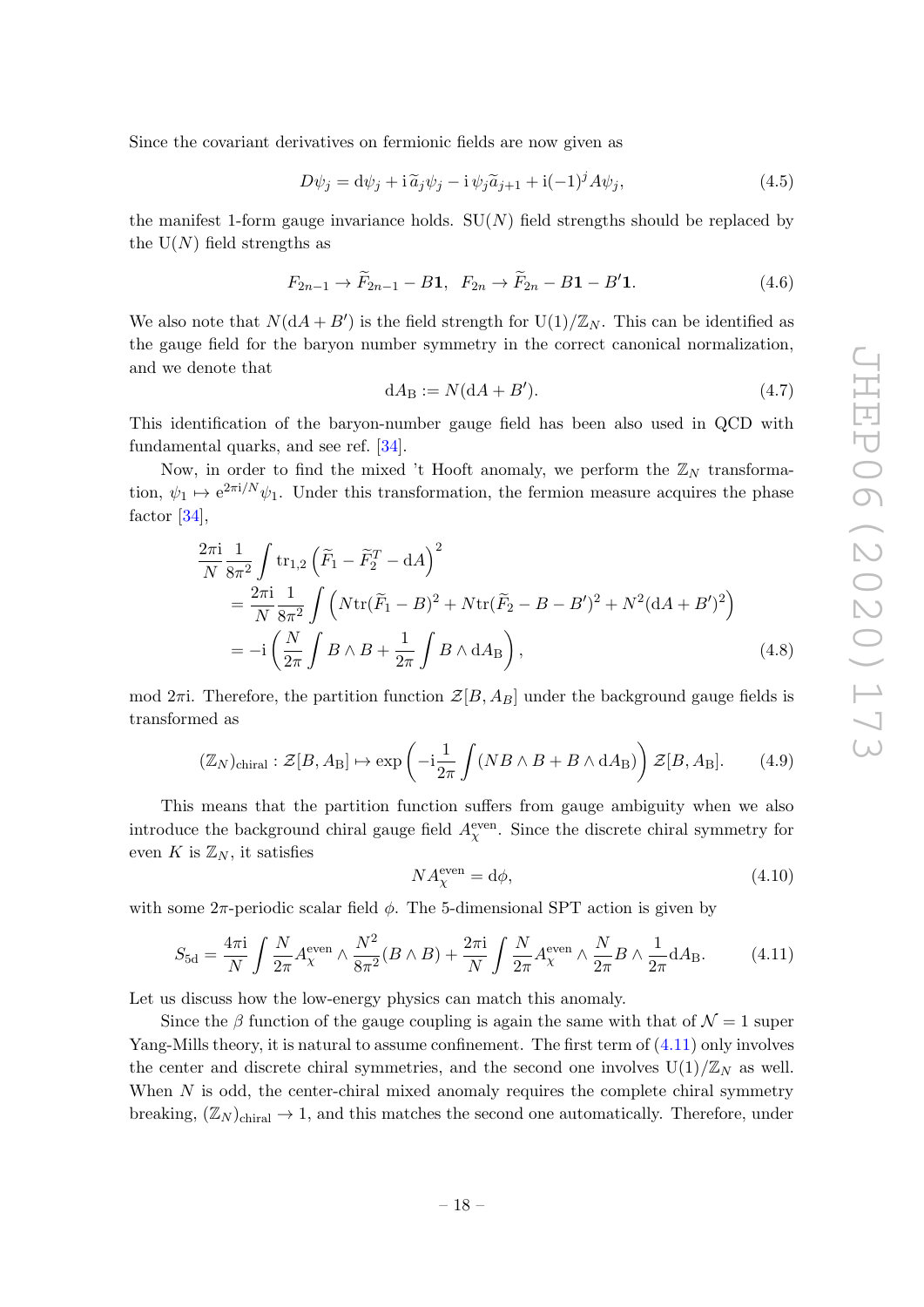the assumption of confinement there must be  $N$  isolated vacua by the chiral symmetry breaking.

When  $N$  is even, the story is slightly more complicated. The center-chiral mixed anomaly only requires  $N/2$  vacua by chiral symmetry breaking  $(\mathbb{Z}_N)_{\text{chiral}} \to \mathbb{Z}_2$ , because this  $\mathbb{Z}_2$  subgroup is neutral under the first term of  $(4.11)$ .<sup>[7](#page-19-1)</sup> In order to match the second term, anomaly matching requires either full chiral symmetry breaking  $(\mathbb{Z}_N)_{\text{chiral}} \to 1$  or some gappless excitations charged under  $U(1)/\mathbb{Z}_N$  with partial chiral symmetry breaking  $(\mathbb{Z}_N)_{\text{chiral}} \to \mathbb{Z}_2$ . When N is not too small, we believe that the low-energy behavior is controlled by smooth large- $N$  limit, and the different behaviors between even and odd  $N$ is difficult to imagine. Therefore, we conclude that anomaly matching is satisfied by N isolated vacua by the spontaneous chiral symmetry breaking,

$$
(\mathbb{Z}_N)_{\text{chiral}} \to 1\tag{4.12}
$$

for both even and odd N.

We note, however, that the theory with  $N = 2$  may be special. In this case, the first term of [\(4.11\)](#page-18-0) is completely trivial, and thus the chiral symmetry breaking does not have to occur even partially. To match the second term, the existence of gappless excitations charged under  $U(1)/\mathbb{Z}_2$  should be sufficient.

#### <span id="page-19-0"></span>4.2 Generalized 't Hooft anomaly for  $\theta$  periodicity

For even-sites quiver theories, we have one physical  $\theta$  parameter. Without loss of generality, we can take  $\theta_1 = \theta$  and  $\theta_2 = \cdots = \theta_K = 0$ , where  $\theta \sim \theta + 2\pi$ .

Assuming confinement, we can find an interesting phase structure as we dial  $\theta$ . In order to see it, we discuss the global inconsistency  $[18–20]$  $[18–20]$ , or generalized 't Hooft anomaly  $[42]$ , 43, for the periodicity of  $\theta$ . Let us again introduce the background gauge field for the vector-like symmetry,  $\mathbb{Z}_N^{[1]} \times [U(1)/\mathbb{Z}_N]$ , and then we compare the partition function at  $\theta$ and  $\theta + 2\pi$ . Since the topological charge for the SU(N)<sub>1</sub> gauge group is given by

$$
\frac{1}{8\pi^2} \int \text{tr}(\widetilde{F}_1 - B)^2 = \frac{1}{8\pi^2} \int \text{tr}(\widetilde{F}_1^2) - \frac{N}{8\pi^2} \int B^2.
$$
 (4.13)

The first term is quantized to integers due to the  $U(N)$  index theorem on spin manifolds. As a consequence, we find that

<span id="page-19-2"></span>
$$
\mathcal{Z}_{\theta+2\pi}[B, A_{\text{B}}] = \exp\left(\mathrm{i}\frac{N}{4\pi} \int B \wedge B\right) \mathcal{Z}_{\theta}[B, A_{\text{B}}]. \tag{4.14}
$$

<span id="page-19-1"></span><sup>&</sup>lt;sup>7</sup>When we put the theory on non-spin manifolds, such as  $\mathbb{C}P^2$ , by introducing a kind of spin-charge relation, we can obtain stronger constraints from center-chiral mixed anomaly [\[69\]](#page-34-7). The index of Dirac operators on  $\mathbb{C}P^2$  with minimal non-trivial 't Hooft flux turns out to be  $(1 + N/2)$  mod N, if we do not introduce any flux on  $U(1)/\mathbb{Z}_N$  for even N. Therefore, when  $N \in 4\mathbb{Z}$ , the stronger constraint indeed appears, and we can claim complete chiral symmetry breaking just from center-chiral mixed anomaly. For  $N \in 4\mathbb{Z} + 2$ , the center-chiral mixed anomaly is still order  $N/2$ .

We thank Mohamed Anber for pointing out the usefulness of non-spin manifolds, with detailed explanations on how such computations can be done.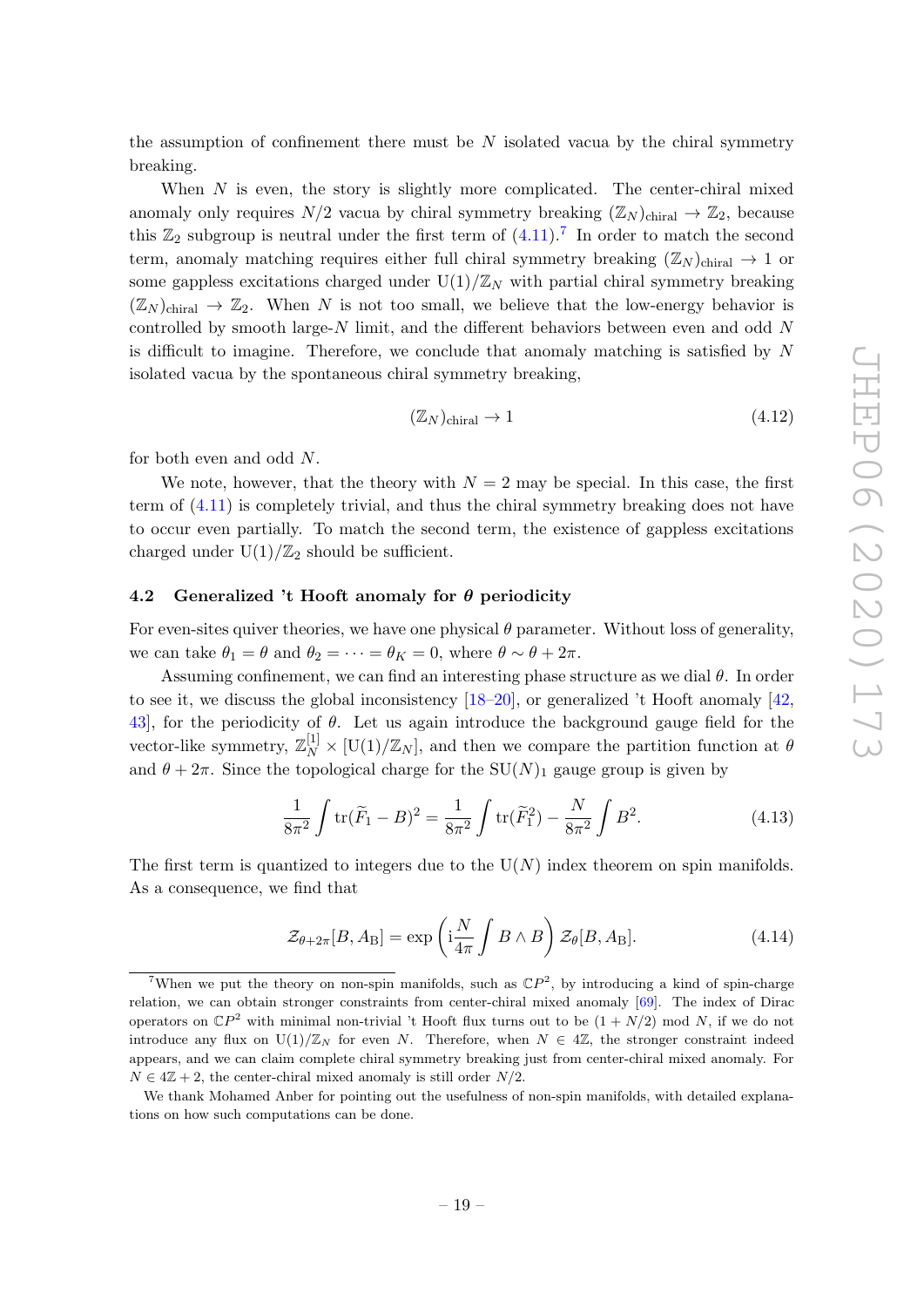This leads to the N branch structure, and phase transitions must happen at least once while we change  $\theta$  continuously from 0 to  $2\pi$ .

A natural location of this first-order phase transition would be  $\theta = \pi$ . We can justify this expectation by paying attention to the CP symmetry. In this model, the only origin of  $CP$  violation is the  $\theta$  angle, as other couplings are manifestly real. Since  $CP$  transformation effectively flips the sign of  $\theta$ , the CP symmetry exists only at  $\theta = 0$  and  $\theta = \pi$  thanks to the  $2\pi$  periodicity.

By using the relation [\(4.14\)](#page-19-2), we can find the mixed anomaly, or global inconsistency, for the  $\mathbb{Z}_N^{[1]}$  $_N^{\mu}$  symmetry and the CP symmetry at  $\theta = \pi$ . Indeed, we obtain that

$$
\mathcal{Z}_{\theta=\pi}[B, A_{\text{B}}] \mapsto \exp\left(-i\frac{N}{4\pi} \int B \wedge B\right) \mathcal{Z}_{\theta=\pi}[B, A_{\text{B}}]. \tag{4.15}
$$

When  $N$  is even, there is no local counter term that can cancel this anomalous phase, so we get the genuine anomaly. As a consequence, we conclude the spontaneous  $\mathbb{CP}$  breaking at  $\theta = \pi$  for even N. Therefore, there are 2N vacua at  $\theta = \pi$ , and the symmetry breaking pattern is

$$
(\mathbb{Z}_N)_{\text{chiral}} \rtimes (\mathbb{Z}_2)_{CP} \to 1. \tag{4.16}
$$

When  $N$  is odd, there is a local counter term that can cancel this anomaly, so we must carefully compare the gauged partition functions at  $\theta = 0$  and  $\theta = \pi$ . Basically, there are two options for low-energy dynamics in this situations under the assumption of confinement [\[18–](#page-31-12)[20\]](#page-31-13):

- CP is spontaneously broken either at  $\theta = 0$  or  $\theta = \pi$ , or
- phases at  $\theta = 0$ ,  $\pi$  are distinct as  $\mathbb{Z}_N^{[1]}$  $_N^{\text{[1]}}$ -protected SPT phases.

However, we again expect the smooth large- $N$  behavior, so it is natural to expect that  $CP$ is broken at  $\theta = \pi$  also for odd N.

When  $g_1 = \cdots = g_K$ , we also note that this conclusion is consistent with the mixed anomaly involving  $\mathbb{Z}_K$  permutation at  $\theta = \pi$ . As we discussed in section [2.2,](#page-11-0) the full  $\mathbb{Z}_K$  permutation is a good symmetry only at  $\theta = 0$  or  $\theta = \pi$ , and the transformation at  $\theta = \pi$  is given by the permutation,  $\psi_n \mapsto \psi_{n+1}$ , followed by the chiral transformation,  $\psi_1 \mapsto e^{-2\pi i/N} \psi_1$ . Since this effectively flips the sign of  $\theta = \pi$ , we obtain the mixed anomaly,

$$
(\mathbb{Z}_K)_{\text{permutation}} : \mathcal{Z}_{\theta=\pi}[B, A_\text{B}] \mapsto \exp\left(\frac{\mathrm{i}N}{4\pi} \int B \wedge B\right) \mathcal{Z}[B, A_\text{B}]. \tag{4.17}
$$

We note that this anomaly has the same anomalous phase with that of mixed  $\mathbb{CP}$  anomaly, which means that  $\mathbb{Z}_K^{(CP)}$  does not have an anomaly. Another important point is that  $\mathbb{Z}_K$  does not act on B, so there is no possible local counter term for this  $\mathbb{Z}_K$  mixed anomaly, unlike the case of CP symmetry. Therefore it is quite natural to assume that these anomalies are matched by spontaneous breakdown of  $\mathbb{Z}_K \times CP$  down to  $\mathbb{Z}_K^{(CP)}$ .

For even  $K$ , the anomaly structure, including the symmetry group, is the same with that of  $QCD(BF)$  at the massless point (see, e.g., refs. [\[19,](#page-31-14) [70,](#page-34-8) [71\]](#page-34-9) for  $QCD(BF)$ , and also refs. [\[27,](#page-32-4) [34\]](#page-32-3) for related anomaly in QCD with fundamental quarks). Again, this class of chiral gauge theories shows very similar features with the vector-like theory, i.e. QCD(BF) (see also section [5\)](#page-24-0).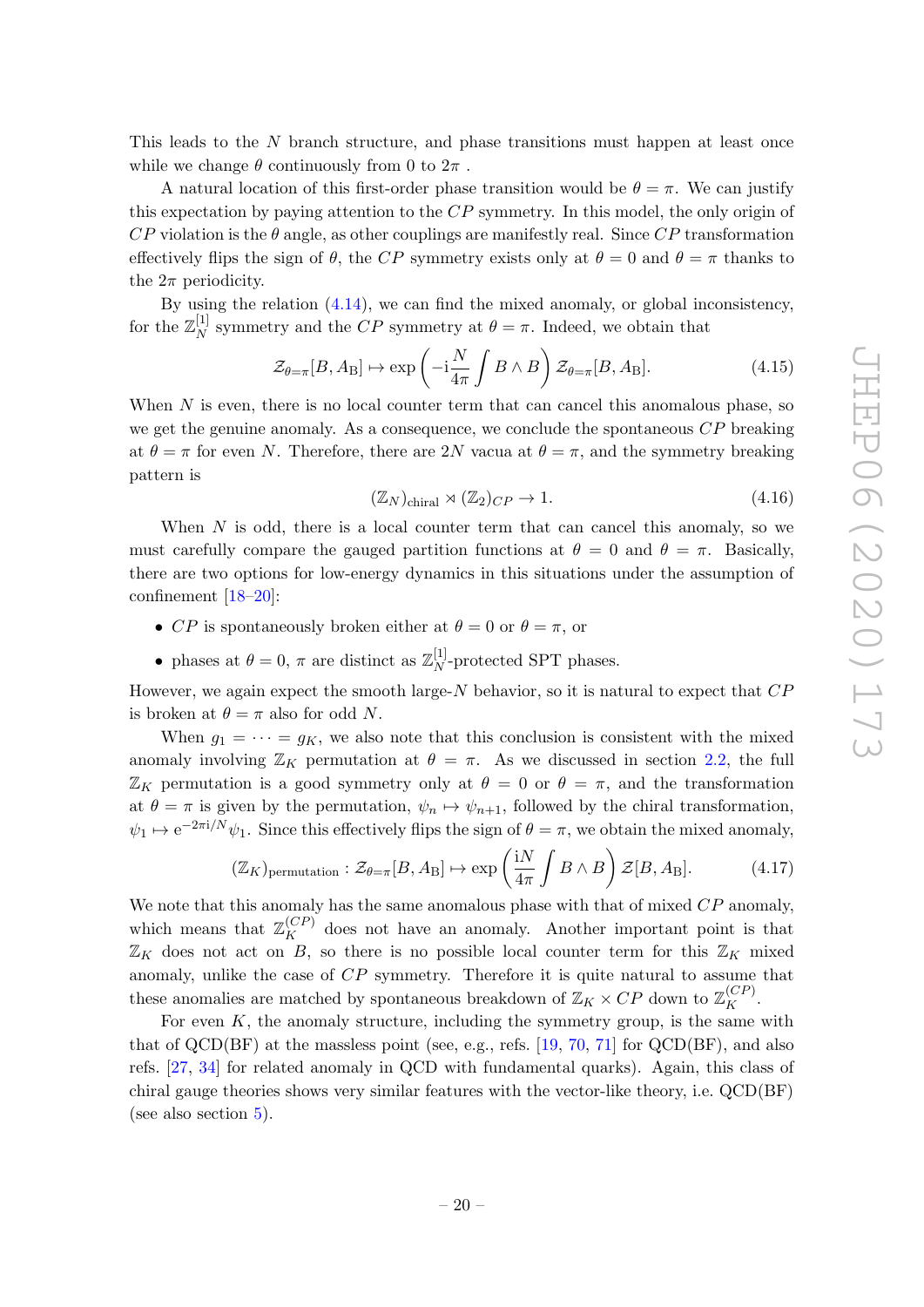# <span id="page-21-0"></span> $4.3 \quad \text{Semiclassics on small } \mathbb{R}^3 \times S^1$

The semiclassics with double-trace deformation has been analyzed in ref. [\[65\]](#page-34-3), with some errors on the identification of global properties. Here, we take care of them in order to understand the vacuum structures.

There are multiple crucial differences in the dynamics of the  $K$  even and odd theories.<sup>[8](#page-21-1)</sup> First, the monopole operators are of the form  $(3.14)$  except that there is an irremovable  $\theta$ angle. In the previous subsection, we set  $\theta_1 = \theta$  and the rest to zero. As a result, only the  $j = 1$  monopole vertices are modified:

$$
\mathcal{M}_{1,i}(x) = e^{-S_I/N} e^{i\alpha_i \cdot \boldsymbol{\sigma}_1(x)} (\boldsymbol{\alpha}_i \cdot \boldsymbol{\psi}_K) (\boldsymbol{\alpha}_i \cdot \boldsymbol{\psi}_1) e^{i\frac{\theta}{N}}, \qquad (i = 1, ..., N),
$$
\n
$$
\mathcal{M}_{j,i}(x) = e^{-S_I/N} e^{i\alpha_i \cdot \boldsymbol{\sigma}_j(x)} (\boldsymbol{\alpha}_i \cdot \boldsymbol{\psi}_{j-1}) (\boldsymbol{\alpha}_i \cdot \boldsymbol{\psi}_j), \qquad (i = 1, ..., N, j = 2, ... K).
$$
\n(4.18)

Since bions in the center-symmetric background are topologically neutral, the theta angle dependence does not show up there, hence, at second order, we generate the same bion induced non-perturbative potential  $V^{(2)}$  [\(3.15\)](#page-15-2) as in the K odd case. Furthermore, the minima of the potential is again given in  $(3.16)$ . To count the ground states correctly, we need to remove all gauge redundancies, and at this step, there are some subtle differences compared to K odd case. The  $(\mathbb{Z}_N)^{K-1}$  gauge identifications are

$$
(\sigma_1, ..., \sigma_K) \sim (\sigma_1, ..., \sigma_K)
$$
  
+  $\frac{2\pi}{N} \rho [(1, 0, -1, 0, ..., 0)l_1 + ... + (0, ..., 0, 1, 0 - 1, 0)l_{\frac{K}{2}-1}]$  (4.19)  
+  $\frac{2\pi}{N} \rho [(0, 1, 0, -1, 0, ..., 0)m_1 + ... + (0, ..., 0, 1, 0 - 1)m_{\frac{K}{2}-1}].$ 

Therefore, there are two gauge invariant combinations of the dual photon fields under the  $(\mathbb{Z}_N )^{K-1}$  gauge transformations. These are

<span id="page-21-2"></span>
$$
\sum_{j \in \text{odd}} \sigma_j(x), \qquad \sum_{j \in \text{even}} \sigma_j(x). \tag{4.20}
$$

These combinations also arise naturally from two possible types of polygonal monopole vertices, whose structure of fermionic zero modes coincides with that of the chiral order parameter on  $\mathbb{R}^4$ , given in  $(2.25)$ . These are

<span id="page-21-3"></span>
$$
\mathcal{MR}_{i,\text{odd}} = \prod_{j\in\text{odd}} \mathcal{M}_{j,i} \sim e^{-\frac{KS_f}{2N} + i\frac{\theta}{N}} e^{i\alpha_i \cdot (\sum_{j\in\text{odd}} \sigma_j(x))} \{ \psi_2^{(i)} \psi_3^{(i)} \} \cdots \{ \psi_K^{(i)} \psi_1^{(i)} \}, \tag{4.21}
$$

$$
\mathcal{MR}_{i,\text{even}} = \prod_{j \in \text{even}} \mathcal{M}_{j,i} \sim e^{-\frac{KS_f}{2N}} e^{i\alpha_i \cdot (\sum_{j \in \text{even}}^K \sigma_j(x))} \{ \psi_1^{(i)} \psi_2^{(i)} \} \cdots \{ \psi_{K-1}^{(i)} \psi_K^{(i)} \}, \quad (4.22)
$$

where  $\psi_j^{(i)} = \alpha_i \cdot \psi_j$ . At  $\theta = 0$ , these two polygonal vertices are related by  $\mathbb{Z}_K$  permutation symmetry. Note that the fermionic zero mode structure of the two operators are the same up to contraction of spinor indices, but magnetic charges of the first (second) one lives on

<span id="page-21-1"></span><sup>&</sup>lt;sup>8</sup>In addition to the crucial differences discussed below, we need to take a different twisted boundary condition for fermions between odd and even  $K$  as the symmetry structures are different. For odd  $K$ , we use  $(2.19)$  to give real mass for fermions, but for even K, we need to use  $(2.30)$ .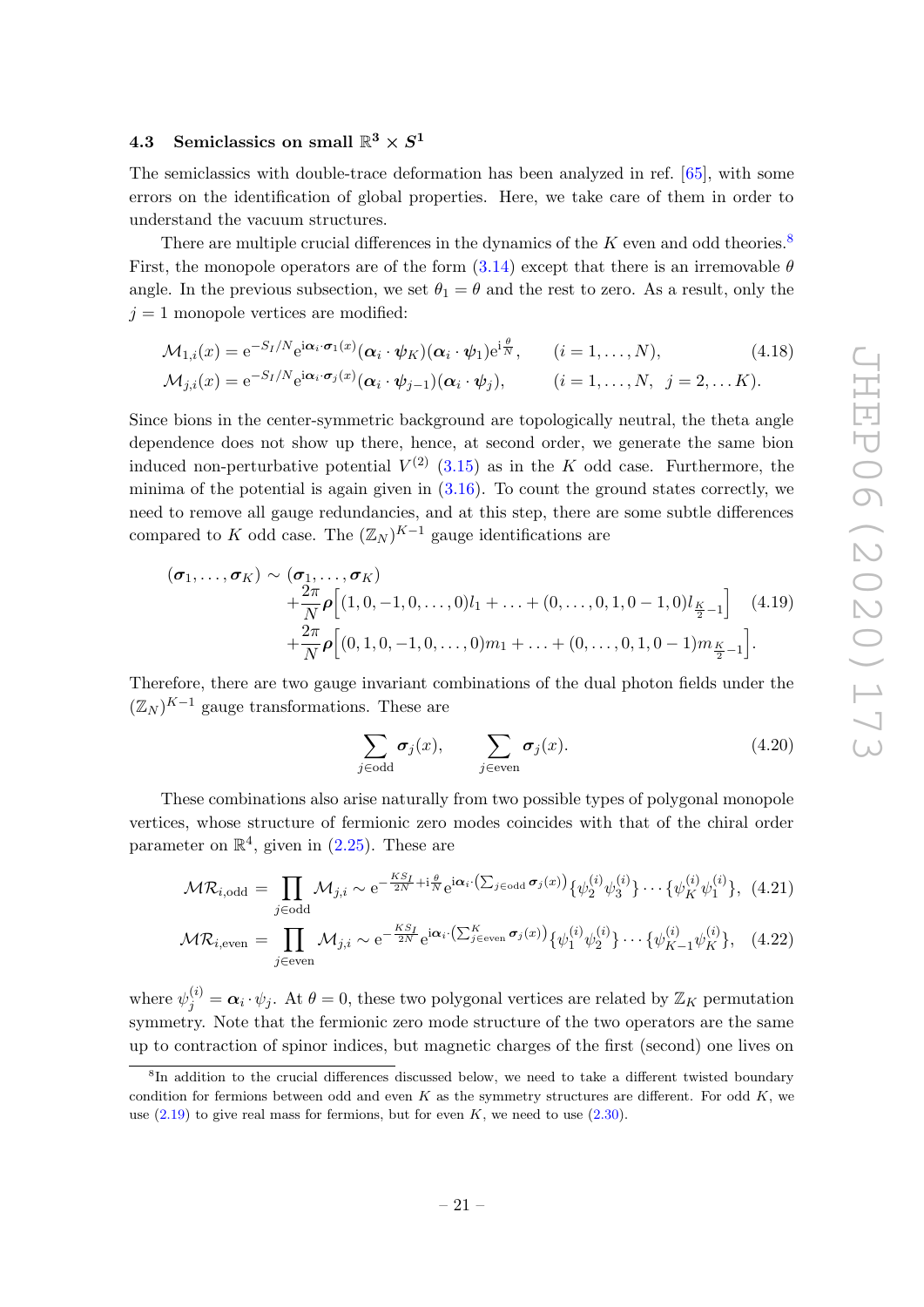the odd (even) sites, and they are different. Note that the exponents are the same as the gauge invariant combinations [\(4.20\)](#page-21-2) as they should be. Furthermore, there is a  $\theta$  angle dependence in one of them coming from irremovable  $\theta$  angle in Lagrangian.

Under the  $\mathbb{Z}_N$  chiral transformation [\(2.29\)](#page-10-1), the multi-fermion operators that enter to [\(4.22\)](#page-21-3) transform by a  $\mathbb{Z}_N$  phase. Since  $\mathbb{Z}_N$  is a genuine symmetry of the theory, this requires

<span id="page-22-1"></span>
$$
e^{i\alpha_i \cdot (\sum_{j \in odd} \sigma_j(x))} \to e^{-\frac{2\pi i}{N}} e^{i\alpha_i \cdot (\sum_{j \in odd} \sigma_j(x))}
$$
  
\n
$$
e^{i\alpha_i \cdot (\sum_{j \in even} \sigma_j(x))} \to e^{-\frac{2\pi i}{N}} e^{i\alpha_i \cdot (\sum_{j \in even} \sigma_j(x))}
$$
\n(4.23)

Therefore, at the second-order in semi-classics, there are  $N^2$  gauge inequivalent minima, given by

$$
\sum_{j \in odd} \sigma_j = \frac{2\pi}{N} \rho \ell_1, \qquad \qquad \ell_1 \equiv \left(\sum_{j \in odd} k_j\right) \mod N
$$
\n
$$
\sum_{j \in even} \sigma_j = \frac{2\pi}{N} \rho \ell_2, \qquad \qquad \ell_2 \equiv \left(\sum_{j \in even} k_j\right) \mod N \qquad (4.24)
$$

But this cannot be the number of vacua, as the chiral symmetry of the theory is  $\mathbb{Z}_N$  and we cannot get more than N vacua. However, surprisingly, this number  $N^2$  is physically meaningful.

The first term that can lift the  $N^2$ -fold degeneracy appears at a fairly large order in semi-classics. It may be induced by the correlated topological configurations of the form  $[\mathcal{MR}_{i,\text{odd}}\overline{\mathcal{MR}}_{i,\text{even}}]$ , which is a  $(2M)$ -th order event. This is an exotic generalization of magnetic bion. The proliferation of such events induce a term in the effective theory of the form:[9](#page-22-0)

$$
V^{(2M)} = -e^{-KS_I/N} \sum_{i=1}^{N} \cos \left( \alpha_i \cdot \left( \sum_{j \in odd} \sigma_j(x) - \sum_{j \in even} \sigma_j(x) \right) + \frac{\theta}{N} \right)
$$
(4.25)

As a result, there are N vacuum state for any value of  $\theta \neq \pi$ . For example, at  $\theta = 0$ , we obtain the lifting term for the minima  $(4.24)$ , of the form  $-e^{-(2M)S_I/N}N\cos\left(\frac{2\pi}{N}\right)$  $\frac{2\pi}{N}(\ell_1 - \ell_2)\big),$ hence, the minima are at  $\ell_1 = \ell_2 = 0, 1, \ldots N - 1$ .

Remarkably, since  $\theta$  angle is physical in this theory, on each vacuum, we obtain N branches as a function of the  $\theta$ -angle. This accounts for the  $N^2$  minima that we found at second order in semi-classics. Ultimately,  $N^2$  minima split up to N vacua, each of which possess N branches.

<span id="page-22-0"></span><sup>9</sup>While the sign of this contribution cannot be a priori established without careful semi-classical analysis, as physically meaningful signs could appear [\[72–](#page-34-10)[75\]](#page-34-11), we can fix the sign by demanding that the vacuum energy is minimal at  $\theta = 0 \mod 2\pi$ . The justification of this can be argued by a version of the Vafa-Witten [\[76,](#page-34-12) [77\]](#page-34-13) theorem, combined with the continuity of all even-site quivers to the 2-site quivers discussed in section [5.](#page-24-0) Since the even-site quiver is just a Dirac fermion coupled to  $SU(N) \times SU(N)$  gauge field, the positivity of Euclidean measure is violated by the θ-term only. Hence Vafa-Witten theorem applies, and the lowest vacuum energy is at  $\theta = 0 \mod 2\pi$ .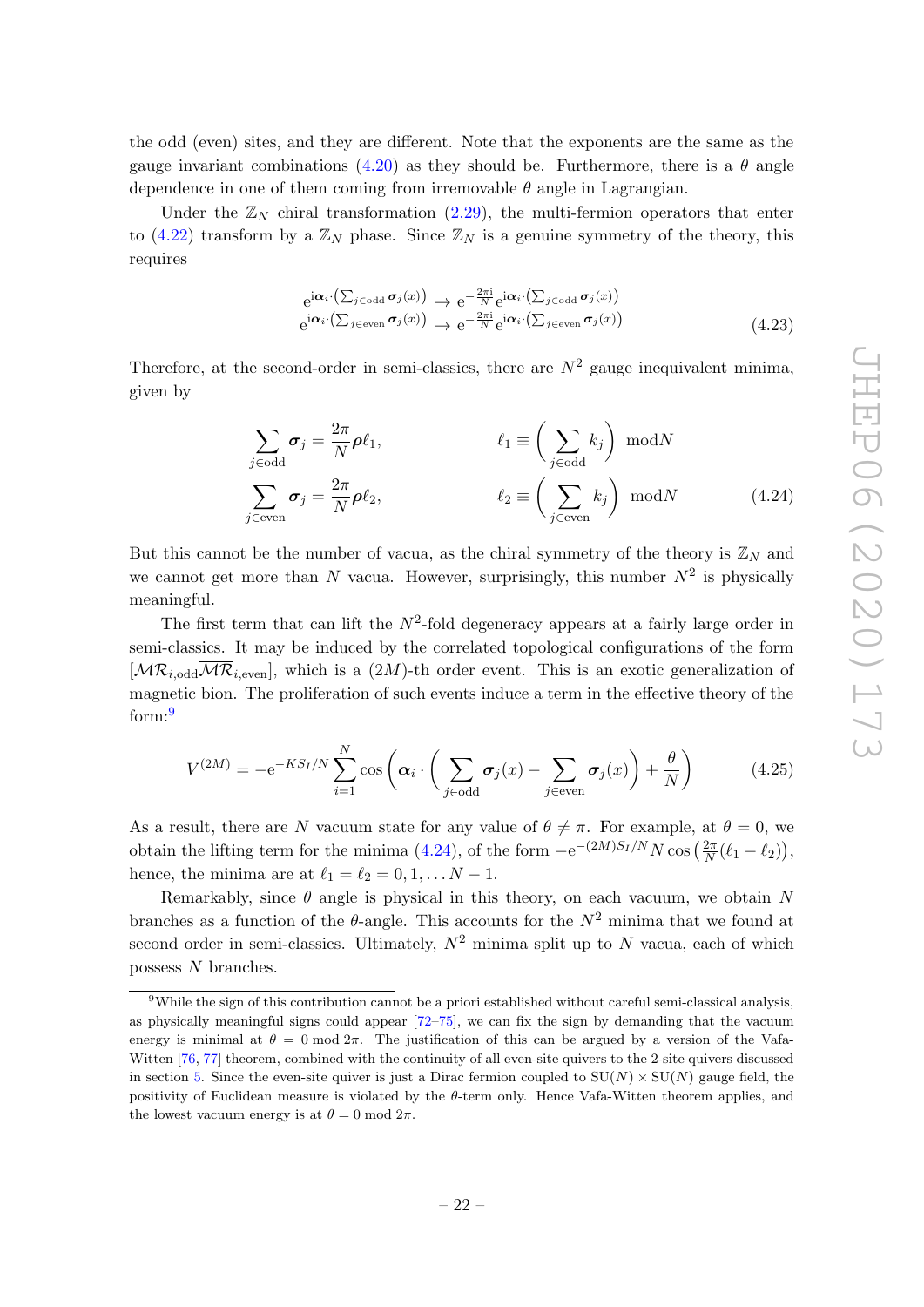The  $\theta$  dependence of the vacuum energy density also arises as

$$
E_{\ell_1,\ell_2}(\theta) \sim \min_{(\ell_1 - \ell_2) \in \mathbb{Z}} e^{-KS_I/N} N \left\{ 1 - \cos \left( \frac{\theta + 2\pi(\ell_1 - \ell_2)}{N} \right) \right\}.
$$
 (4.26)

Here, we put an offset so that  $E_{\ell_1=\ell_2}(\theta=0) = 0$ , so that  $E_{\ell_1,\ell_2}(\theta) \geq 0$ . This  $\theta$  dependence is again a very suppressed effect in semi-classics, but nonetheless it is the leading term which induces the branch structure. Notably, there is a first order phase transition at  $\theta = \pi$ , and number of vacua becomes 2N.

On  $\mathbb{R}^4$ , the order parameter for the chiral symmetry breaking is the bosonic gauge invariant operator with K fermion insertions,  $\mathcal{O}_{(1)}^{\text{even}} = \text{tr}([\psi_1 \psi_2] \cdots [\psi_{K-1} \psi_K])$  and  $\mathcal{O}_{(2)}^{\text{even}} =$  $tr([\psi_2 \psi_3] \cdots [\psi_K \psi_1])$ . The vacuum expectation value of O would yield, at  $\theta \neq \pi$ , to spontaneous discrete chiral symmetry breaking  $\mathbb{Z}_N \to \mathbb{Z}_1$ , and N vacua. However, due to physical theta angle in this theory, the condensate must have a non-trivial  $\theta$  dependence, and we can see this explicitly in semi-classical regime.

On small  $\mathbb{R}^3 \times S^1$ , the fermion zero mode structure of two types of operators (unlike K odd case) [\(4.22\)](#page-21-3) have exactly the right structure of zero modes to contribute to condensate. In the vacuum, the flux part of the monopole operator given in  $(4.24)$  condense. Taking  $\ell_1 = \ell + \tilde{\ell}, \ell_2 = \ell$ , the condensate has two types of contributions,

$$
\langle \Omega_{\ell,\tilde{\ell}} \vert \left( \mathcal{O}_{(1)}^{\text{even}} + \mathcal{O}_{(2)}^{\text{even}} \right) \vert \Omega_{\ell,\tilde{\ell}} \rangle \sim NL^{-3K/2} e^{-K \frac{8\pi^2}{g^2 N}} e^{\frac{2\pi i \ell}{N}} \left( e^{i \frac{2\pi \tilde{\ell} + \theta}{N}} + 1 \right) \sim N \Lambda^{3K/2} e^{\frac{2\pi i \ell}{N}} \left( e^{i \frac{2\pi \tilde{\ell} + \theta}{N}} + 1 \right),
$$
\n(4.27)

$$
\langle \Omega_{\ell,\tilde{\ell}} \vert \left( \mathcal{O}_{(1)}^{\text{even}} - \mathcal{O}_{(2)}^{\text{even}} \right) \vert \Omega_{\ell,\tilde{\ell}} \rangle \sim N \Lambda^{3K/2} e^{\frac{2\pi i \ell}{N}} \left( e^{i \frac{2\pi \tilde{\ell} + \theta}{N}} - 1 \right). \tag{4.28}
$$

The part of the condensate induced by  $\mathcal{MR}_{i,\text{odd}}$  has an explicit  $\theta$  angle dependence, while the part sourced by  $MR_{i,even}$  does not. At  $\theta = 0$ , the second condensate vanishes for ground states  $\tilde{\ell} = 0$ , which is the consequence of unbroken  $\mathbb{Z}_K$  permutation symmetry. The CP transformation acts on the chiral condensate as the complex conjugation. At the CP symmetric points,  $\theta = 0$  or  $\theta = \pi$ , we can effectively write down its effect as the mapping of the labels  $\ell, \tilde{\ell}$ , but there is an important difference between  $\theta = 0$  and  $\pi$ . At  $\theta = 0$ , the effect of CP is

$$
\ell \mapsto -\ell, \ \tilde{\ell} \mapsto -\tilde{\ell}. \tag{4.29}
$$

At  $\theta = \pi$ , however, the effect of CP is given by

$$
\ell \mapsto -\ell, \ \tilde{\ell} \mapsto -\tilde{\ell} - 1. \tag{4.30}
$$

This shift on  $\tilde{\ell}$  by 1 is the consequence of mixed 't Hooft anomaly or global inconsistency involving  $CP$  at  $\theta = \pi$ , as we have discussed in the previous subsection.

It is important to note that the magnitude of the condensate depends on the  $\theta$  angle, unlike K odd case, as well as unlike general  $SU(N)$  QCD-like theories. The magnitude of the condensate is:

$$
\left| \langle \Omega_{\ell, \tilde{\ell}} \right| \left( \mathcal{O}_{(1)}^{\text{even}} + \mathcal{O}_{(2)}^{\text{even}} \right) \left| \Omega_{\ell, \tilde{\ell}} \right> \right| \sim \max_{\tilde{\ell}} N \Lambda^{3K/2} \cos \left( \frac{2\pi \tilde{\ell} + \theta}{2N} \right). \tag{4.31}
$$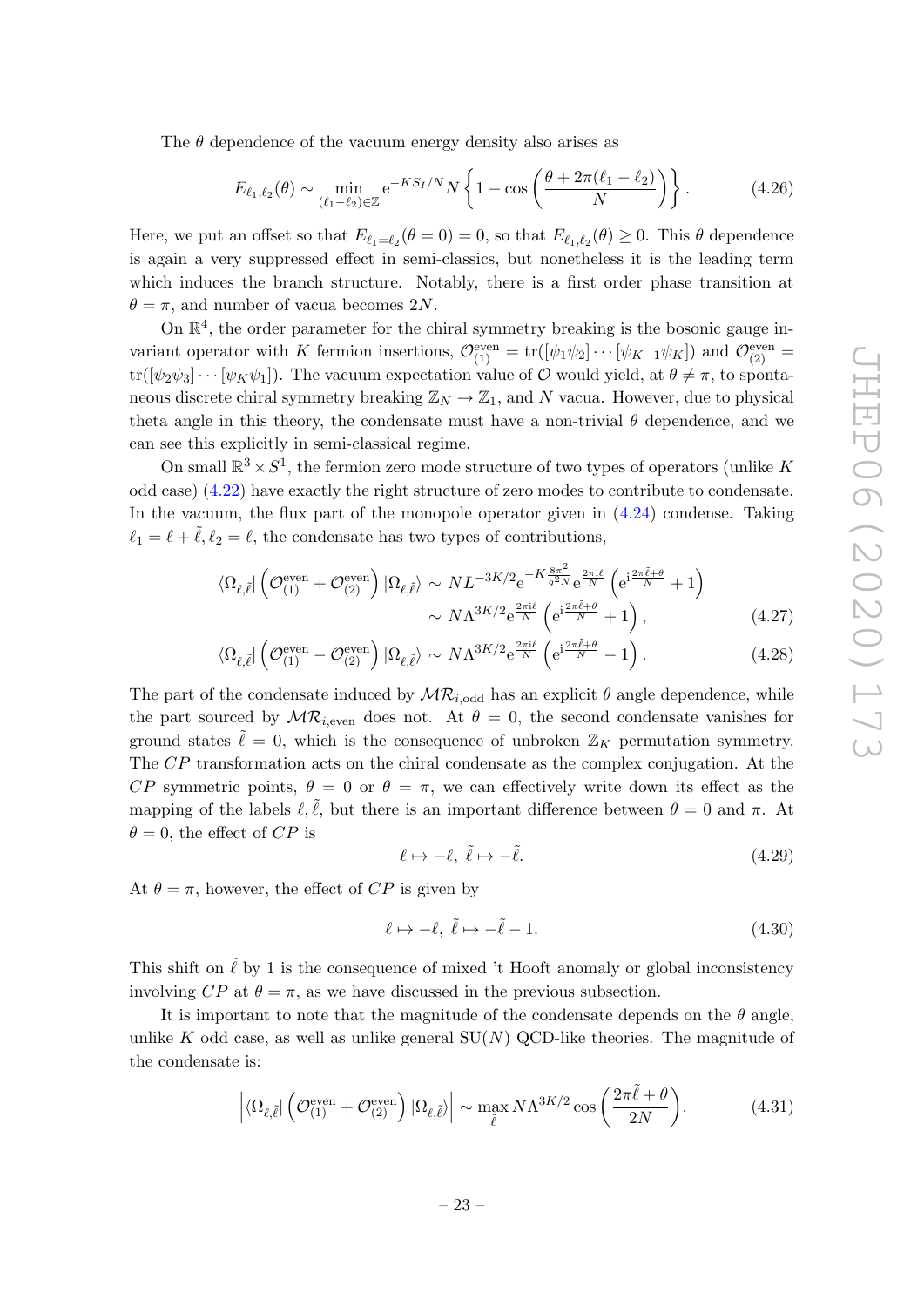Similar to K odd case and  $\mathcal{N} = 1$  SYM theory, the L dependence of the chiral condensate disappears within the one-loop  $\beta$  function, and in a weakly coupled domain, we obtain a chiral condensate which is dictated by the strong scale  $\Lambda$  of the theory. Note that the value of  $\ell$  that minimizes the vacuum energy density maximizes the magnitude of the condensate.

# <span id="page-24-0"></span>5 Continuous deformation between quivers and universality of  $K$ -even and K-odd phases

Here we will argue that the vacuum structure of the even site quivers are continuously connected to each other, and the same holds for odd site quivers. This clarifies the reason why even-K chiral quiver theories have the same properties with  $\text{QCD(BF)}$  and odd-K theories do with  $\mathcal{N}=1$  SYM.

To argue this, we introduce a hierarchy of energy scales, so that one gauge theory of the quivers (say the one on site  $i$ ) is more strongly coupled than the rest. Then, in the deep UV regime, all gauge fields are weakly coupled, in the deep IR regime, all gauge fields are strongly coupled, but in the intermediate regime, the  $i$ -th gauge group is strongly coupled but the rest are weakly coupled. In this intermediate regime, the gauge group  $SU(N)_i$  is expected to confine the fermions  $\psi_{i-1}$  and  $\psi_i$  into mesons and baryons. The color of the other gauge groups (in particular  $i - 1$  and  $i + 1$ ) is weakly coupled at the intermediate scale, so a description in terms of gauge fields is still appropriate for them. The would-be pions of the site  $i$  will then Higgs the gauge groups adjacent to site  $i$  of the quiver down to a diagonal subgroup at the intermediate scale. The result is that the vertex  $i$  of the quiver gaps out the fermions that connect to it, and the would-be pions in turn Higgs down the gauge groups  $i \pm 1$  to a single SU(N) gauge group:  $SU(N)_{i-1} \times SU(N)_{i+1} \rightarrow SU(N)_{diag}$ . This effectively identifies gauge groups  $i + 1$  and  $i - 1$ , and the K-site quiver is replaced with the  $(K-2)$ -site quiver.

Now let us consider this procedure in a bit more details and take  $\Lambda_i \gg \Lambda_{i \neq i}$  (Similar limit has been considered in the context of technicolor [\[78–](#page-34-14)[80\]](#page-35-0)). In this case, the fermions  $\psi_{i-1}$  and  $\psi_i$  are strongly coupled to the gauge group  $SU(N)_i$ , while gauge fields at sites  $i \pm 1$  are still weakly coupled in the intermediate range of energies. In this regime we expect that the gauge group i binds fermions into "mesons"  $M_i \sim \langle \psi_{i-1} \psi_i \rangle$ . The meson field  $M_i$  is a nonlinear realization of Nambu-Goldstone bosons,  $M_i \propto V_i \in SU(N)$ , and it transforms as  $V_i \mapsto U_{i-1}V_iU_{i+1}^{\dagger}$ , under the  $(i \pm 1)$ -th gauge transformations  $(U_{i-1}, U_{i+1}) \in$  $\text{SU}(N)_{i-1} \times \text{SU}(N)_{i+1}$ . The leading term of an effective Lagrangian is given by

$$
\mathcal{L} \propto \Lambda_i^2 \text{tr}\left[ \left( \mathrm{d}V_i + \mathrm{i}a_{i-1}V_i - \mathrm{i}V_i a_{i+1} \right)^\dagger \wedge \star \left( \mathrm{d}V_i + \mathrm{i}a_{i-1}V_i - \mathrm{i}V_i a_{i+1} \right) \right]. \tag{5.1}
$$

This is just the standard pion Lagrangian coupled to the  $SU(N) \times SU(N)$  gauge fields.

In the limit that  $\Lambda_i \gg \Lambda_{i\pm 1}$ , we have that the above effective theory imposes a constraint

$$
a_{i+1} = V_i^{\dagger} a_{i-1} V_i - i V_i^{\dagger} dV_i , \qquad (5.2)
$$

so the gauge fields  $a_{i-1}$  and  $a_{i+1}$  are forced to be the same up to a gauge transformation, and the gauge group  $SU(N)_{i-1} \times SU(N)_{i+1}$  is reduced to a single  $SU(N)$ . Hence such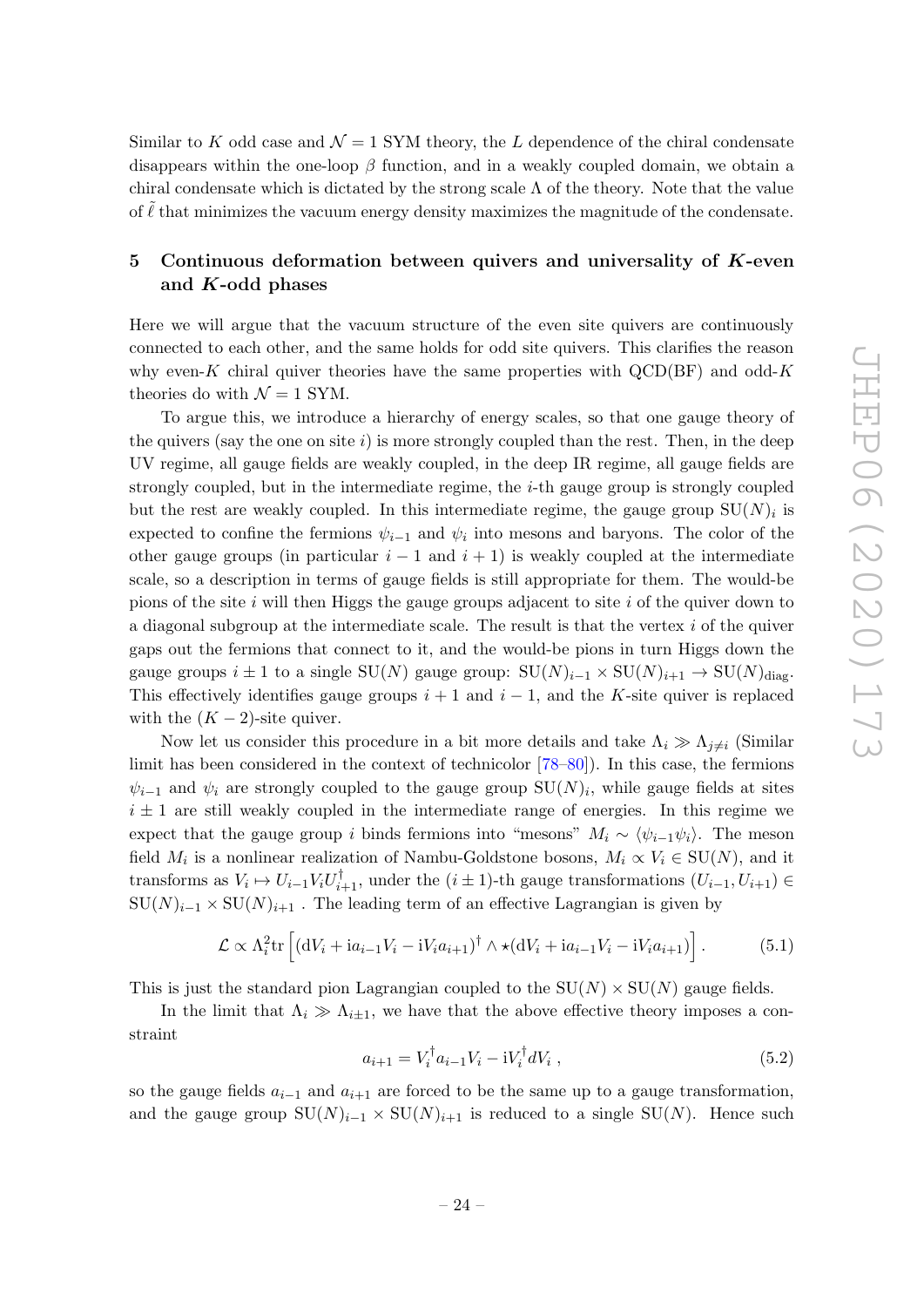a limit reduces the K-site quiver to the  $K - 2$  site quiver theory. In our discussion we have ignored the Wess-Zumino-Witten (WZW) term contribution [\[81,](#page-35-1) [82\]](#page-35-2). This term is important for the correct gauge anomaly cancellation. However as we have seen in this work, for  $K > 2$ , the K- and  $(K - 2)$ -site quiver gauge theories have the same 't Hooft anomalies, and the WZW term is not needed for anomaly matching. This is also justified by the observation that  $V_i$  has no interesting dynamics as it can be gauged away to unity by a combined  $i - 1$  and  $i + 1$  gauge transformation.

The discussion above implies that the  $K$ -site quiver theory can be reduced to the  $(K-2)$ -site quiver theory when  $K > 2$ . That is, when K is even, we can continuously deform our theory to QCD(BF), and when K is odd, we obtain  $\mathcal{N}=1$  SYM. This explains why these theories share the same structure about symmetry and 't Hooft anomalies, as we have seen in previous sections. We conjecture that no phase transition is encountered as one takes the decoupling limit at a time. Even though nonperturbative orbifold equivalence does not hold for  $K \geq 3$ , there is an interesting continuity about ground-state structures between odd-K theories, and the same holds, separately, for even-K theories.

Lastly, let us comment on why we cannot apply the above procedure to QCD(BF) to obtain pure Yang-Mills theory, as we would naively conclude. Indeed, the situation is quite different for  $K = 2$  quiver with  $\Lambda_2 \gg \Lambda_1$ , as there is only one weakly coupled gauge theory and the gauge transformation of  $V = V_2$  is  $V \to UVU^{\dagger}$ . In this case V transforms in the adjoint representation of  $SU(N)$  gauge group, so the Nambu-Goldstone bosons cannot be gauged away completely. Depending on what value of V is dynamically favored, the effective theory may be dynamically Abelianized and produce IR photons, or may be confining. If it is confining, the anomaly analysis dictates that the  $\mathbb{Z}_N$  chiral symmetry is spontaneously broken, and indeed this was argued to be the case in ref. [\[70\]](#page-34-8).

## <span id="page-25-0"></span>6 Comments on domain walls

As we have discussed, chiral quiver gauge theories break discrete chiral symmetry spontaneously. In this case, there is a dynamical wall-type excitation, which connects different domains. Since such configuration breaks the spacetime translation, there is an associated Nambu-Goldstone modes on the wall. In addition to it, we must have extra light degrees of freedom because of the presence of various anomalies (see, e.g., refs. [\[18,](#page-31-12) [22,](#page-31-11) [25,](#page-32-5) [36,](#page-32-6) [37,](#page-32-7) [41\]](#page-33-6)), which makes domain-wall theories more interesting in our setup.

#### <span id="page-25-1"></span>6.1 Odd  $K$  theories

For odd  $K$ , we have concluded that discrete chiral symmetry is spontaneously broken as  $\mathbb{Z}_{2N} \to \mathbb{Z}_2$ , and there are N vacua. Let us consider the domain wall that connects two neighboring vacua. We assume that the domain wall locates at  $x_3 = 0$ , and

<span id="page-25-2"></span>
$$
\langle \text{tr}(\psi_1 \cdots \psi_K \psi_1 \cdots \psi_K) \rangle |_{x_3 \to -\infty} = N \Lambda^{3K},
$$
  

$$
\langle \text{tr}(\psi_1 \cdots \psi_K \psi_1 \cdots \psi_K) \rangle |_{x_3 \to +\infty} = N \Lambda^{3K} e^{2\pi i/N}.
$$
 (6.1)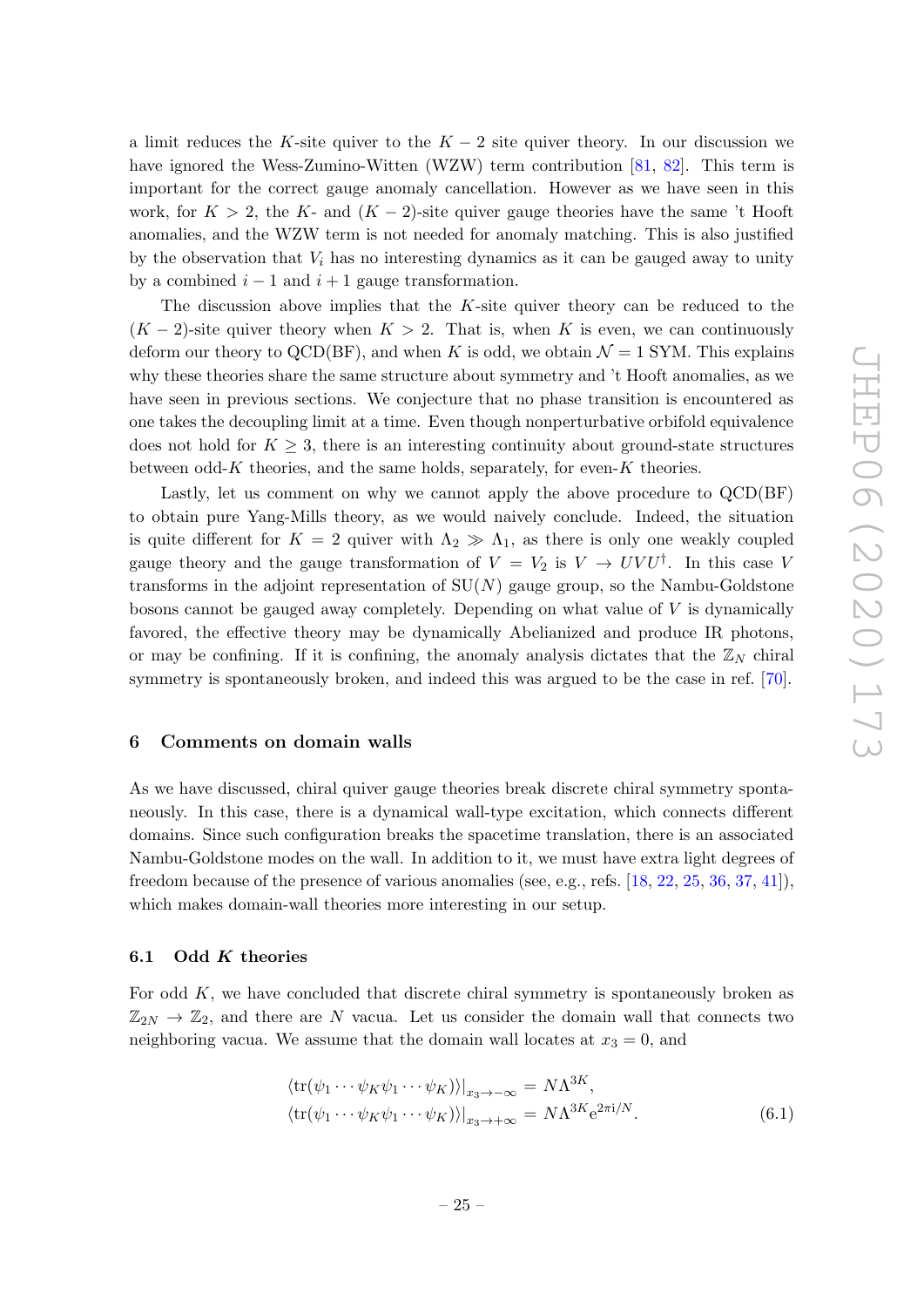The presence of anomaly [\(3.8\)](#page-14-1) suggests that, under a certain regularization, the bulk partition functions for  $x_3 \geq 0$  are given as

$$
Z_{x_3<0}[B] = 1, \ Z_{x_3>0}[B] = \exp\left(-i \int_{x_3>0} \frac{N}{4\pi} B \wedge B\right). \tag{6.2}
$$

As a consequence, the partition function of the domain wall,  $Z_{DW}[B]$ , must have an 't Hooft anomaly for  $\mathbb{Z}_N^{[1]}$  $N<sub>N</sub>$  to cancel the anomaly inflow from the bulk partition functions:

$$
Z_{\rm DW}[B + d\lambda] = \exp\left(i \int \left(\frac{N}{2\pi} \lambda \wedge B + \frac{N}{4\pi} \lambda \wedge d\lambda\right)\right) Z_{\rm DW}[B].\tag{6.3}
$$

A typical example having this anomaly is the level-1  $SU(N)$  Chern-Simons (CS) term. Although we cannot specify the domain-wall theory completely, consideration from anomaly suggests the existence of CS term in the low-energy effective theory,  $10$  and test quarks are deconfined on the wall (see also refs. [\[83,](#page-35-3) [84\]](#page-35-4)).

An intuitive way to see the deconfinement of test charges is as follows. Let us start with the case  $K = 1$ , corresponding to  $\mathcal{N} = 1$  SYM, which is relatively well understood with the help of  $\mathcal{N} = 2$  Seiberg-Witten (SW) theory [\[85,](#page-35-5) [86\]](#page-35-6). In the moduli space of Seiberg-Witten theory, there are special points at which either the 't Hoof-Polyakov monopole or Julia-Zee dyon become massless. By adding the soft mass to adjoint scalar, it is widely believed that these massless magnetically charged particles condense, which leads to confinement. Different N vacua of  $\mathcal{N} = 1$  SYM theory can then be associated with the monopolecondensation and dyon-condensation phases. We note that semiclassical quantization with dyons fixes their possible electric charges [\[87\]](#page-35-7): they should belong to the root lattice, not the weight lattice, so their electromagnetic charges can be thought of the same with composites of one 't Hooft-Polyakov monopole and multiple gluons.

In this interpretation, the domain wall for spontaneously-broken discrete chiral symmetry is the wall configuration separating the monopole-condensation phase and the dyon-condensation phase.<sup>[11](#page-26-1)</sup> Because of the condensation of magnetically-charged particles, the dual-superconductor scenario [\[89–](#page-35-8)[91\]](#page-35-9) naturally expects the area law of Wilson loops,

$$
W^{q}, \qquad q = 1, \dots, N - 1,\tag{6.4}
$$

on both sides of the wall. Near the wall, there are several possibilities, and one possibility is the following. Because monopole and dyon have non-parallel charges, their condensates should decrease near the wall, which leads to the proliferation of electrically-charged excitations. Since those excitations are in the adjoint representation, it is natural to expect the

<span id="page-26-0"></span> $10$ We are not claiming that the domain-wall theory is exactly given by the CS theory. It can include additional terms, which can change the details of dynamics. Still, the perimeter law of Wilson loops is robust under such deformation to satisfy the anomaly matching, so long as the domain-wall theory is gapped.

<span id="page-26-1"></span><sup>&</sup>lt;sup>11</sup>Note that this explanation differs from the one by Witten  $[88]$  (often attributed to S. J. Rey's unpublished work), although they may sound similar. In their explanation, condensing dyons have the electric charges in the weight lattice, i.e. they can take the fundamental representation, which causes the dynamical excitation on the wall with fundamental representation. In the explanation here, all dynamical dyons have the adjoint representation: what is argued here is the deconfinement of test electric charges on the wall, and there are no dynamical fundamental excitations.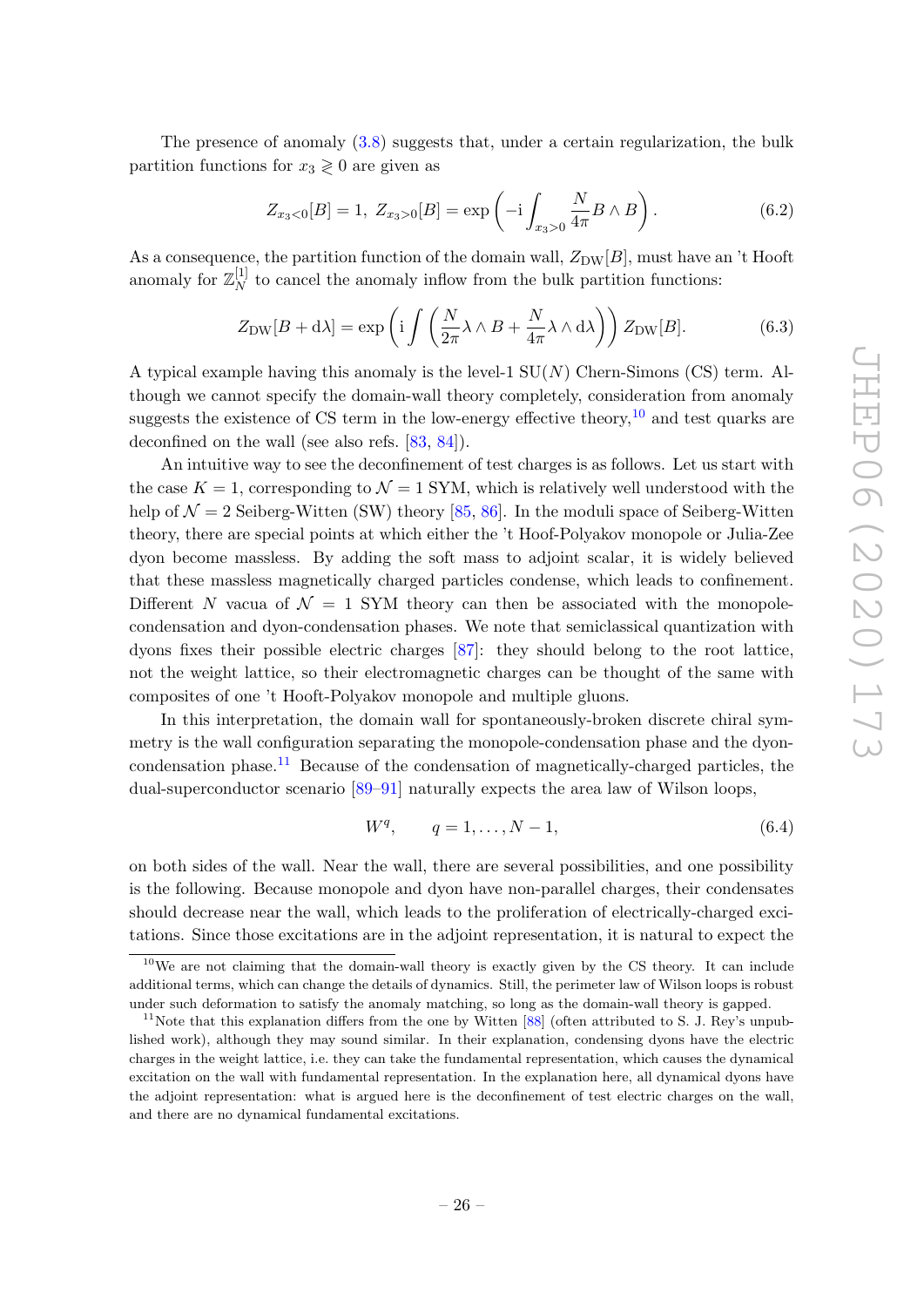screening of test electric particles. This is consistent with the deconfinement phenomenon for the 3d CS theory.

For  $K \geq 3$ , confinement can be tested by Wilson operators of the form  $W_1^{q_1} W_2^{q_2} \ldots W_K^{q_K}$ But since the massless bi-fundamental quarks  $\psi_i$  has N-ality  $(0, \ldots, +1, -1, 0, \ldots, 0)$  where  $+1$  appears on j-th spot, their pair-creation/annihilation processes can change  $(q_1, \ldots, q_K)$  without energetic cost according to the rule:

$$
(q_1, \ldots, q_K) \sim (q_1, \ldots, q_K) + (1, -1, \ldots, 0)l_1 + \ldots + (0, \ldots, 0, 1, -1)l_{K-1},
$$
 (6.5)

with  $l_i \in \mathbb{Z}$ . Therefore, external probes can be classified according to a single  $\mathbb{Z}_N$  valued integer,

$$
\sum_{j=1}^{K} q_j = q \bmod N. \tag{6.6}
$$

Without loss of generality, we can consider external probes of the form  $(0, q, 0, \ldots, 0)$ corresponding to

$$
W_2^q, \qquad q = 1, \dots, N - 1 \tag{6.7}
$$

just like external probes in  $K = 1$  theory, corresponding to  $\mathcal{N} = 1$  SYM theory. (We chose a Wilson line in  $j = 2$  for later convenience). So, the classification of the external probes are, not surprisingly, same in  $K = 1$  vector-like theory and  $K \geq 3$  chiral theories, since in both cases, we only have a single  $\mathbb{Z}_N^{[1]}$  $N^{\lfloor 1 \rfloor}$  center symmetry.

The above explanation implies that it suffices to generate CS term only for one gauge factor. Let us show this explicitly. Consider the  $x_3$  direction (direction transverse to DW) compactitied on a circle with arbitrary size  $\beta$ . Then, the insertion of domain wall [\(6.1\)](#page-25-2) correspond to the chirally twisted boundary conditions in terms of microscopic fermions in the path integral formulation, namely,

$$
\psi_1(\beta) = e^{\frac{2\pi i}{2N}} \psi_1(0), \quad \psi_j(\beta) = e^{\frac{2\pi i}{2N}(-1)^j} \psi_j(0), \ (j = 2, \dots, K).
$$
 (6.8)

Ref. [\[68\]](#page-34-6) showed that this chiral twist in the small  $\beta$  regime induce CS terms,  $CS_j$ , for  $SU(N)_j$ . In the present case, integrating over  $\psi_1$  induces  $\frac{1}{2}(CS_1 + CS_2)$  and integration over  $\psi_j$  induces  $\frac{1}{2}(-1)^j (CS_j + CS_{j+1}),$  with  $j = 2, \ldots, K$ . After pairwise cancellations, the combined effect is just level-1  $CS_2$  with action

$$
\Delta S = \frac{1}{4\pi} \int_{\mathbb{R}^3} \left( a_2 \mathrm{d} a_2 + \frac{2\mathrm{i}}{3} a_2^3 \right),\tag{6.9}
$$

which is indeed capable to produce deconfinement for  $W_2^q$  $2<sup>q</sup>$  on the wall. In this set-up, since  $S<sup>1</sup>$  circle size is reduced to a small value while keeping boundary conditions chirally twisted, the theory on small  $\mathbb{R}^3 \times S^1$  can be interpreted as the world-volume theory of the domain wall, which include apart other things a Chern-Simons term.

Finally, note that one can also consider one more compactification. Let us denote the world-volume directions of the DW as  $(x_1, x_2, x_4)$  and the transverse direction as  $x_3$ . Let us assume the  $x_3$  direction is non-compact, as in our original set-up  $(6.1)$ . Let us now compactify  $x_4$  to a small-circle and impose the double-trace deformation to have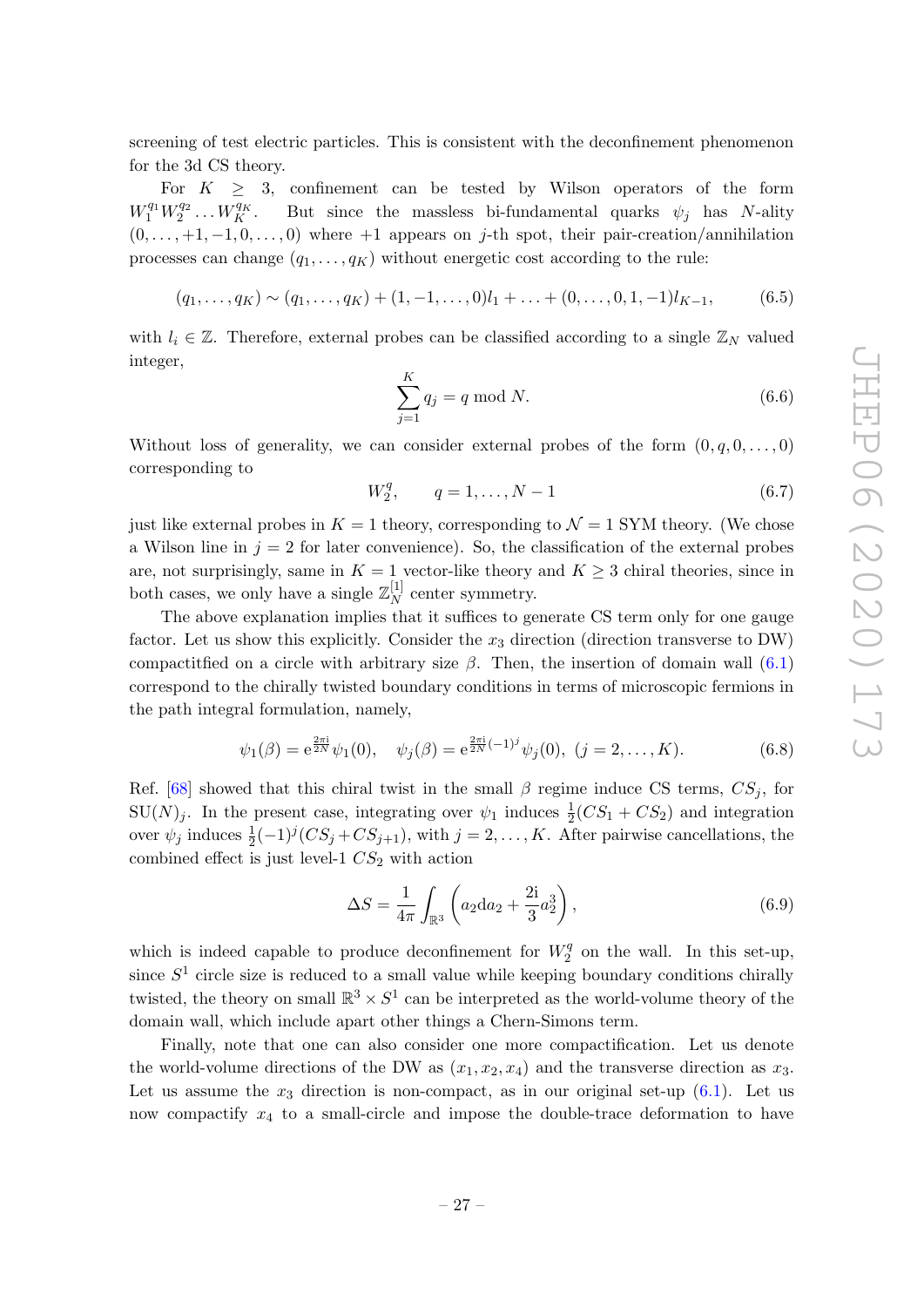abelianization. Then, the domain wall becomes a domain line with coordinates  $(x_1, x_2)$ , and the bulk is described in terms of coordinates  $(x_1, x_2, x_3)$  with a domain line located somewhere on  $x_3$  coordinate. We can impose

<span id="page-28-1"></span>
$$
\left\langle e^{i\boldsymbol{\alpha}_i \cdot (\sum_{j=1}^K \boldsymbol{\sigma}_j(x))} \right\rangle \Big|_{x_3 \to -\infty} = 1
$$
\n
$$
\left\langle e^{i\boldsymbol{\alpha}_i \cdot (\sum_{j=1}^K \boldsymbol{\sigma}_j(x))} \right\rangle \Big|_{x_3 \to +\infty} = e^{\frac{2\pi i}{N}}
$$
\n(6.10)

corresponding to different vacua in the semi-classical domain, and a domain line separating them. Note that  $(6.10)$  implies  $(6.1)$  in semi-classical domain. In this case, the domain line theory includes the BF-type topological field theory that leads to deconfinement, as discussed in refs. [\[83,](#page-35-3) [92\]](#page-35-11) for SYM. It seems plausible that this set-up on small  $S^1 \times \mathbb{R}^3$  is continuously connected to the  $(6.1)$  set-up on  $\mathbb{R}^4$ .

#### <span id="page-28-0"></span>6.2 Even  $K$  theories

When K is even, the symmetry breaking patters are different for  $\theta \neq \pi$  and  $\theta = \pi$ . For generic values of  $\theta(\neq \pi)$ , we have the discrete chiral symmetry breaking  $\mathbb{Z}_N \to 1$ , and for  $\theta = \pi$ , we also have the spontaneous CP breaking,  $\mathbb{Z}_N \rtimes (\mathbb{Z}_2)_{CP} \to 1$ . In this section, we concentrate on the domain wall connecting two neighboring vacua by discrete chiral symmetry breaking.

Because of the anomaly [\(3.8\)](#page-14-1) of the bulk, the domain-wall theory must have the following anomaly:

$$
Z_{\rm DW}[B + d\lambda, A_{\rm B} + d\phi] = \exp\left(i \int \frac{1}{2\pi} \lambda \wedge (2NB + Nd\lambda + dA_{\rm B})\right) Z_{\rm DW}[B, A_{\rm B}]. \tag{6.11}
$$

The first two terms represent the anomaly of  $\mathbb{Z}_N^{[1]}$  $_{N}^{[1]}$ , which can be matched by level-2 SU(N) Chern-Simons term. The last term implies the mixed 't Hooft anomaly between  $\mathbb{Z}_N^{[1]}$  $N^{\lfloor 1 \rfloor}$  and  $U(1)/\mathbb{Z}_N$ . Assuming the complete deconfinement, both anomaly can be matched at the same time. Therefore, deconfinement of test charges with any nontrivial N-ality is one of the consistent scenarios for the dynamics on the wall.

While the detailed studies of the domain wall theory are an interesting topic, we will defer it to the future. Still it may be useful to discuss several proposals of theories which saturate the anomaly.

Consider a  $U(1)_{2N}$  CS theory, with the Lagrangian

$$
\frac{\mathrm{i}N}{2\pi}a \wedge \mathrm{d}a \,. \tag{6.12}
$$

The theory has a  $\mathbb{Z}_{2N}^{[1]}$  $\mathbb{Z}_2^{[1]}$  symmetry. By gauging the subgroup  $\mathbb{Z}_N^{[1]}$  we easily see that the model has the correct anomaly  $i\frac{1}{2\pi} \int B \wedge B$ . However the model has two deficits: 1. it has a larger one-form symmetry group and 2. it has no  $U(1)$  symmetry which can act as the baryon symmetry.

Both of these issues are resolved by introducing matter field  $\phi$  which is charged with an N-charge under the U(1) gauge symmetry. Now this immediately reduces  $\mathbb{Z}_{2N}^{[1]} \to \mathbb{Z}_N^{[1]}$  $\frac{1}{N}$ .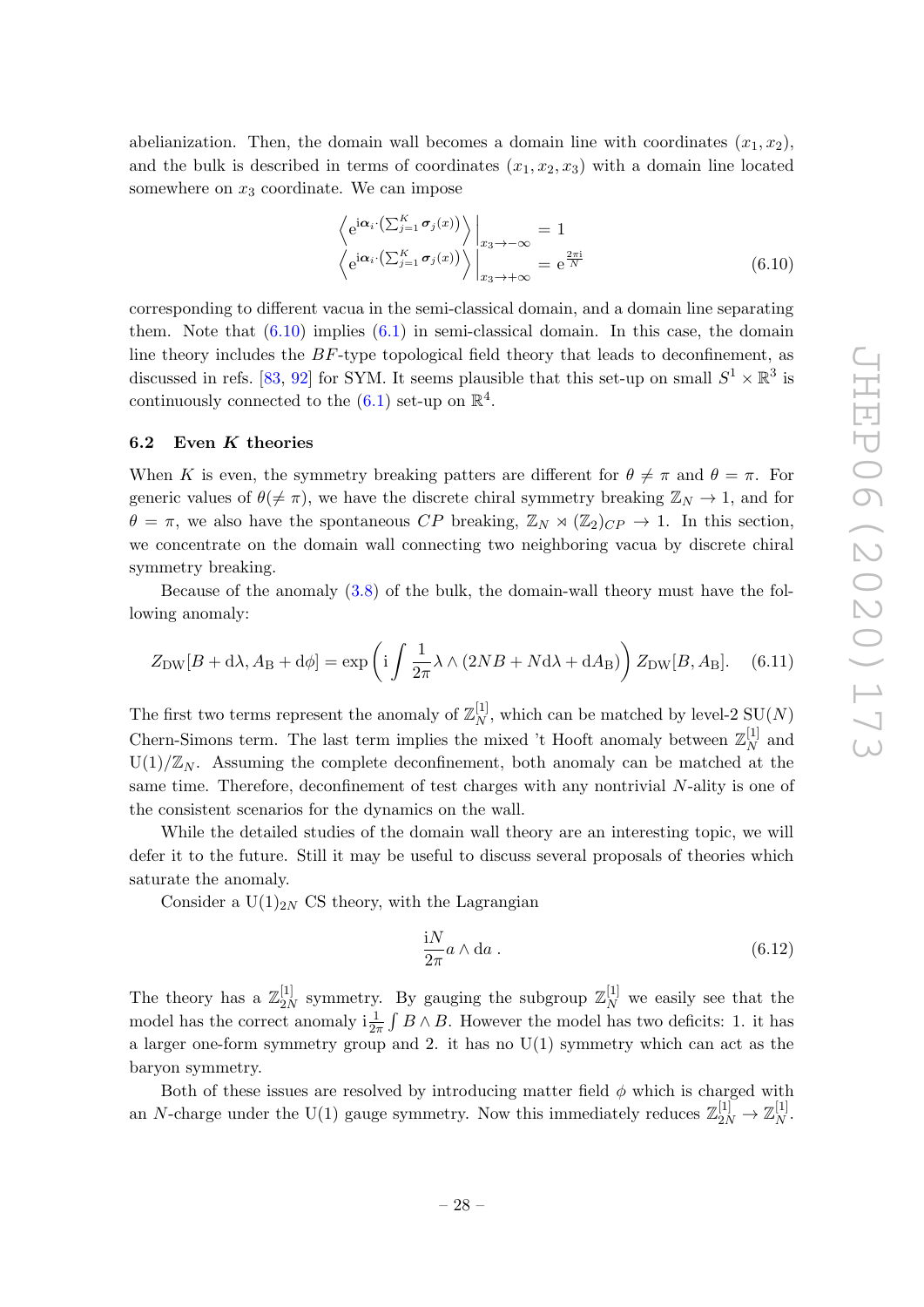Moreover it allows a new symmetry — topological — with a conserved current  $j = \frac{1}{2i}$  $\frac{1}{2\pi}F,$ where  $F = da$  is the curvature of a. Note that this was not a symmetry without the matter field  $\phi$ , as there was no gauge-invariant local operator which transforms under it. Indeed a monopole operator  $M(x)$  is not gauge invariant because of the Chern-Simons term, and thus transforms as  $M(x) \to M(x) e^{i2N\alpha(x)}$  [\[93–](#page-35-12)[96\]](#page-35-13). Under the presence of the charge N matter field  $\phi(x)$ , however, the operator  $M(x)\phi^*(x)^2$  is gauge invariant, and it transforms under the  $U(1)$  topological symmetry. It is this symmetry that we want to associate with the  $U(1)$  baryon-number symmetry.

Gauging the  $U(1)$  baryon symmetry, we have a term

$$
\frac{\mathrm{i}}{2\pi} \int_{3} A_{\mathrm{B}} \wedge F = \frac{\mathrm{i}}{2\pi} \int_{4} \mathrm{d}A_{\mathrm{B}} \wedge F , \qquad (6.13)
$$

where in the second step we wrote the term in terms of an auxiliary dimension, which we are free to do. Now, when we gauge the center symmetry, we further replace  $F \to F + B$ and obtain the correct anomaly.

Let us discuss some limits of this model. First, we choose  $\phi$  to be a very massive scalar. In this case, the model is gapped and has topological order, as the massive, gapped excitations  $\phi$  obey anyonic statistics due to the CS term. In this phase, the U(1)<sub>B</sub> symmetry is not spontaneously broken as the CS term causes the expectation value of the monopole operator to vanish. In this phase, the  $\phi$  excitation carries 1/2 the baryon number.

On the other hand, we can take the opposite limit where the mass-squared of the scalar is taken to be negative, with a large absolute value. Then, the gauge field  $a$  will get Higgsed down to a  $\mathbb{Z}_N$  gauge field, which provides a total-deconfinement scenario. Such a theory can be described as a  $BF$  theory with a term  $\frac{N}{2\pi} \int a \wedge db$ , where b is a U(1) gauge field to impose the constraint that a is a  $\mathbb{Z}_N$  gauge field. Note that the theory supports a  $1/N$  fractional gauge-vortex which carries a  $1/N$  baryon number.

The model above can also be obtained as a limit of other models, such as having two  $U(1)_N$  CS theories, perhaps associated with the  $\mathbb{Z}_2 \subset \mathbb{Z}_K$  symmetry, and a Higgs field which forces them to be the same. Another proposal is a  $U(2)_N$  CS theory, which can again be reduced to the above proposal by Higgsing it down, and postulating appropriate matter so that monopole operators can be gauge invariant.

#### <span id="page-29-0"></span>7 Discussions

In this paper, we have discussed the dynamics of chiral quiver gauge theories. Despite the fact that they are chiral theories, their dynamics show surprisingly similar behaviors with those of vector-like gauge theories. For odd-sites quiver theories, the symmetry realizations, including anomalies, are the same with those of  $\mathcal{N}=1$  SYM, and we have N vacua by spontaneous discrete chiral symmetry breaking,  $\mathbb{Z}_{2N} \to \mathbb{Z}_2$ . Moreover, we have argued that all odd-sites quiver theories belong to the same phase and can be continuously connected by taking individual gauge theories to be much more strongly coupled than one at a time. The even-sites quivers can all be continuously deformed to  $QCD(BF)$ , which has N vacua due to the chiral symmetry breaking,  $\mathbb{Z}_N \to 1$ , at generic  $\theta$  angles, and has 2N vacual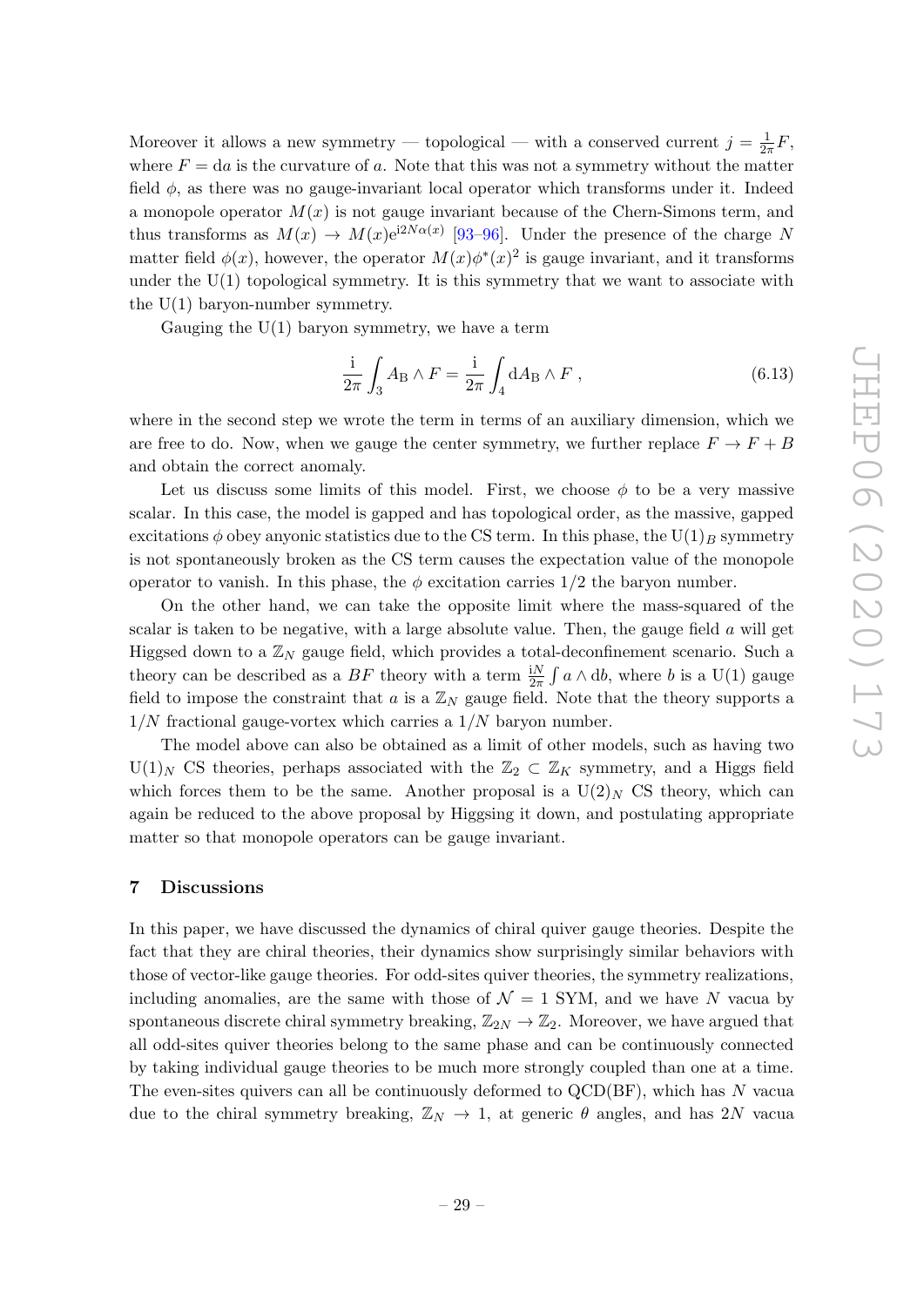at  $\theta = \pi$  due to the extra CP breaking. Reliable semiclassics on  $\mathbb{R}^3 \times S^1$  provides the concrete realization of these dynamics in a calculable regime, which brings us the better understanding of these anomaly constraints.

In the case of even-sites quivers,  $N = 2$  may be special as we have briefly mentioned in the last paragraph of section [4.1.](#page-17-1) Since there is no center-chiral mixed anomaly, symmetry breaking of the baryon number,  $U(1)/\mathbb{Z}_N$ , is also a viable scenario for low-energy dynamics. Since this scenario does not occur in our semiclassical analysis, we are inclined to think that it is unlikely. Nevertheless it is possible that the continuity to the theory on  $\mathbb{R}^3 \times S^1$ fails. It would be very interesting if some future studies could elucidates the special or non-special nature for even-sites  $SU(2)$  quiver gauge theories.

Another open problem in this paper is regarding the theory on the domain walls. Thanks to the presence of the anomaly, as we have discussed in section [6,](#page-25-0) the domain wall must support nontrivial low-energy effective theories. We provided some scenarios for them from the viewpoint of anomaly inflow, but we have not discussed its dynamics directly. It is perhaps notable that amongst the possible scenarios discussed here we have found both a scenario where a domain wall supports gapped 1/N baryon number excitations, as well as 1/2 baryon excitations. The anomalies alone do not appear sufficient to fully constraint the phenomenology of the domain wall. It would be very interesting if a better understanding of the domain walls can be established in the future.

#### Acknowledgments

The authors thank Mohamed Anber for useful comments on the draft and discussions. The work of T. S. is funded by the Royal Society University Research Fellowship. The work of Y. T. was supported by the JSPS Overseas Research Fellowship until March 2020, and is supported by Yukawa Institute for Theoretical Physics. The work of  $M$ . U. is supported by the U.S. Department of Energy, Office of Science, Division of Nuclear Physics under Award DE-SC0013036.

Open Access. This article is distributed under the terms of the Creative Commons Attribution License [\(CC-BY 4.0\)](https://creativecommons.org/licenses/by/4.0/), which permits any use, distribution and reproduction in any medium, provided the original author(s) and source are credited.

## References

- <span id="page-30-0"></span>[1] M.R. Douglas and G.W. Moore, D-branes, quivers and ALE instantons, [hep-th/9603167](https://arxiv.org/abs/hep-th/9603167) [IN[SPIRE](https://inspirehep.net/search?p=find+EPRINT%2Bhep-th%2F9603167)].
- <span id="page-30-1"></span>[2] S. Kachru and E. Silverstein, 4D conformal theories and strings on orbifolds, [Phys. Rev.](https://doi.org/10.1103/PhysRevLett.80.4855) Lett. 80 [\(1998\) 4855](https://doi.org/10.1103/PhysRevLett.80.4855) [[hep-th/9802183](https://arxiv.org/abs/hep-th/9802183)] [IN[SPIRE](https://inspirehep.net/search?p=find+EPRINT%2Bhep-th%2F9802183)].
- <span id="page-30-2"></span>[3] M. Bershadsky and A. Johansen, *Large N limit of orbifold field theories*, *[Nucl. Phys. B](https://doi.org/10.1016/S0550-3213(98)00526-4)* 536 [\(1998\) 141](https://doi.org/10.1016/S0550-3213(98)00526-4) [[hep-th/9803249](https://arxiv.org/abs/hep-th/9803249)] [IN[SPIRE](https://inspirehep.net/search?p=find+EPRINT%2Bhep-th%2F9803249)].
- <span id="page-30-3"></span>[4] M. Schmaltz, Duality of nonsupersymmetric large N gauge theories, [Phys. Rev. D](https://doi.org/10.1103/PhysRevD.59.105018) 59 (1999) [105018](https://doi.org/10.1103/PhysRevD.59.105018) [[hep-th/9805218](https://arxiv.org/abs/hep-th/9805218)] [IN[SPIRE](https://inspirehep.net/search?p=find+EPRINT%2Bhep-th%2F9805218)].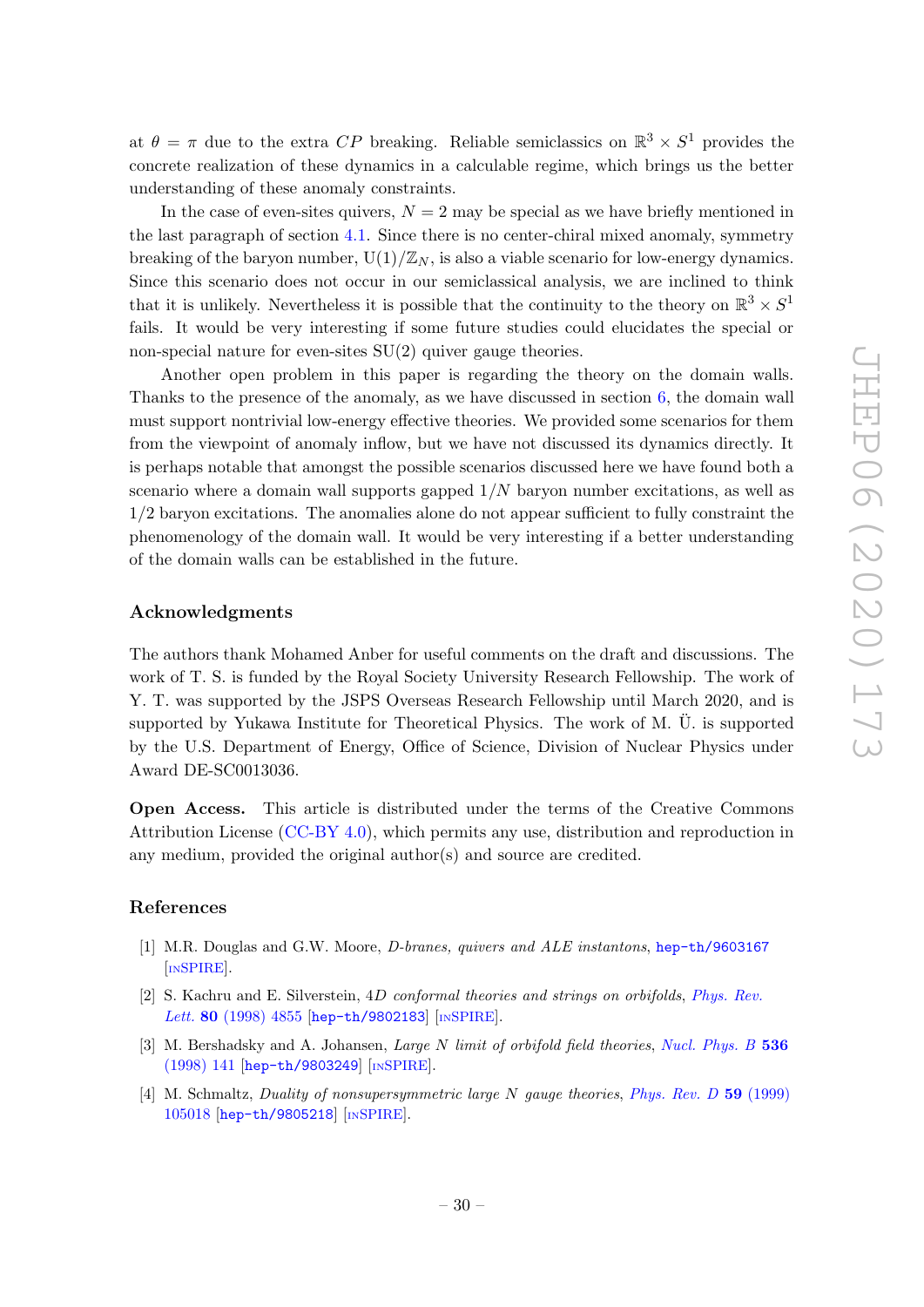- <span id="page-31-0"></span>[5] M.J. Strassler, On methods for extracting exact nonperturbative results in nonsupersymmetric gauge theories, [hep-th/0104032](https://arxiv.org/abs/hep-th/0104032) [IN[SPIRE](https://inspirehep.net/search?p=find+EPRINT%2Bhep-th%2F0104032)].
- <span id="page-31-1"></span>[6] P. Kovtun, M. Unsal and L.G. Yaffe, *Necessary and sufficient conditions for non-perturbative* equivalences of large  $N_c$  orbifold gauge theories, JHEP 07 [\(2005\) 008](https://doi.org/10.1088/1126-6708/2005/07/008) [[hep-th/0411177](https://arxiv.org/abs/hep-th/0411177)] [IN[SPIRE](https://inspirehep.net/search?p=find+EPRINT%2Bhep-th%2F0411177)].
- <span id="page-31-3"></span>[7] P. Kovtun, M. Unsal and L.G. Yaffe, *Can large N<sub>c</sub>* equivalence between supersymmetric Yang-Mills theory and its orbifold projections be valid?, Phys. Rev. D 72 [\(2005\) 105006](https://doi.org/10.1103/PhysRevD.72.105006) [[hep-th/0505075](https://arxiv.org/abs/hep-th/0505075)] [IN[SPIRE](https://inspirehep.net/search?p=find+EPRINT%2Bhep-th%2F0505075)].
- <span id="page-31-2"></span>[8] P. Kovtun, M. Ünsal and L.G. Yaffe, Volume independence in large  $N_c$  QCD-like gauge theories, JHEP 06 [\(2007\) 019](https://doi.org/10.1088/1126-6708/2007/06/019) [[hep-th/0702021](https://arxiv.org/abs/hep-th/0702021)] [IN[SPIRE](https://inspirehep.net/search?p=find+EPRINT%2Bhep-th%2F0702021)].
- <span id="page-31-4"></span>[9] A. Armoni, A. Gorsky and M. Shifman, Spontaneous  $Z_2$  symmetry breaking in the orbifold daughter of  $N = 1$  super Yang-Mills theory, fractional domain walls and vacuum structure, Phys. Rev. D 72 [\(2005\) 105001](https://doi.org/10.1103/PhysRevD.72.105001) [[hep-th/0505022](https://arxiv.org/abs/hep-th/0505022)] [IN[SPIRE](https://inspirehep.net/search?p=find+EPRINT%2Bhep-th%2F0505022)].
- <span id="page-31-5"></span>[10] M. Shifman and M. Unsal, *QCD-like Theories on*  $R_3 \times S_1$ : a smooth journey from small to large  $r(S_1)$  with double-trace deformations, Phys. Rev. D 78 [\(2008\) 065004](https://doi.org/10.1103/PhysRevD.78.065004) [[arXiv:0802.1232](https://arxiv.org/abs/0802.1232)] [IN[SPIRE](https://inspirehep.net/search?p=find+EPRINT%2BarXiv%3A0802.1232)].
- <span id="page-31-6"></span>[11] G. 't Hooft, Naturalness, chiral symmetry, and spontaneous chiral symmetry breaking, [NATO](https://doi.org/10.1007/978-1-4684-7571-5_9) [Sci. Ser. B](https://doi.org/10.1007/978-1-4684-7571-5_9) 59 (1980) 135 [IN[SPIRE](https://inspirehep.net/search?p=find+144074)].
- <span id="page-31-7"></span>[12] Y. Frishman, A. Schwimmer, T. Banks and S. Yankielowicz, The axial anomaly and the bound state spectrum in confining theories, [Nucl. Phys. B](https://doi.org/10.1016/0550-3213(81)90268-6) 177 (1981) 157  $\text{[inSPIRE]}$  $\text{[inSPIRE]}$  $\text{[inSPIRE]}$ .
- <span id="page-31-8"></span>[13] X.-G. Wen, Classifying gauge anomalies through symmetry-protected trivial orders and classifying gravitational anomalies through topological orders, Phys. Rev. D 88 [\(2013\) 045013](https://doi.org/10.1103/PhysRevD.88.045013) [[arXiv:1303.1803](https://arxiv.org/abs/1303.1803)] [IN[SPIRE](https://inspirehep.net/search?p=find+EPRINT%2BarXiv%3A1303.1803)].
- [14] A. Kapustin and R. Thorngren, Anomalies of discrete symmetries in three dimensions and group cohomology, [Phys. Rev. Lett.](https://doi.org/10.1103/PhysRevLett.112.231602) 112 (2014) 231602 [[arXiv:1403.0617](https://arxiv.org/abs/1403.0617)] [IN[SPIRE](https://inspirehep.net/search?p=find+EPRINT%2BarXiv%3A1403.0617)].
- <span id="page-31-9"></span>[15] G.Y. Cho, J.C.Y. Teo and S. Ryu, Conflicting symmetries in topologically ordered surface states of three-dimensional bosonic symmetry protected topological phases, [Phys. Rev. B](https://doi.org/10.1103/PhysRevB.89.235103) 89 [\(2014\) 235103](https://doi.org/10.1103/PhysRevB.89.235103) [[arXiv:1403.2018](https://arxiv.org/abs/1403.2018)] [IN[SPIRE](https://inspirehep.net/search?p=find+EPRINT%2BarXiv%3A1403.2018)].
- <span id="page-31-10"></span>[16] E. Witten, The "parity" anomaly on an unorientable manifold, [Phys. Rev. B](https://doi.org/10.1103/PhysRevB.94.195150) 94 (2016) [195150](https://doi.org/10.1103/PhysRevB.94.195150) [[arXiv:1605.02391](https://arxiv.org/abs/1605.02391)] [IN[SPIRE](https://inspirehep.net/search?p=find+EPRINT%2BarXiv%3A1605.02391)].
- [17] Y. Tachikawa and K. Yonekura, On time-reversal anomaly of  $2 + 1d$  topological phases, PTEP 2017 [\(2017\) 033B04](https://doi.org/10.1093/ptep/ptx010) [[arXiv:1610.07010](https://arxiv.org/abs/1610.07010)] [IN[SPIRE](https://inspirehep.net/search?p=find+EPRINT%2BarXiv%3A1610.07010)].
- <span id="page-31-12"></span>[18] D. Gaiotto, A. Kapustin, Z. Komargodski and N. Seiberg, Theta, time reversal and temperature, JHEP  $05$  [\(2017\) 091](https://doi.org/10.1007/JHEP05(2017)091)  $[\text{arXiv}:1703.00501]$   $[\text{insPIRE}]$ .
- <span id="page-31-14"></span>[19] Y. Tanizaki and Y. Kikuchi, Vacuum structure of bifundamental gauge theories at finite topological angles, JHEP  $06$  [\(2017\) 102](https://doi.org/10.1007/JHEP06(2017)102)  $\text{arXiv:1705.01949}$  $\text{arXiv:1705.01949}$  $\text{arXiv:1705.01949}$   $\text{[insPIRE]}$ .
- <span id="page-31-13"></span>[20] Y. Kikuchi and Y. Tanizaki, Global inconsistency, 't Hooft anomaly and level crossing in quantum mechanics, PTEP 2017 [\(2017\) 113B05](https://doi.org/10.1093/ptep/ptx148) [[arXiv:1708.01962](https://arxiv.org/abs/1708.01962)] [IN[SPIRE](https://inspirehep.net/search?p=find+EPRINT%2BarXiv%3A1708.01962)].
- [21] Z. Komargodski, A. Sharon, R. Thorngren and X. Zhou, Comments on Abelian Higgs models and persistent order, [SciPost Phys.](https://doi.org/10.21468/SciPostPhys.6.1.003) 6 (2019) 003 [[arXiv:1705.04786](https://arxiv.org/abs/1705.04786)] [IN[SPIRE](https://inspirehep.net/search?p=find+EPRINT%2BarXiv%3A1705.04786)].
- <span id="page-31-11"></span> $[22]$  Z. Komargodski, T. Sulejmanpasic and M. Ünsal, Walls, anomalies and deconfinement in quantum antiferromagnets, Phys. Rev. B  $97$  [\(2018\) 054418](https://doi.org/10.1103/PhysRevB.97.054418)  $\left[$ [arXiv:1706.05731](https://arxiv.org/abs/1706.05731) $\right]$  [IN[SPIRE](https://inspirehep.net/search?p=find+EPRINT%2BarXiv%3A1706.05731)].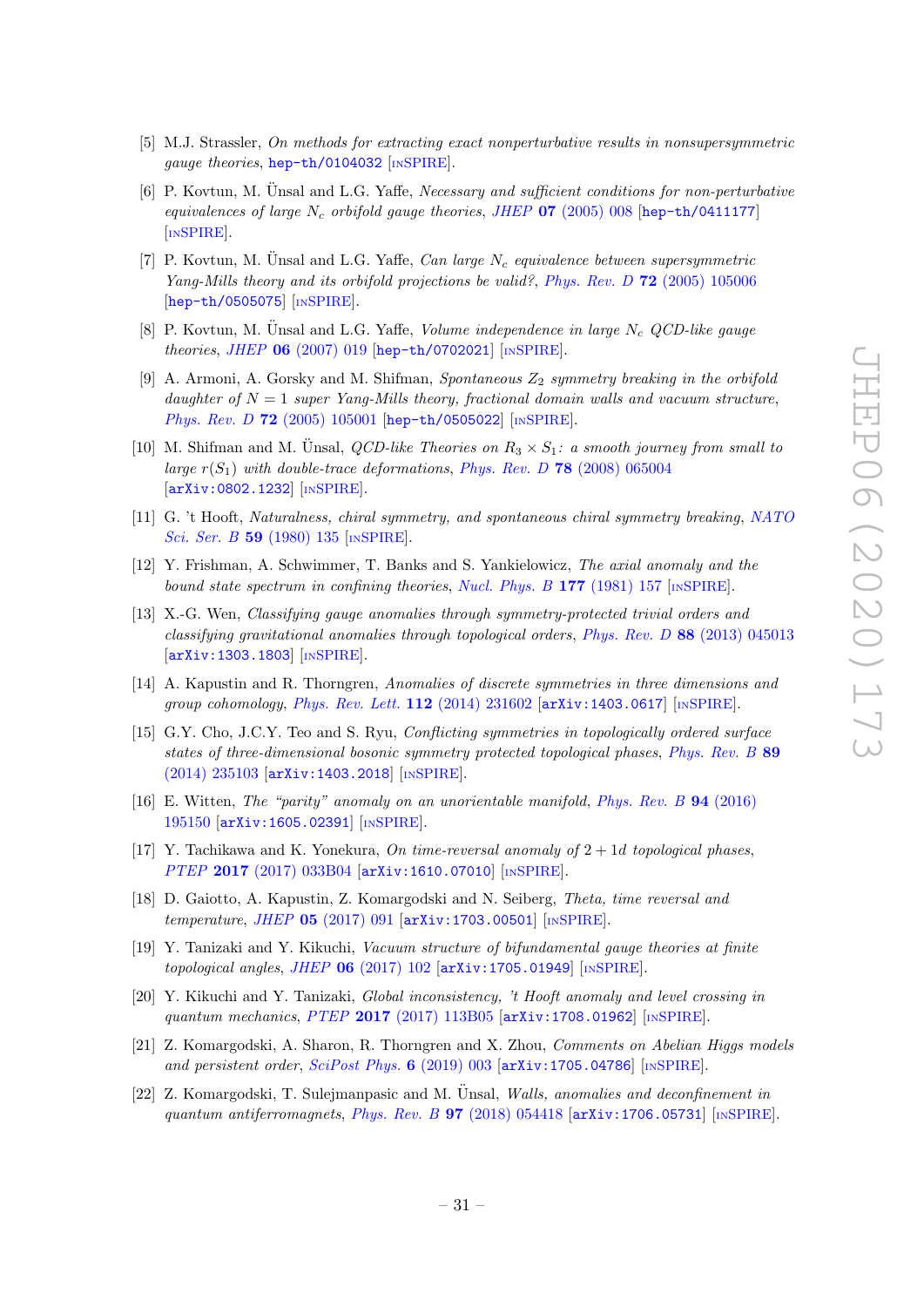- <span id="page-32-2"></span>[23] H. Shimizu and K. Yonekura, Anomaly constraints on deconfinement and chiral phase transition, Phys. Rev. D 97 [\(2018\) 105011](https://doi.org/10.1103/PhysRevD.97.105011) [[arXiv:1706.06104](https://arxiv.org/abs/1706.06104)] [IN[SPIRE](https://inspirehep.net/search?p=find+EPRINT%2BarXiv%3A1706.06104)].
- [24] J. Wang, X.-G. Wen and E. Witten, Symmetric gapped interfaces of SPT and SET states: systematic constructions, Phys. Rev.  $X \cdot 8$  [\(2018\) 031048](https://doi.org/10.1103/PhysRevX.8.031048) [[arXiv:1705.06728](https://arxiv.org/abs/1705.06728)] [IN[SPIRE](https://inspirehep.net/search?p=find+EPRINT%2BarXiv%3A1705.06728)].
- <span id="page-32-5"></span>[25] D. Gaiotto, Z. Komargodski and N. Seiberg, Time-reversal breaking in QCD4, walls and dualities in  $2+1$  dimensions, JHEP 01 [\(2018\) 110](https://doi.org/10.1007/JHEP01(2018)110)  $\vert$ [arXiv:1708.06806](https://arxiv.org/abs/1708.06806)] [IN[SPIRE](https://inspirehep.net/search?p=find+EPRINT%2BarXiv%3A1708.06806)].
- <span id="page-32-0"></span>[26] Y. Tanizaki, T. Misumi and N. Sakai, Circle compactification and 't Hooft anomaly, [JHEP](https://doi.org/10.1007/JHEP12(2017)056) 12 [\(2017\) 056](https://doi.org/10.1007/JHEP12(2017)056) [[arXiv:1710.08923](https://arxiv.org/abs/1710.08923)] [IN[SPIRE](https://inspirehep.net/search?p=find+EPRINT%2BarXiv%3A1710.08923)].
- <span id="page-32-4"></span>[27] Y. Tanizaki, Y. Kikuchi, T. Misumi and N. Sakai, Anomaly matching for the phase diagram of massless  $Z_N$ -QCD, Phys. Rev. D 97 [\(2018\) 054012](https://doi.org/10.1103/PhysRevD.97.054012)  $\left[$ [arXiv:1711.10487](https://arxiv.org/abs/1711.10487) $\right]$   $\left[$ IN[SPIRE](https://inspirehep.net/search?p=find+EPRINT%2BarXiv%3A1711.10487) $\right]$ .
- <span id="page-32-1"></span>[28] M. Yamazaki, Relating 't Hooft anomalies of 4d pure Yang-Mills and 2d  $CP^{N-1}$  model, JHEP 10 [\(2018\) 172](https://doi.org/10.1007/JHEP10(2018)172) [[arXiv:1711.04360](https://arxiv.org/abs/1711.04360)] [IN[SPIRE](https://inspirehep.net/search?p=find+EPRINT%2BarXiv%3A1711.04360)].
- [29] M. Guo, P. Putrov and J. Wang, *Time reversal*,  $SU(N)$  *Yang-Mills and cobordisms:* interacting topological superconductors/insulators and quantum spin liquids in  $3 + 1D$ , [Annals Phys.](https://doi.org/10.1016/j.aop.2018.04.025) 394 (2018) 244 [[arXiv:1711.11587](https://arxiv.org/abs/1711.11587)] [IN[SPIRE](https://inspirehep.net/search?p=find+EPRINT%2BarXiv%3A1711.11587)].
- [30] T. Sulejmanpasic and Y. Tanizaki, C-P-T anomaly matching in bosonic quantum field theory and spin chains, Phys. Rev. B 97 [\(2018\) 144201](https://doi.org/10.1103/PhysRevB.97.144201) [[arXiv:1802.02153](https://arxiv.org/abs/1802.02153)] [IN[SPIRE](https://inspirehep.net/search?p=find+EPRINT%2BarXiv%3A1802.02153)].
- [31] Y. Tanizaki and T. Sulejmanpasic, Anomaly and global inconsistency matching: θ-angles,  $SU(3)/U(1)^2$  nonlinear  $\sigma$ -model,  $SU(3)$  chains and its generalizations, [Phys. Rev. B](https://doi.org/10.1103/PhysRevB.98.115126) 98 [\(2018\) 115126](https://doi.org/10.1103/PhysRevB.98.115126) [[arXiv:1805.11423](https://arxiv.org/abs/1805.11423)] [IN[SPIRE](https://inspirehep.net/search?p=find+EPRINT%2BarXiv%3A1805.11423)].
- [32] Y. Yao, C.-T. Hsieh and M. Oshikawa, Anomaly matching and symmetry-protected critical phases in  $SU(N)$  spin systems in  $1+1$  dimensions, [Phys. Rev. Lett.](https://doi.org/10.1103/PhysRevLett.123.180201) 123 (2019) 180201 [[arXiv:1805.06885](https://arxiv.org/abs/1805.06885)] [IN[SPIRE](https://inspirehep.net/search?p=find+EPRINT%2BarXiv%3A1805.06885)].
- [33] R. Kobayashi, K. Shiozaki, Y. Kikuchi and S. Ryu, Lieb-Schultz-Mattis type theorem with higher-form symmetry and the quantum dimer models, Phys. Rev. B 99 [\(2019\) 014402](https://doi.org/10.1103/PhysRevB.99.014402) [[arXiv:1805.05367](https://arxiv.org/abs/1805.05367)] [IN[SPIRE](https://inspirehep.net/search?p=find+EPRINT%2BarXiv%3A1805.05367)].
- <span id="page-32-3"></span>[34] Y. Tanizaki, Anomaly constraint on massless QCD and the role of Skyrmions in chiral symmetry breaking, JHEP 08 [\(2018\) 171](https://doi.org/10.1007/JHEP08(2018)171) [[arXiv:1807.07666](https://arxiv.org/abs/1807.07666)] [IN[SPIRE](https://inspirehep.net/search?p=find+EPRINT%2BarXiv%3A1807.07666)].
- [35] S. Yamaguchi, 't Hooft anomaly matching condition and chiral symmetry breaking without bilinear condensate, JHEP  $01$  [\(2019\) 014](https://doi.org/10.1007/JHEP01(2019)014)  $\vert$ [arXiv:1811.09390](https://arxiv.org/abs/1811.09390) $\vert$  [IN[SPIRE](https://inspirehep.net/search?p=find+EPRINT%2BarXiv%3A1811.09390)].
- <span id="page-32-6"></span>[36] M.M. Anber and E. Poppitz, Anomaly matching, (axial) Schwinger models and high-T super Yang-Mills domain walls, JHEP 09 [\(2018\) 076](https://doi.org/10.1007/JHEP09(2018)076) [[arXiv:1807.00093](https://arxiv.org/abs/1807.00093)] [IN[SPIRE](https://inspirehep.net/search?p=find+EPRINT%2BarXiv%3A1807.00093)].
- <span id="page-32-7"></span>[37] M.M. Anber and E. Poppitz, *Domain walls in high-T*  $SU(N)$  super Yang-Mills theory and  $QCD_{\text{adj}}$ , JHEP 05 [\(2019\) 151](https://doi.org/10.1007/JHEP05(2019)151)  $\text{arXiv:1811.10642}$  $\text{arXiv:1811.10642}$  $\text{arXiv:1811.10642}$  [IN[SPIRE](https://inspirehep.net/search?p=find+EPRINT%2BarXiv%3A1811.10642)].
- [38] C. Córdova and T.T. Dumitrescu, *Candidate phases for*  $SU(2)$  *adjoint QCD<sub>4</sub> with two* flavors from  $N = 2$  supersymmetric Yang-Mills theory,  $\arXiv:1806.09592$  $\arXiv:1806.09592$  [IN[SPIRE](https://inspirehep.net/search?p=find+EPRINT%2BarXiv%3A1806.09592)].
- [39] A. Armoni and S. Sugimoto, Vacuum structure of charge k two-dimensional QED and dynamics of an anti D-string near an O1<sup>-</sup>-plane, JHEP 03 [\(2019\) 175](https://doi.org/10.1007/JHEP03(2019)175) [[arXiv:1812.10064](https://arxiv.org/abs/1812.10064)] [IN[SPIRE](https://inspirehep.net/search?p=find+EPRINT%2BarXiv%3A1812.10064)].
- [40] K. Yonekura, Anomaly matching in QCD thermal phase transition, JHEP 05 [\(2019\) 062](https://doi.org/10.1007/JHEP05(2019)062) [[arXiv:1901.08188](https://arxiv.org/abs/1901.08188)] [IN[SPIRE](https://inspirehep.net/search?p=find+EPRINT%2BarXiv%3A1901.08188)].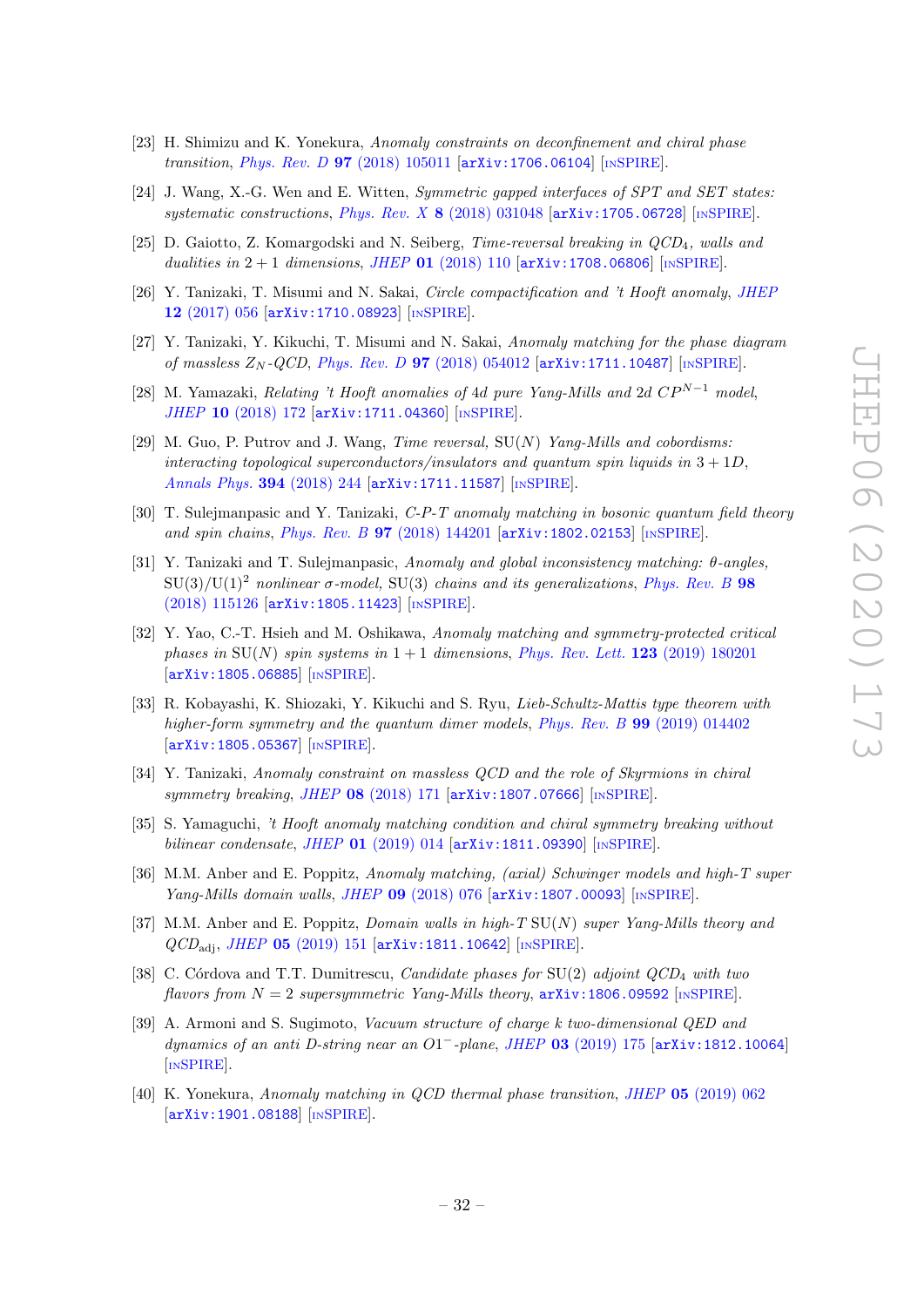- <span id="page-33-6"></span>[41] H. Nishimura and Y. Tanizaki, High-temperature domain walls of QCD with imaginary chemical potentials, JHEP  $06$  [\(2019\) 040](https://doi.org/10.1007/JHEP06(2019)040) [[arXiv:1903.04014](https://arxiv.org/abs/1903.04014)] [IN[SPIRE](https://inspirehep.net/search?p=find+EPRINT%2BarXiv%3A1903.04014)].
- <span id="page-33-4"></span>[42] C. Córdova, D.S. Freed, H.T. Lam and N. Seiberg, Anomalies in the space of coupling constants and their dynamical applications I, [SciPost Phys.](https://doi.org/10.21468/SciPostPhys.8.1.001) 8 (2020) 001 [[arXiv:1905.09315](https://arxiv.org/abs/1905.09315)] [IN[SPIRE](https://inspirehep.net/search?p=find+EPRINT%2BarXiv%3A1905.09315)].
- <span id="page-33-5"></span>[43] C. Córdova, D.S. Freed, H.T. Lam and N. Seiberg, Anomalies in the space of coupling constants and their dynamical applications II, [SciPost Phys.](https://doi.org/10.21468/SciPostPhys.8.1.002) 8 (2020) 002 [[arXiv:1905.13361](https://arxiv.org/abs/1905.13361)] [IN[SPIRE](https://inspirehep.net/search?p=find+EPRINT%2BarXiv%3A1905.13361)].
- [44] T. Misumi, Y. Tanizaki and M. Unsal, Fractional  $\theta$  angle, 't Hooft anomaly and quantum instantons in charge-q multi-flavor Schwinger model, JHEP 07 [\(2019\) 018](https://doi.org/10.1007/JHEP07(2019)018) [[arXiv:1905.05781](https://arxiv.org/abs/1905.05781)] [IN[SPIRE](https://inspirehep.net/search?p=find+EPRINT%2BarXiv%3A1905.05781)].
- [45] M.M. Anber, Self-conjugate QCD, JHEP 10 [\(2019\) 042](https://doi.org/10.1007/JHEP10(2019)042) [[arXiv:1906.10315](https://arxiv.org/abs/1906.10315)] [IN[SPIRE](https://inspirehep.net/search?p=find+EPRINT%2BarXiv%3A1906.10315)].
- [46] A. Cherman, T. Jacobson, Y. Tanizaki and M. Unsal, Anomalies, a mod 2 index and dynamics of 2d adjoint QCD, [SciPost Phys.](https://doi.org/10.21468/SciPostPhys.8.5.072) 8 (2020) 072 [[arXiv:1908.09858](https://arxiv.org/abs/1908.09858)] [IN[SPIRE](https://inspirehep.net/search?p=find+EPRINT%2BarXiv%3A1908.09858)].
- [47] S. Bolognesi, K. Konishi and A. Luzio, *Gauging 1-form center symmetries in simple*  $SU(N)$ gauge theories, JHEP 01 [\(2020\) 048](https://doi.org/10.1007/JHEP01(2020)048) [[arXiv:1909.06598](https://arxiv.org/abs/1909.06598)] [IN[SPIRE](https://inspirehep.net/search?p=find+EPRINT%2BarXiv%3A1909.06598)].
- <span id="page-33-0"></span>[48] Y. Tanizaki and M. Ünsal, *Modified instanton sum in QCD and higher-groups*, *[JHEP](https://doi.org/10.1007/JHEP03(2020)123)* 03 [\(2020\) 123](https://doi.org/10.1007/JHEP03(2020)123) [[arXiv:1912.01033](https://arxiv.org/abs/1912.01033)] [IN[SPIRE](https://inspirehep.net/search?p=find+EPRINT%2BarXiv%3A1912.01033)].
- <span id="page-33-1"></span> $[49]$  M. Unsal, *Magnetic bion condensation: a new mechanism of confinement and mass gap in* four dimensions, Phys. Rev. D 80 [\(2009\) 065001](https://doi.org/10.1103/PhysRevD.80.065001) [[arXiv:0709.3269](https://arxiv.org/abs/0709.3269)] [IN[SPIRE](https://inspirehep.net/search?p=find+EPRINT%2BarXiv%3A0709.3269)].
- [50] M. Ünsal, Abelian duality, confinement and chiral symmetry breaking in  $QCD_{\text{adj}}$ , [Phys. Rev.](https://doi.org/10.1103/PhysRevLett.100.032005) Lett. 100 [\(2008\) 032005](https://doi.org/10.1103/PhysRevLett.100.032005) [[arXiv:0708.1772](https://arxiv.org/abs/0708.1772)] [IN[SPIRE](https://inspirehep.net/search?p=find+EPRINT%2BarXiv%3A0708.1772)].
- [51] M. Unsal and L.G. Yaffe, *Center-stabilized Yang-Mills theory: confinement and large N* volume independence, Phys. Rev. D 78 [\(2008\) 065035](https://doi.org/10.1103/PhysRevD.78.065035)  $arXiv:0803.0344$  [IN[SPIRE](https://inspirehep.net/search?p=find+EPRINT%2BarXiv%3A0803.0344)].
- [52] E. Poppitz and M. Unsal, Seiberg-Witten and 'Polyakov-like' magnetic bion confinements are continuously connected, JHEP  $07$  [\(2011\) 082](https://doi.org/10.1007/JHEP07(2011)082)  $\text{arXiv:1105.3969}$  $\text{arXiv:1105.3969}$  $\text{arXiv:1105.3969}$  [IN[SPIRE](https://inspirehep.net/search?p=find+EPRINT%2BarXiv%3A1105.3969)].
- [53] E. Poppitz, T. Schäfer and M. Ünsal, *Continuity, deconfinement and (super) Yang-Mills* theory, JHEP 10 [\(2012\) 115](https://doi.org/10.1007/JHEP10(2012)115) [[arXiv:1205.0290](https://arxiv.org/abs/1205.0290)] [IN[SPIRE](https://inspirehep.net/search?p=find+EPRINT%2BarXiv%3A1205.0290)].
- [54] E. Poppitz, T. Schäfer and M. Ünsal, Universal mechanism of (semi-classical) deconfinement and theta-dependence for all simple groups, JHEP 03 [\(2013\) 087](https://doi.org/10.1007/JHEP03(2013)087) [[arXiv:1212.1238](https://arxiv.org/abs/1212.1238)] [IN[SPIRE](https://inspirehep.net/search?p=find+EPRINT%2BarXiv%3A1212.1238)].
- [55] P. Argyres and M. Unsal, A semiclassical realization of infrared renormalons, [Phys. Rev.](https://doi.org/10.1103/PhysRevLett.109.121601) Lett. 109 [\(2012\) 121601](https://doi.org/10.1103/PhysRevLett.109.121601) [[arXiv:1204.1661](https://arxiv.org/abs/1204.1661)] [IN[SPIRE](https://inspirehep.net/search?p=find+EPRINT%2BarXiv%3A1204.1661)].
- [56] P.C. Argyres and M. Unsal, *The semi-classical expansion and resurgence in gauge theories:* new perturbative, instanton, bion and renormalon effects, JHEP 08 [\(2012\) 063](https://doi.org/10.1007/JHEP08(2012)063) [[arXiv:1206.1890](https://arxiv.org/abs/1206.1890)] [IN[SPIRE](https://inspirehep.net/search?p=find+EPRINT%2BarXiv%3A1206.1890)].
- [57] M.M. Anber, E. Poppitz and M. Unsal, 2d affine  $XY\text{-}spin model/4d$  gauge theory duality and deconfinement, JHEP  $04$  [\(2012\) 040](https://doi.org/10.1007/JHEP04(2012)040)  $\text{arXiv:1112.6389}$  $\text{arXiv:1112.6389}$  $\text{arXiv:1112.6389}$  [IN[SPIRE](https://inspirehep.net/search?p=find+EPRINT%2BarXiv%3A1112.6389)].
- <span id="page-33-2"></span>[58] M.M. Anber and E. Poppitz, On the global structure of deformed Yang-Mills theory and  $QCD_{\text{adj}}$  on  $R^3 \times S^1$ , JHEP 10 [\(2015\) 051](https://doi.org/10.1007/JHEP10(2015)051) [[arXiv:1508.00910](https://arxiv.org/abs/1508.00910)] [IN[SPIRE](https://inspirehep.net/search?p=find+EPRINT%2BarXiv%3A1508.00910)].
- <span id="page-33-3"></span>[59] T. Eguchi and H. Kawai, Reduction of dynamical degrees of freedom in the large N gauge theory, [Phys. Rev. Lett.](https://doi.org/10.1103/PhysRevLett.48.1063)  $48$  (1982) 1063 [IN[SPIRE](https://inspirehep.net/search?p=find+J%20%22Phys.Rev.Lett.%2C48%2C1063%22)].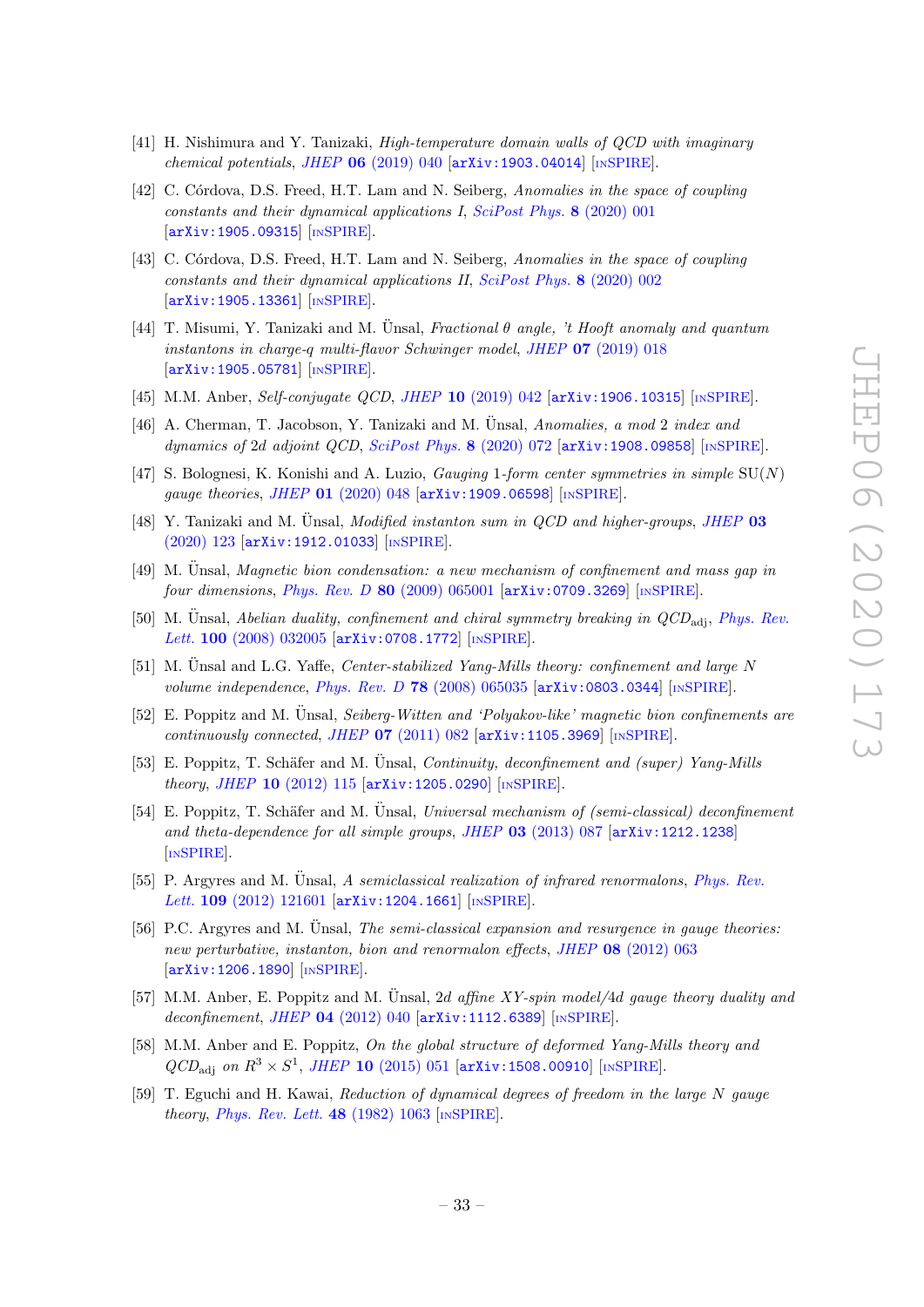- [60] A. Gonzalez-Arroyo and M. Okawa, The twisted Eguchi-Kawai model: a reduced model for large N lattice gauge theory, [Phys. Rev. D](https://doi.org/10.1103/PhysRevD.27.2397)  $27$  (1983) 2397 [IN[SPIRE](https://inspirehep.net/search?p=find+J%20%22Phys.Rev.%2CD27%2C2397%22)].
- [61] A. Gonzalez-Arroyo and M. Okawa, A twisted model for large N lattice gauge theory, [Phys.](https://doi.org/10.1016/0370-2693(83)90647-0) Lett. B 120 [\(1983\) 174](https://doi.org/10.1016/0370-2693(83)90647-0) [IN[SPIRE](https://inspirehep.net/search?p=find+J%20%22Phys.Lett.%2C120B%2C174%22)].
- <span id="page-34-0"></span>[62] A. Gonzalez-Arroyo and M. Okawa, Large N reduction with the twisted Eguchi-Kawai model, JHEP 07 [\(2010\) 043](https://doi.org/10.1007/JHEP07(2010)043) [[arXiv:1005.1981](https://arxiv.org/abs/1005.1981)] [IN[SPIRE](https://inspirehep.net/search?p=find+EPRINT%2BarXiv%3A1005.1981)].
- <span id="page-34-1"></span>[63] C. Bonati, M. Cardinali and M. D'Elia,  $\theta$  dependence in trace deformed SU(3) Yang-Mills theory: a lattice study, Phys. Rev. D  $98$  [\(2018\) 054508](https://doi.org/10.1103/PhysRevD.98.054508) [[arXiv:1807.06558](https://arxiv.org/abs/1807.06558)] [IN[SPIRE](https://inspirehep.net/search?p=find+EPRINT%2BarXiv%3A1807.06558)].
- <span id="page-34-2"></span>[64] N.M. Davies, T.J. Hollowood and V.V. Khoze, Monopoles, affine algebras and the gluino condensate, [J. Math. Phys.](https://doi.org/10.1063/1.1586477) 44  $(2003)$  3640 [[hep-th/0006011](https://arxiv.org/abs/hep-th/0006011)] [IN[SPIRE](https://inspirehep.net/search?p=find+EPRINT%2Bhep-th%2F0006011)].
- <span id="page-34-3"></span>[65] M. Shifman and M. Unsal, On Yang-Mills theories with chiral matter at strong coupling, Phys. Rev. D 79 [\(2009\) 105010](https://doi.org/10.1103/PhysRevD.79.105010) [[arXiv:0808.2485](https://arxiv.org/abs/0808.2485)] [IN[SPIRE](https://inspirehep.net/search?p=find+EPRINT%2BarXiv%3A0808.2485)].
- <span id="page-34-4"></span>[66] A. Kapustin and N. Seiberg, Coupling a QFT to a TQFT and duality, JHEP 04 [\(2014\) 001](https://doi.org/10.1007/JHEP04(2014)001) [[arXiv:1401.0740](https://arxiv.org/abs/1401.0740)] [IN[SPIRE](https://inspirehep.net/search?p=find+EPRINT%2BarXiv%3A1401.0740)].
- <span id="page-34-5"></span>[67] T.M.W. Nye and M.A. Singer, An  $L^2$  index theorem for Dirac operators on  $S^1 \times R^3$ , submitted to J. Funct. Anal.  $(2000)$   $[\text{math.DG}/0009144]$   $[\text{INSPIRE}]$  $[\text{INSPIRE}]$  $[\text{INSPIRE}]$ .
- <span id="page-34-6"></span>[68] E. Poppitz and M. Ünsal, Index theorem for topological excitations on  $R^3 \times S^1$  and Chern-Simons theory, JHEP  $03$  [\(2009\) 027](https://doi.org/10.1088/1126-6708/2009/03/027)  $\ar{xiv:}0812.2085$  [IN[SPIRE](https://inspirehep.net/search?p=find+EPRINT%2BarXiv%3A0812.2085)].
- <span id="page-34-7"></span>[69] M.M. Anber and E. Poppitz, Generalized 't Hooft anomalies on non-spin manifolds, [JHEP](https://doi.org/10.1007/JHEP04(2020)097) 04 [\(2020\) 097](https://doi.org/10.1007/JHEP04(2020)097) [[arXiv:2002.02037](https://arxiv.org/abs/2002.02037)] [IN[SPIRE](https://inspirehep.net/search?p=find+EPRINT%2BarXiv%3A2002.02037)].
- <span id="page-34-8"></span>[70] A. Karasik and Z. Komargodski, The bi-fundamental gauge theory in  $3 + 1$  dimensions: the vacuum structure and a cascade, JHEP  $05$  [\(2019\) 144](https://doi.org/10.1007/JHEP05(2019)144)  $\left[$ [arXiv:1904.09551](https://arxiv.org/abs/1904.09551) $\right]$  [IN[SPIRE](https://inspirehep.net/search?p=find+EPRINT%2BarXiv%3A1904.09551)].
- <span id="page-34-9"></span>[71] Z. Wan and J. Wang, Higher anomalies, higher symmetries and cobordisms III: QCD matter phases anew,  $arXiv:1912.13514$  [IN[SPIRE](https://inspirehep.net/search?p=find+EPRINT%2BarXiv%3A1912.13514)].
- <span id="page-34-10"></span>[72] A. Behtash, T. Sulejmanpasic, T. Schäfer and M. Unsal, *Hidden topological angles and* Lefschetz thimbles, [Phys. Rev. Lett.](https://doi.org/10.1103/PhysRevLett.115.041601) 115 (2015) 041601 [[arXiv:1502.06624](https://arxiv.org/abs/1502.06624)] [IN[SPIRE](https://inspirehep.net/search?p=find+EPRINT%2BarXiv%3A1502.06624)].
- [73] A. Behtash, E. Poppitz, T. Sulejmanpasic and M. Unsal, *The curious incident of* multi-instantons and the necessity of Lefschetz thimbles, JHEP 11 [\(2015\) 175](https://doi.org/10.1007/JHEP11(2015)175) [[arXiv:1507.04063](https://arxiv.org/abs/1507.04063)] [IN[SPIRE](https://inspirehep.net/search?p=find+EPRINT%2BarXiv%3A1507.04063)].
- [74] A. Behtash, G.V. Dunne, T. Schäfer, T. Sulejmanpasic and M. Unsal, *Complexified path* integrals, exact saddles and supersymmetry, [Phys. Rev. Lett.](https://doi.org/10.1103/PhysRevLett.116.011601) 116 (2016) 011601 [[arXiv:1510.00978](https://arxiv.org/abs/1510.00978)] [IN[SPIRE](https://inspirehep.net/search?p=find+EPRINT%2BarXiv%3A1510.00978)].
- <span id="page-34-11"></span>[75] C. Kozçaz, T. Sulejmanpasic, Y. Tanizaki and M. Ünsal, *Cheshire cat resurgence*, self-resurgence and quasi-exact solvable systems, [Commun. Math. Phys.](https://doi.org/10.1007/s00220-018-3281-y) 364 (2018) 835 [[arXiv:1609.06198](https://arxiv.org/abs/1609.06198)] [IN[SPIRE](https://inspirehep.net/search?p=find+EPRINT%2BarXiv%3A1609.06198)].
- <span id="page-34-12"></span>[76] C. Vafa and E. Witten, Restrictions on symmetry breaking in vector-like gauge theories, [Nucl. Phys. B](https://doi.org/10.1016/0550-3213(84)90230-x) 234 (1984) 173.
- <span id="page-34-13"></span>[77] C. Vafa and E. Witten, Parity conservation in QCD, [Phys. Rev. Lett.](https://doi.org/10.1103/PhysRevLett.53.535) 53 (1984) 535 [IN[SPIRE](https://inspirehep.net/search?p=find+J%20%22Phys.Rev.Lett.%2C53%2C535%22)].
- <span id="page-34-14"></span>[78] D.B. Kaplan, Dynamical generation of supersymmetry, [Phys. Lett. B](https://doi.org/10.1016/0370-2693(84)91172-9) 136 (1984) 162 [IN[SPIRE](https://inspirehep.net/search?p=find+J%20%22Phys.Lett.%2CB136%2C162%22)].